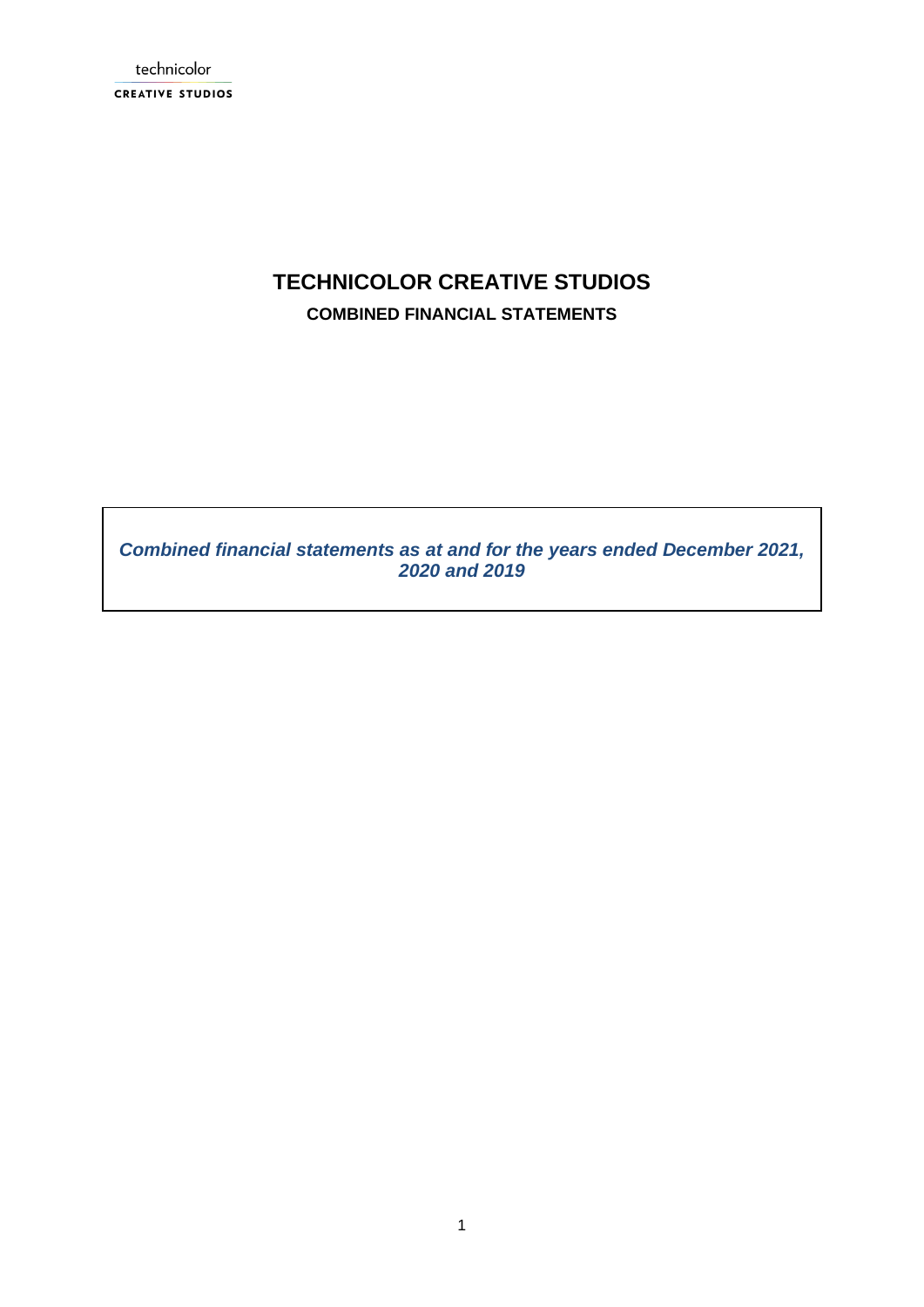# TECHNICOLOR CREATIVE STUDIOS COMBINED FINANCIAL STATEMENTS

|              | COMBINED STATEMENT OF PROFIT AND LOSS<br>COMBINED STATEMENT OF COMPREHENSIVE INCOME<br>COMBINED STATEMENT OF FINANCIAL POSITION<br>COMBINED STATEMENT OF CASH FLOWS<br>COMBINED STATEMENT OF CHANGES IN EQUITY<br>NOTES TO THE COMBINED FINANCIAL STATEMENTS | 3<br>4<br>5<br>7<br>8 |
|--------------|--------------------------------------------------------------------------------------------------------------------------------------------------------------------------------------------------------------------------------------------------------------|-----------------------|
| 1            | 1.1<br>1.2<br>1.3                                                                                                                                                                                                                                            |                       |
| $\mathbf{2}$ | 2.1<br>$2.2\phantom{0}$<br>2.3<br>2.4                                                                                                                                                                                                                        |                       |
| 3            | 3.1<br>3.2<br>3.3<br>3.4                                                                                                                                                                                                                                     |                       |
| 4            | 4.1<br>4.2<br>4.3<br>4.4<br>4.5                                                                                                                                                                                                                              |                       |
| 5            | 5.1                                                                                                                                                                                                                                                          |                       |
| 6            | 6.1<br>6.2                                                                                                                                                                                                                                                   |                       |
| 7<br>8       |                                                                                                                                                                                                                                                              |                       |
| 9            | FINANCIAL ASSETS, FINANCING LIABILITIES & DERIVATIVE FINANCIAL INSTRUMENTS 38                                                                                                                                                                                |                       |
|              | 9.1<br>9.2<br>9.3<br>9.4<br>9.5                                                                                                                                                                                                                              |                       |
|              |                                                                                                                                                                                                                                                              |                       |
|              |                                                                                                                                                                                                                                                              |                       |
|              |                                                                                                                                                                                                                                                              |                       |
|              |                                                                                                                                                                                                                                                              |                       |
|              |                                                                                                                                                                                                                                                              |                       |
|              |                                                                                                                                                                                                                                                              |                       |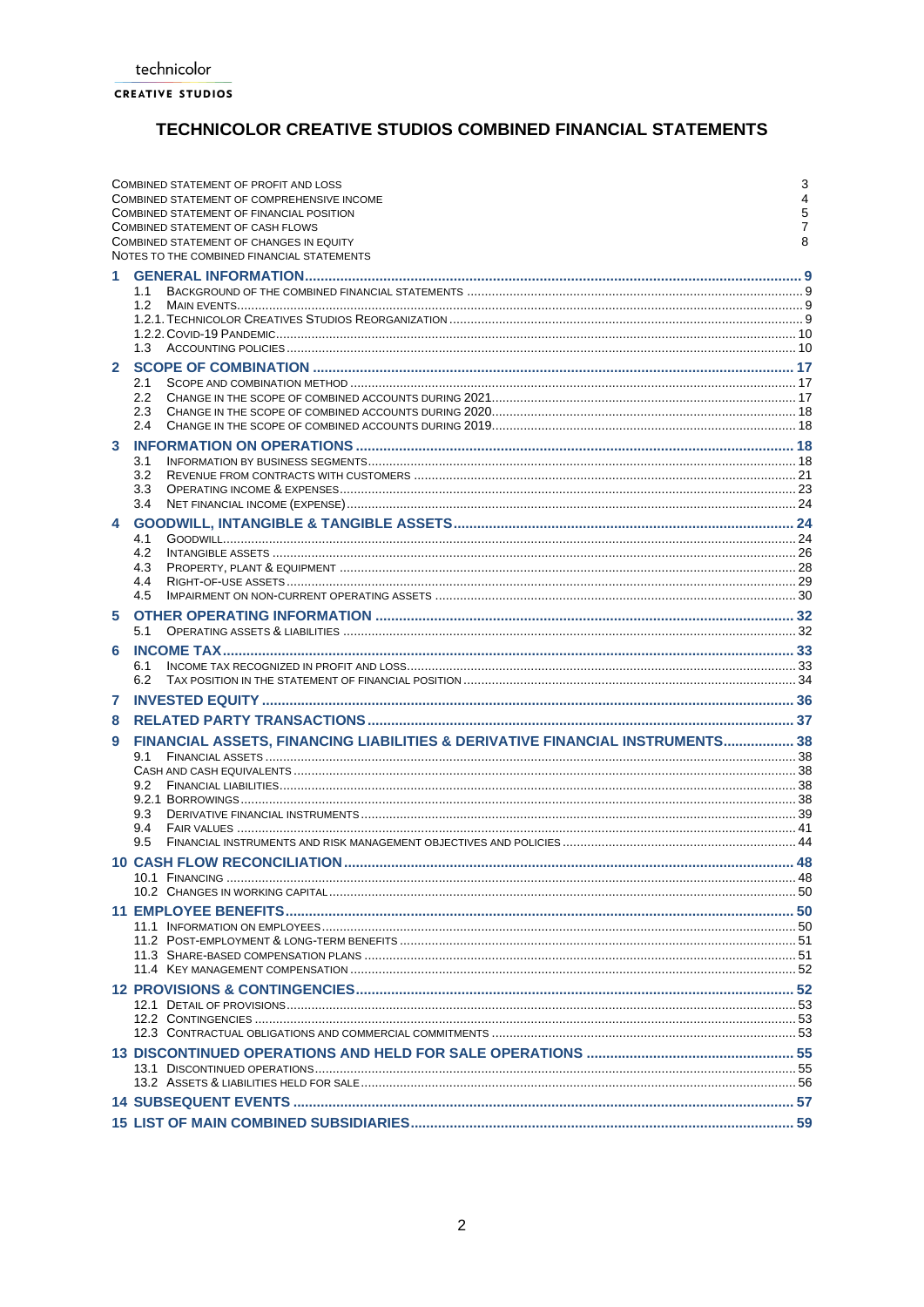technicolor **CREATIVE STUDIOS** 

## **COMBINED STATEMENT OF PROFIT AND LOSS**

|                                                                     |             | Year ended December 31, |       |             |  |
|---------------------------------------------------------------------|-------------|-------------------------|-------|-------------|--|
| $(\epsilon$ in million)                                             | <b>Note</b> | 2021                    | 2020  | 2019        |  |
| <b>CONTINUING OPERATIONS</b>                                        |             |                         |       |             |  |
| Revenue                                                             | (3.2)       | 601                     | 438   | 771         |  |
| Cost of sales                                                       | (3.3.1)     | (495)                   | (430) | (659)       |  |
| <b>Gross margin</b>                                                 |             | 106                     | 8     | 112         |  |
| Selling and administrative expenses                                 | (3.3.1)     | (78)                    | (79)  | (88)        |  |
| Restructuring costs                                                 | (12.1)      | (5)                     | (24)  | (11)        |  |
| Net impairment losses on non-current operating assets               | (4.5)       | (4)                     | (3)   | (2)         |  |
| Other income (expense)                                              | (3.3.3)     | 0                       | (2)   | $\mathbf 0$ |  |
| Earnings before Interest & Tax (EBIT) from continuing<br>operations |             | 20                      | (100) | 11          |  |
|                                                                     |             |                         |       |             |  |
| Interest income                                                     |             | 10                      | 5     | 4           |  |
| Interest expense                                                    |             | (31)                    | (19)  | (31)        |  |
| Other financial income (expense)                                    |             |                         | 2     | (3)         |  |
| <b>Net financial expense</b>                                        | (3.4)       | (21)                    | (12)  | (30)        |  |
| Share of gain (loss) from associates                                |             |                         | 0     | 0           |  |
| Income tax income (expense)                                         | (6)         | (18)                    | 10    | (8)         |  |
| <b>Loss from continuing operations</b>                              |             | (19)                    | (102) | (27)        |  |
| <b>DISCONTINUED OPERATIONS</b>                                      |             |                         |       |             |  |
| Net gain (loss) from discontinued operations                        | (13)        | 5                       | (24)  | (11)        |  |
| Net loss for the year                                               |             | (14)                    | (126) | (38)        |  |
| Attribuable to:                                                     |             |                         |       |             |  |
| - Equity holders                                                    |             | (14)                    | (126) | (38)        |  |
| - Non-controlling interest                                          |             |                         |       |             |  |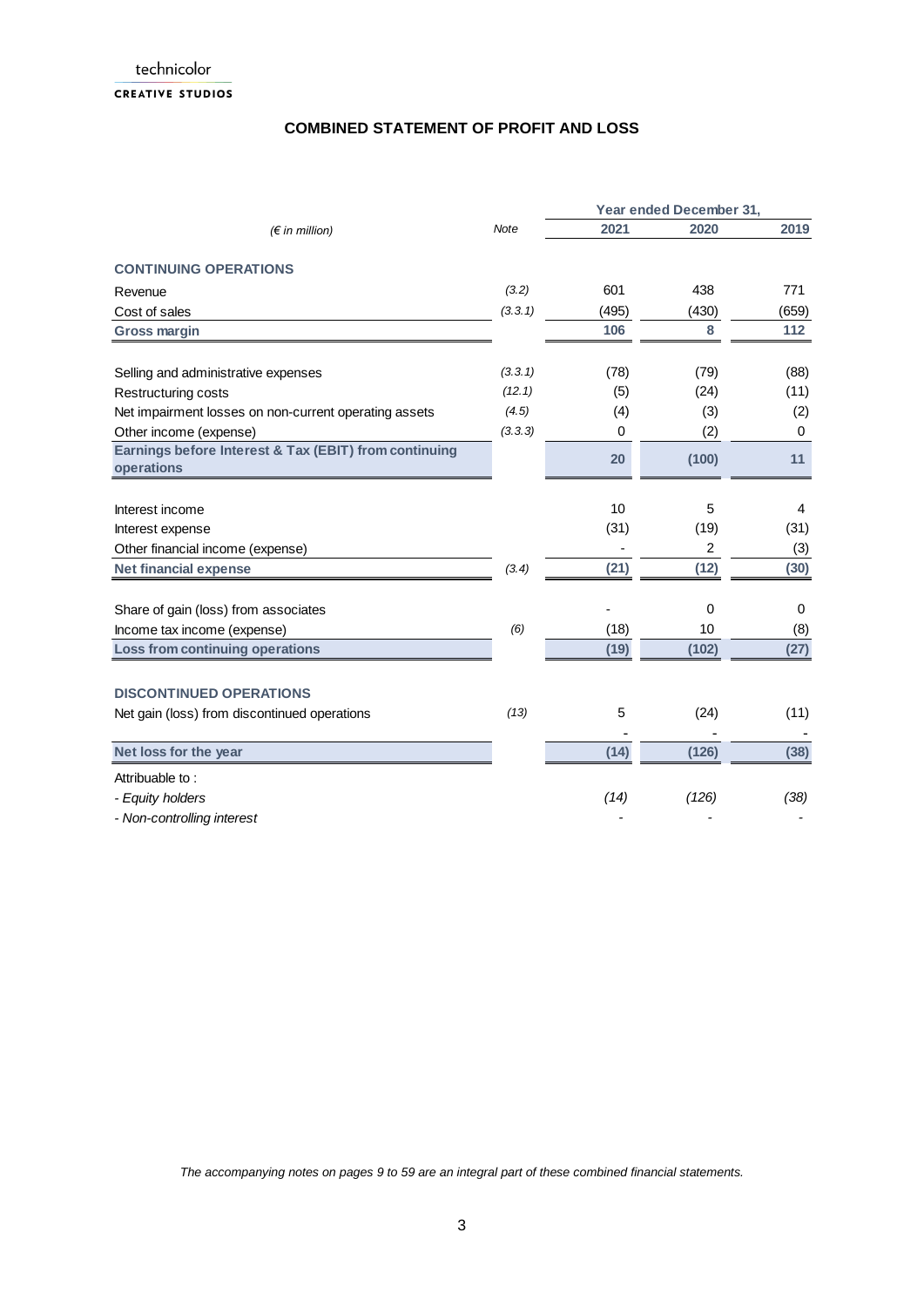## **COMBINED STATEMENT OF COMPREHENSIVE INCOME**

|                                                                                               |       |      | Year ended December 31, |      |
|-----------------------------------------------------------------------------------------------|-------|------|-------------------------|------|
| $(\epsilon$ in million)                                                                       | Note  | 2021 | 2020                    | 2019 |
| Net income (loss) for the year                                                                |       | (14) | (126)                   | (38) |
| Items that will not be reclassified to profit and loss                                        |       |      |                         |      |
| Remeasurement of the defined benefit obligations                                              |       | 1    | (1)                     | (1)  |
| Tax relating to these items                                                                   |       |      |                         |      |
| Items that may be reclassified subsequently to profit or loss                                 |       |      |                         |      |
| Fair value gains / (losses), gross of tax on cash flow hedges:                                |       |      |                         |      |
| - reclassification adjustments when the hedged forecast<br>transactions affect profit or loss | (9.5) |      | 0                       | 3    |
| Tax relating to these items                                                                   |       |      |                         |      |
| Currency translation adjustments                                                              |       |      |                         |      |
| - currency translation adjustments of the year                                                |       | 14   | (19)                    | 7    |
| - reclassification adjustments on disposal or liquidation of a<br>foreign operation           |       |      |                         |      |
| Tax relating to these items                                                                   |       |      |                         |      |
| Total other comprehensive income                                                              |       | 15   | (20)                    | 9    |
| Total other comprehensive income of the period                                                |       |      | (146)                   | (29) |
| Attribuable to:                                                                               |       |      |                         |      |
| - Equity holders                                                                              |       |      | (146)                   | (29) |
| - Non-controlling interest                                                                    |       |      |                         |      |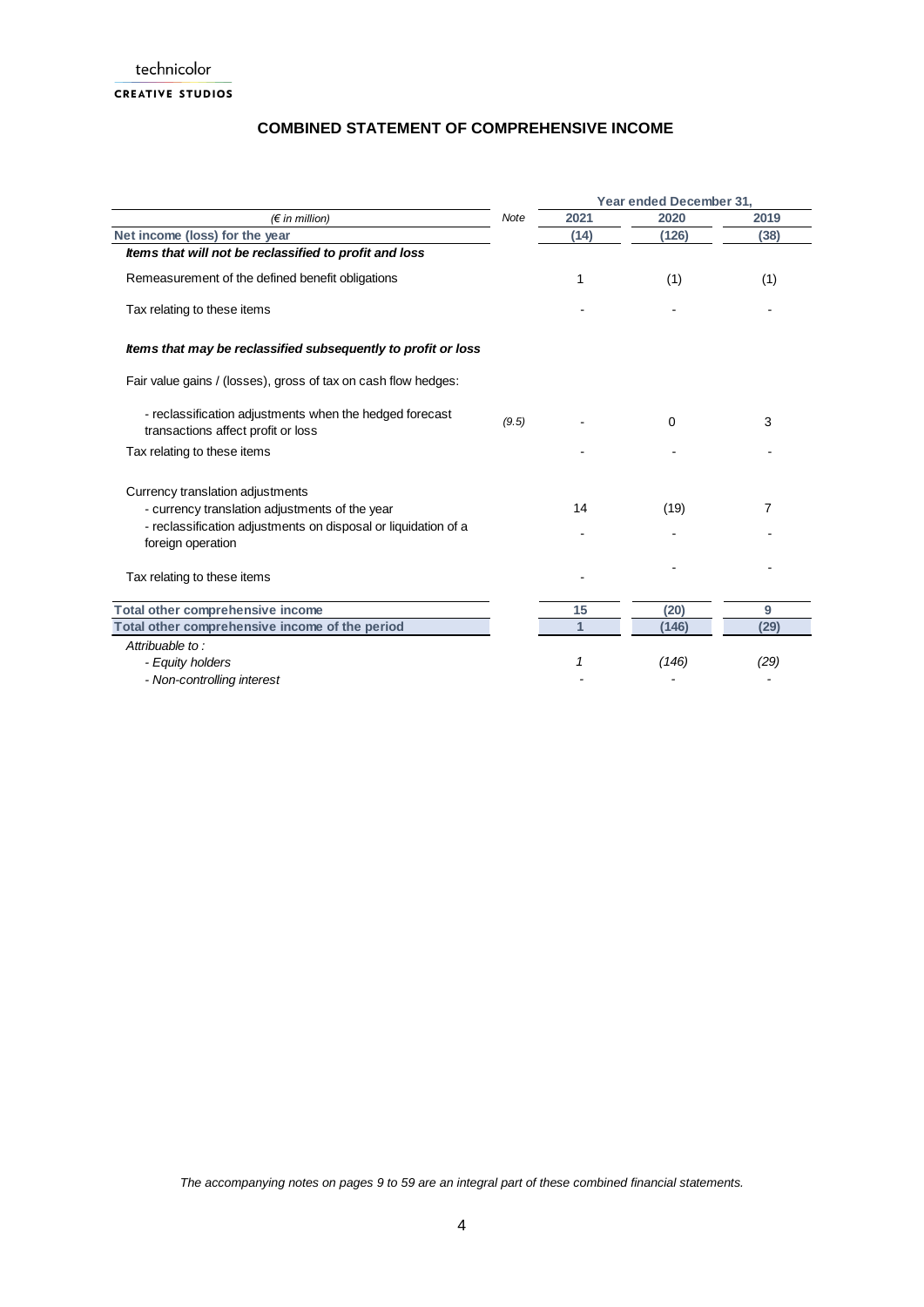## **COMBINED STATEMENT OF FINANCIAL POSITION**

| $(E \in \mathbb{R})$ million)             | <b>Note</b> | December 31,<br>2021 | December 31,<br>2020 | December 31,<br>2019 |
|-------------------------------------------|-------------|----------------------|----------------------|----------------------|
| <b>ASSETS</b>                             |             |                      |                      |                      |
| Goodwill                                  | (4.1)       | 188                  | 176                  | 192                  |
| Intangible assets                         | (4.2)       | 96                   | 102                  | 118                  |
| Property, plant and equipment             | (4.3)       | 46                   | 51                   | 81                   |
| Right-of-use assets                       | (4.4)       | 117                  | 98                   | 209                  |
| Other operating non-current assets        |             | 11                   | 9                    | 9                    |
| <b>TOTAL OPERATING NON-CURRENT ASSETS</b> |             | 459                  | 436                  | 610                  |
| Non-consolidated investments              | (9.4)       | 1                    |                      |                      |
| Other financial non-current assets        | (9.4)       | 14                   | 16                   | 5                    |
| <b>TOTAL FINANCIAL NON-CURRENT ASSETS</b> |             | 14                   | 16                   | 6                    |
| Deferred tax assets                       | (6.2)       | 22                   | 22                   | 10                   |
| <b>TOTAL NON-CURRENT ASSETS</b>           |             | 495                  | 475                  | 626                  |
| Trade accounts and notes receivable       | (5.1)       | 63                   | 57                   | 71                   |
| Contract assets                           | (3.2)       | 74                   | 42                   | 62                   |
| Other operating current assets            | (5.1)       | 31                   | 38                   | 36                   |
| <b>TOTAL OPERATING CURRENT ASSETS</b>     |             | 169                  | 137                  | 169                  |
| Income tax receivable                     |             | 7                    | 7                    | 12                   |
| Other financial current assets            | (9.4)       | 181                  | 65                   | 139                  |
| Cash and cash equivalents                 | (9.1)       | 12                   | 28                   | 9                    |
| Assets classified as held for sale        | (13.2)      | 2                    | 73                   |                      |
| <b>TOTAL CURRENT ASSETS</b>               |             | 372                  | 310                  | 328                  |
| <b>TOTAL ASSETS</b>                       |             | 866                  | 785                  | 954                  |
|                                           |             |                      |                      |                      |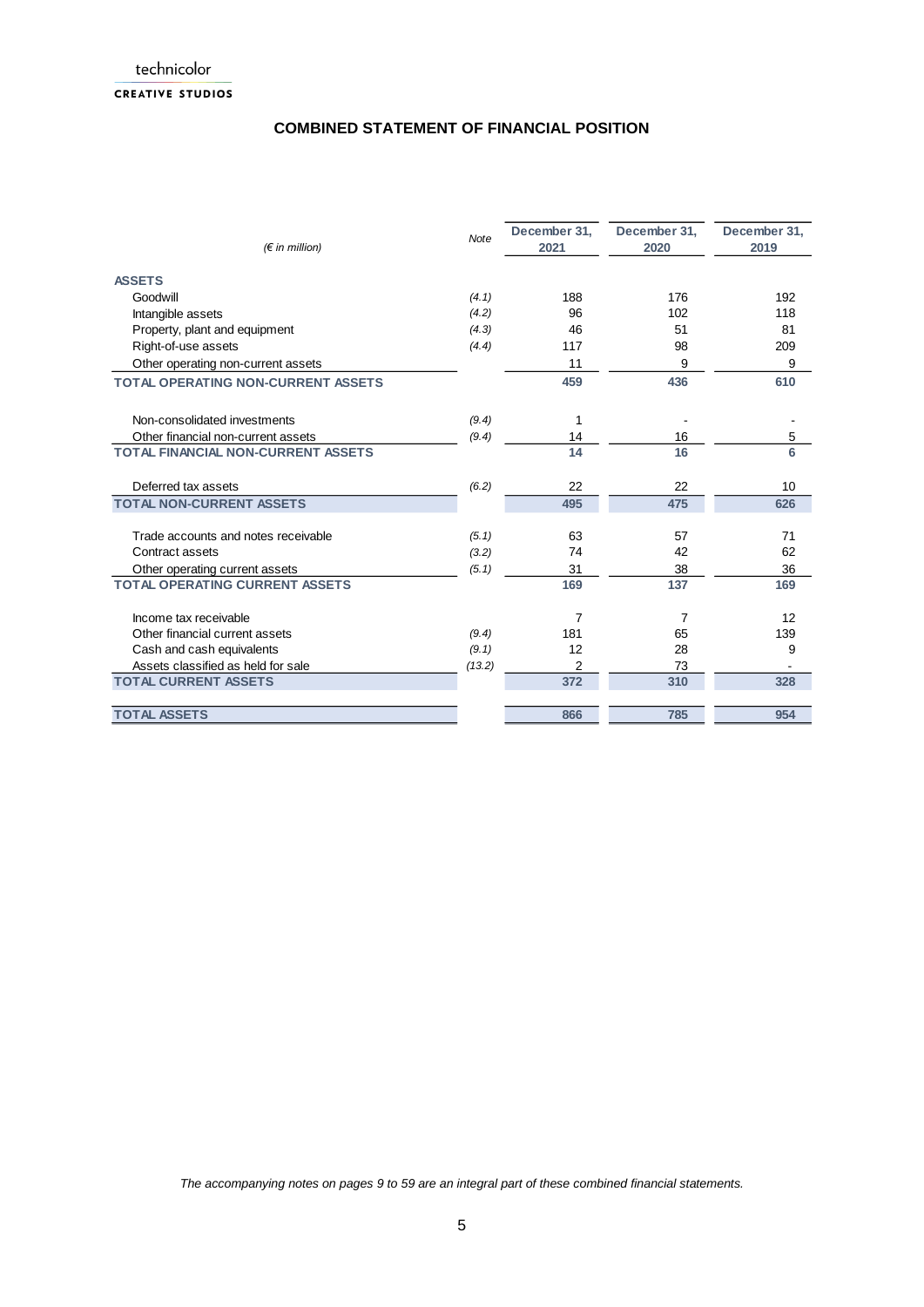### **CREATIVE STUDIOS**

## **COMBINED STATEMENT OF FINANCIAL POSITION**

| $(\epsilon$ in million)                           | Note   | December 31,<br>2021 | December 31,<br>2020 | December 31,<br>2019 |
|---------------------------------------------------|--------|----------------------|----------------------|----------------------|
| <b>EQUITY AND LIABILITIES</b>                     |        |                      |                      |                      |
| Invested equity and retained earnings             |        | 357                  | 319                  | 459                  |
| Cumulative translation adjustment                 |        | (130)                | (144)                | (124)                |
| Shareholders equity attributable to owners of TCS |        | 227                  | 175                  | 335                  |
| Non-controlling interests                         |        |                      | 1                    | 1                    |
| <b>TOTAL INVESTED EQUITY</b>                      | (7)    | 227                  | 175                  | 335                  |
|                                                   |        |                      |                      |                      |
| Retirement benefits obligations                   | (11.2) | 5                    | 6                    | 6                    |
| Provisions                                        | (12.1) | 3                    |                      |                      |
| <b>Contract liabilities</b>                       |        | 1                    | 1                    | $\overline{2}$       |
| Other operating non-current liabilities           |        | 10                   | 9                    | 10                   |
| <b>TOTAL OPERATING NON-CURRENT LIABILITIES</b>    |        | 19                   | 16                   | 18                   |
| <b>Borrowings</b>                                 | (9.3)  | 1                    | 1                    | 1                    |
| Lease liabilities                                 | (9.3)  | 107                  | 86                   | 174                  |
| Deferred tax liabilities                          | (6.2)  | 16                   | 11                   | 14                   |
| <b>TOTAL NON-CURRENT LIABILITIES</b>              |        | 143                  | 114                  | 207                  |
|                                                   |        |                      |                      |                      |
| Provisions                                        | (12.1) | 6                    | 9                    | $\overline{7}$       |
| Trade accounts and notes payable                  |        | 40                   | 28                   | 53                   |
| Accrued employee expenses                         |        | 62                   | 55                   | 51                   |
| <b>Contract liabilities</b>                       | (3.2)  | 77                   | 36                   | 36                   |
| Other operating current liabilities               | (5.1)  | 39                   | 33                   | 32                   |
| <b>TOTAL OPERATING CURRENT LIABILITIES</b>        |        | 226                  | 162                  | 179                  |
| Borrowings                                        | (9.2)  | 216                  | 235                  | 174                  |
| Lease liabilities                                 | (9.2)  | 27                   | 28                   | 48                   |
| Income tax payable                                |        | 28                   | 15                   | 10                   |
| Liabilities classified as held for sale           | (13.2) |                      | 56                   |                      |
| <b>TOTAL CURRENT LIABILITIES</b>                  |        | 497                  | 495                  | 412                  |
|                                                   |        |                      |                      |                      |
| <b>TOTAL LIABILITIES</b>                          |        | 640                  | 610                  | 619                  |
| <b>TOTAL EQUITY &amp; LIABILITIES</b>             |        | 866                  | 785                  | 954                  |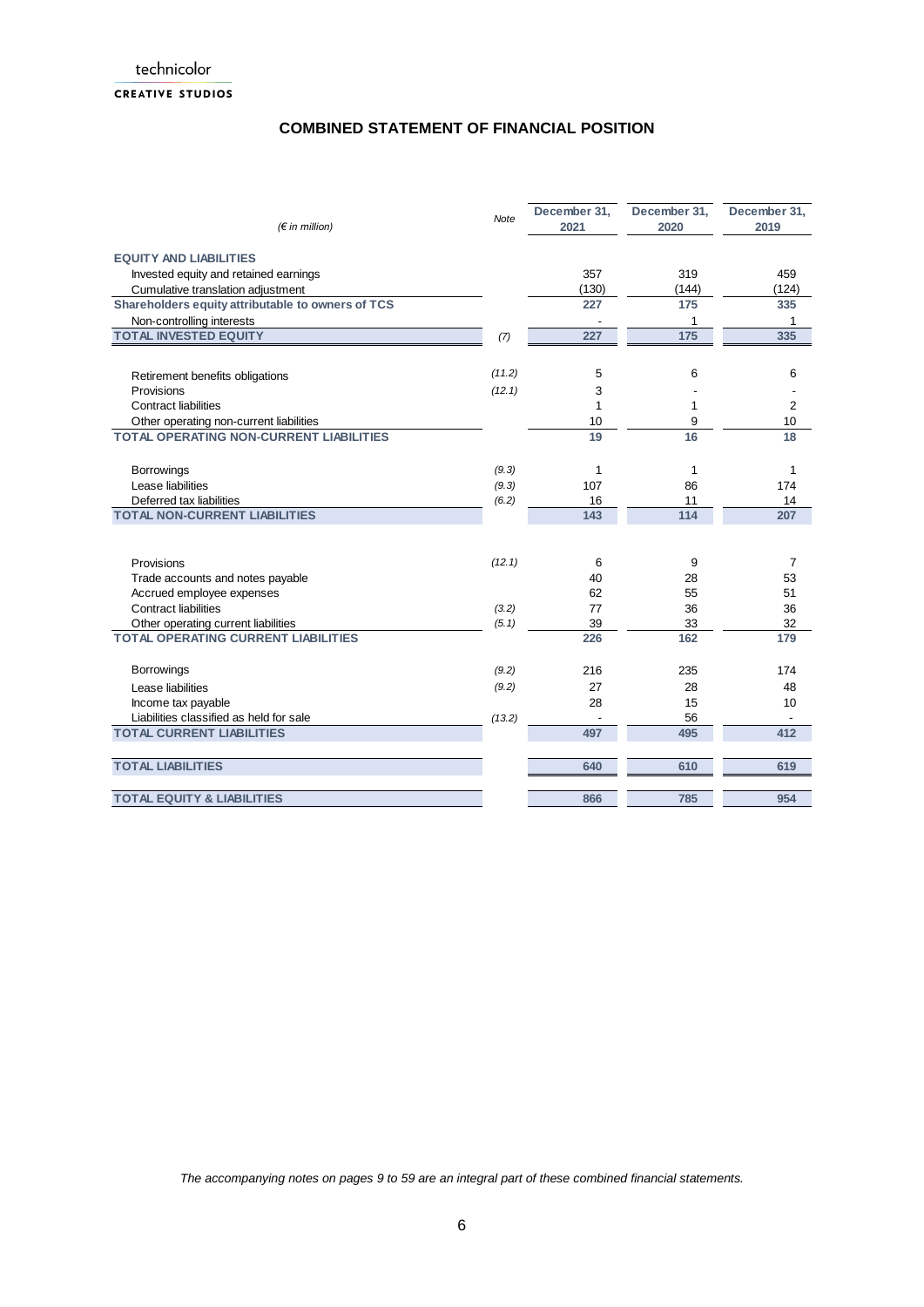## **COMBINED STATEMENT OF CASH FLOWS**

|                                                                                                                            |             |                | December 31, |                |
|----------------------------------------------------------------------------------------------------------------------------|-------------|----------------|--------------|----------------|
| $(\epsilon$ in million)                                                                                                    | <b>Note</b> | 2021           | 2020         | 2019           |
| <b>Net loss</b>                                                                                                            |             | (14)           | (126)        | (38)           |
| Gain (Loss) from discontinuing activities                                                                                  |             | 5              | (24)         | (11)           |
| Loss from continuing activities                                                                                            |             | (19)           | (102)        | (27)           |
| Summary adjustments to reconcile loss from continuing activities to cash generated from (used in)<br>continuing operations |             |                |              |                |
| Depreciation and amortization                                                                                              |             | 83             | 95           | 96             |
| Impairment of assets                                                                                                       |             | (1)            | 4            | $\overline{2}$ |
| Net changes in provisions                                                                                                  |             | (3)            | 3            | $\overline{2}$ |
| Loss on asset disposals                                                                                                    |             | (3)            | $\mathbf{1}$ | 0              |
| Interest (income) and expense                                                                                              | (3.4)       | 21             | 14           | 28             |
| Other items (including tax)                                                                                                |             | 23             | (12)         | 12             |
| Changes in working capital and other assets and liabilities                                                                | (10.2)      | 30             | (3)          | $\overline{7}$ |
| Cash generated from (used in) continuing activities                                                                        |             | 131            | 1            | 119            |
| Interest paid on lease debt                                                                                                |             | (9)            | (9)          | (11)           |
| Interest paid                                                                                                              |             | (23)           | (9)          | (18)           |
| Interest received                                                                                                          |             | 12             | 4            | $\overline{2}$ |
| Income tax paid                                                                                                            |             | (1)            | 0            | (5)            |
| NET OPERATING CASH GENERATED FROM (USED IN) CONTINUING ACTIVITIES (I)                                                      |             | 110            | (12)         | 87             |
| Acquisition of subsidiaries, associates and investments, net of cash acquired                                              |             | (0)            | (1)          | (0)            |
| Proceeds from sale of investments, net of cash                                                                             |             | $\Omega$       | (0)          | 0              |
| Purchases of property, plant and equipment (PPE)                                                                           |             | (10)           | (6)          | (36)           |
| Proceeds from sale of PPE and intangible assets                                                                            |             | $\overline{2}$ | 0            | 0              |
| Purchases of intangible assets including capitalization of projects                                                        |             | (16)           | (24)         | (22)           |
| Cash collateral and security deposits granted to third parties                                                             |             | (13)           | (12)         | (1)            |
| Cash collateral and security deposits reimbursed by third parties                                                          |             | 11             | 0            | $\mathbf{1}$   |
| <b>NET INVESTING CASH USED IN CONTINUING ACTIVITIES (II)</b>                                                               |             | (26)           | (42)         | (57)           |
| Net contributions from / (distributions to) Technicolor SA                                                                 |             | (5)            | 21           | (12)           |
| Net cash pooling variance                                                                                                  | (10, 1)     | (81)           | 105          | 14             |
| Repayments of lease debt                                                                                                   | (10.1)      | (31)           | (42)         | (40)           |
| Repayments of borrowings                                                                                                   |             | (1)            | (0)          | (1)            |
| Dividends and distributions paid to Group's shareholders                                                                   |             |                | 0            |                |
| Other                                                                                                                      |             |                |              |                |
| NET FINANCING CASH GENERATED FROM (USED IN) CONTINUING ACTIVITIES (III)                                                    |             | (118)          | 85           | (39)           |
| <b>NET CASH GENERATED (USED IN) DISCONTINUED ACTIVITIES (IV)</b>                                                           | (13.1)      | 17             | (8)          | (6)            |
| CASH AND CASH EQUIVALENTS AT THE BEGINING OF THE YEAR                                                                      |             | 28             | 9            | 23             |
| Net increase (decrease) in cash and cash equivalents (I+II+III+IV)                                                         |             | (16)           | 22           | (16)           |
| Exchange gains / (losses) on cash and cash equivalents                                                                     |             | (0)            | (3)          | 2              |
| CASH AND CASH EQUIVALENTS AT THE END OF THE YEAR                                                                           |             | 12             | 28           | 9              |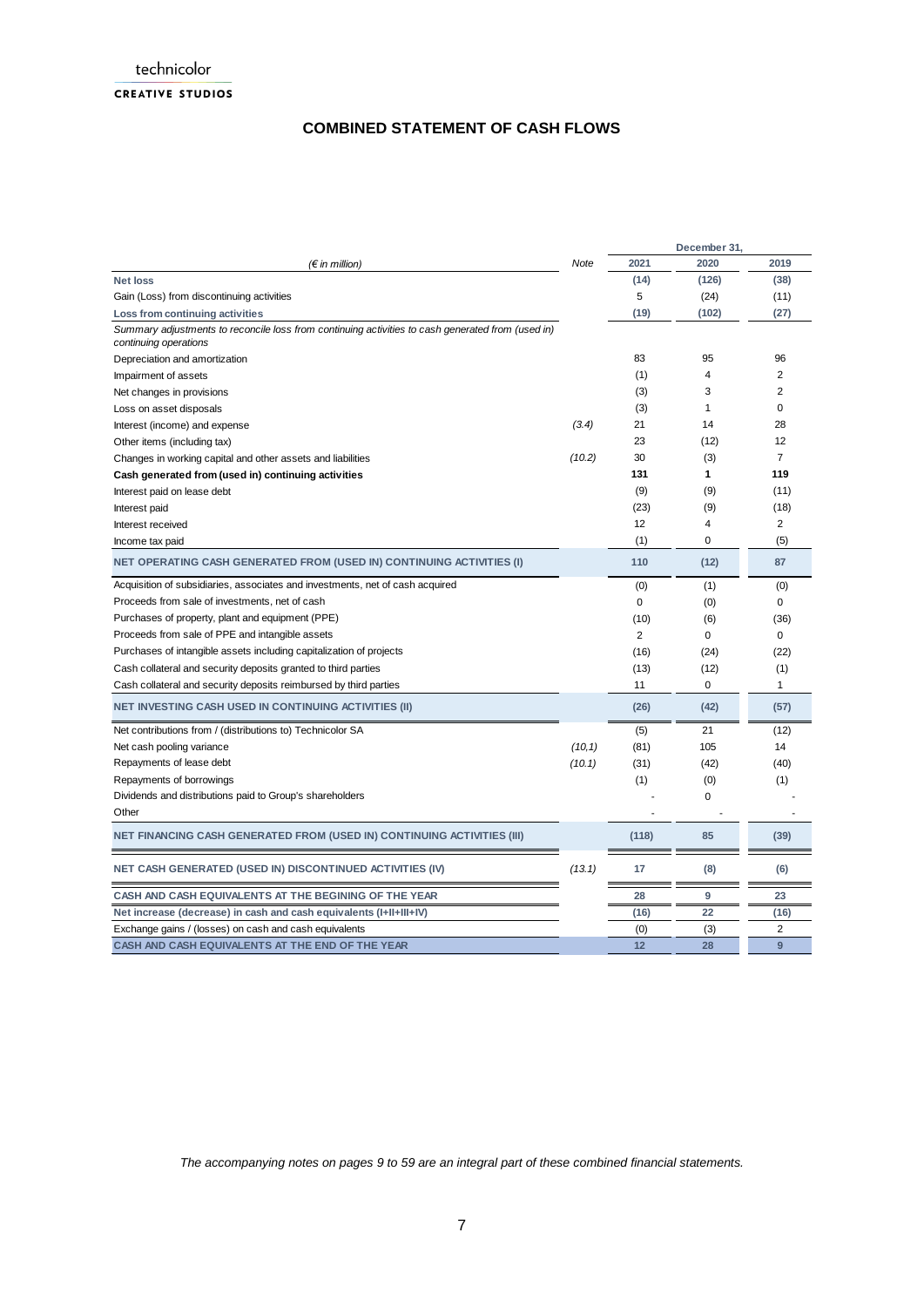## **COMBINED STATEMENT OF CHANGES IN INVESTED EQUITY**

| $(\epsilon$ in million)                                    | <b>Invested</b><br>equity and<br>retained<br>earnings | Cumulative<br>translation<br>adjustment | Equity<br>attributable<br>to equity<br>holders of<br>the Group | Non-<br>controlling<br><i>interest</i> | Total<br>invested<br>equity |
|------------------------------------------------------------|-------------------------------------------------------|-----------------------------------------|----------------------------------------------------------------|----------------------------------------|-----------------------------|
| Balance as of December 31, 2018                            | 260                                                   | (131)                                   | 129                                                            | 1                                      | 130                         |
| Net loss for the year                                      | (38)                                                  | $\overline{\phantom{a}}$                | (38)                                                           | $\Omega$                               | (38)                        |
| Other comprehensive income                                 | 2                                                     | 7                                       | 9                                                              | $\blacksquare$                         | 9                           |
| Total comprehensive income for the period                  | (36)                                                  | 7                                       | (29)                                                           | 0                                      | (29)                        |
| Net contributions from / (distributions to) Technicolor SA | 235                                                   | $\blacksquare$                          | 235                                                            | $\blacksquare$                         | 235                         |
| Shared-based payment to employees                          | 1                                                     | $\overline{\phantom{a}}$                | 1                                                              | $\overline{\phantom{a}}$               | 1                           |
| Balance as of December 31, 2019                            | 459                                                   | (124)                                   | 335                                                            | 1                                      | 335                         |
| Net loss for the year                                      | (126)                                                 | $\blacksquare$                          | (126)                                                          | $\Omega$                               | (126)                       |
| Other comprehensive income                                 | (0)                                                   | (19)                                    | (20)                                                           |                                        | (20)                        |
| Total comprehensive income for the period                  | (126)                                                 | (19)                                    | (146)                                                          | 0                                      | (146)                       |
| Net contributions from / (distributions to) Technicolor SA | (15)                                                  | ۰                                       | (15)                                                           | $\overline{\phantom{a}}$               | (15)                        |
| Shared-based payment to employees                          | 0                                                     | $\blacksquare$                          | $\Omega$                                                       |                                        | $\Omega$                    |
| Balance as of December 31, 2020                            | 319                                                   | (144)                                   | 175                                                            | 1                                      | 175                         |
| Net loss for the year                                      | (14)                                                  | $\overline{\phantom{0}}$                | (14)                                                           | $\Omega$                               | (14)                        |
| Other comprehensive income                                 | 1                                                     | 14                                      | 15                                                             | $\overline{\phantom{a}}$               | 15                          |
| Total comprehensive income for the period                  | (13)                                                  | 14                                      | 1                                                              | 0                                      | 1                           |
| Net contributions from / (distributions to) Technicolor SA | 51                                                    | $\overline{\phantom{0}}$                | 51                                                             | $\overline{\phantom{a}}$               | 51                          |
| Shared-based payment to employees                          | 1                                                     | $\overline{a}$                          | 1                                                              | $\overline{a}$                         |                             |
| Balance as of December 31, 2021                            | 357                                                   | (130)                                   | 227                                                            | $\Omega$                               | 227                         |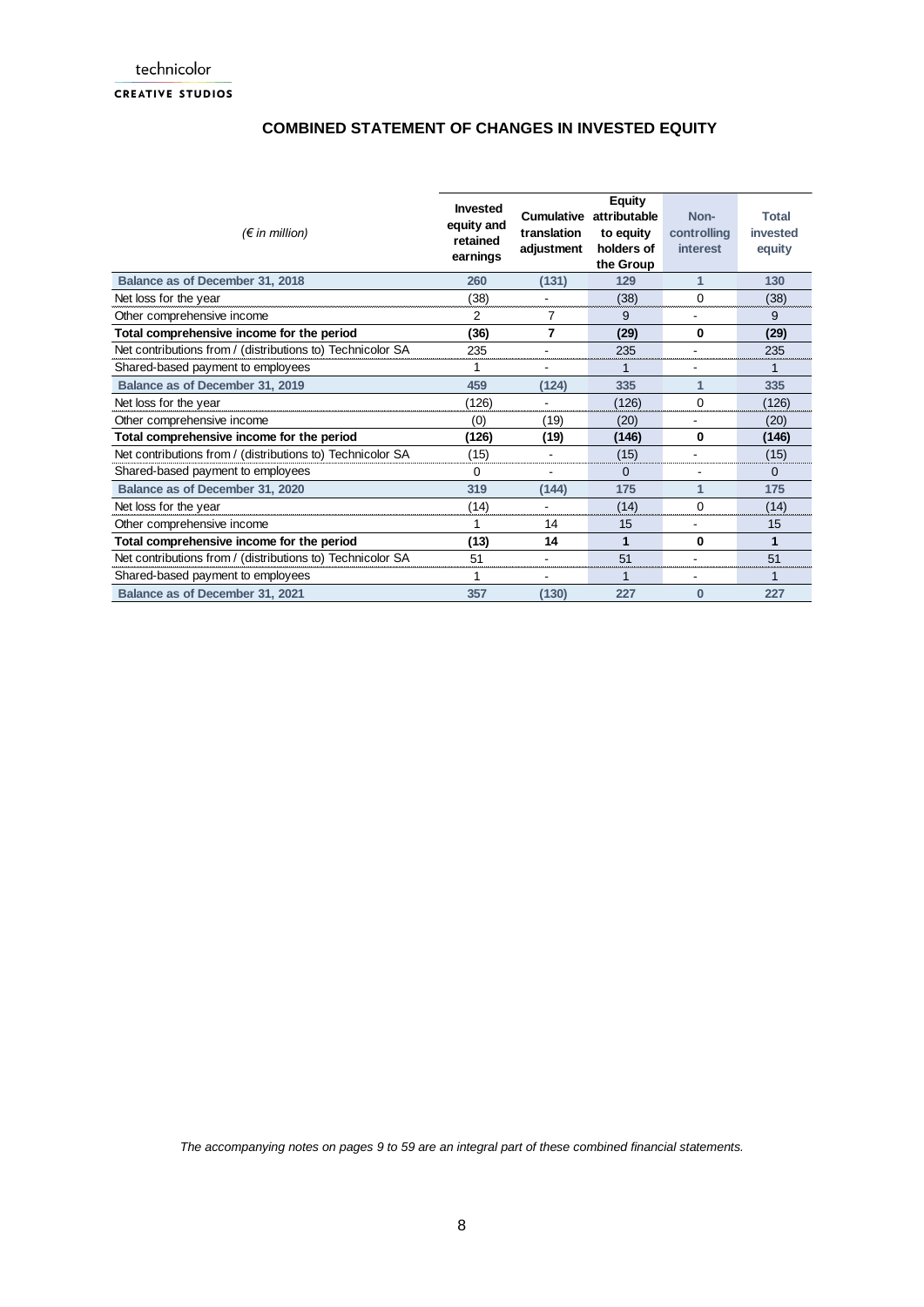#### **CREATIVE STUDIOS**

### <span id="page-8-0"></span>**1 General information**

Technicolor Creative Studios (TCS) offers Visual Effects ("VFX"), and animation services for the entertainment industry, and creative services and technologies for the advertising industry, through its award-winning creative studios The Mill, MPC, Mikros Animation, and Technicolor Games.

TCS works primarily on an individual project basis, and builds teams and workflows around key creative and production talent. TCS also builds dedicated teams and spaces for clients who desire guaranteed capacity and talent across multiple projects.

In these combined financial statements, the terms, "the Group", "TCS Group" and "Technicolor Creatives Studios" mean the issuer together with its combined affiliates. TCS business or businesses means the activities that were reported under the Technicolor Creative Studios operating segment in Technicolor consolidated financial statements. Technicolor means Technicolor SA Company and its affiliates or when describing transactions with TCS Group, Technicolor SA and affiliates that are not in the scope of TCS Group.

These combined financial statements are presented in Euro, which will be the Technicolor Creative Studios Group's parent company's functional and presentation currency.

### <span id="page-8-1"></span>**1.1 Background of the combined financial statements**

These combined financial statements were approved on June 9, 2022 by Technicolor SA, as President of Tech 8, prior to the transformation of Tech 8 into a Société Anonyme and the change of its corporate name to "Technicolor Creative Studios" ("TCS") in the context of the transactions announced by Technicolor on February 24, 2022, and in particular the intended partial spin-off and the listing of TCS to be submitted to Technicolor SA Shareholders General Meeting to be convened in September 2022.

The Combined Group does not form a separate legal group of legal entities in all years presented. It has never issued standalone financial statements, either consolidated or combined. As result, the accompanying combined financial statements may not necessarily be indicative of the Combined Group's financial position, results of operations, or cash flows had the Combined Group operated as a separate entity during the periods presented. Furthermore, the combined financial statements do not reflect the financial impact of the actual separation of the Combined Group from Technicolor.

These Combined Financial Statements have been prepared under the responsibility of the legal representative of Tech 8 SAS on a standalone basis and are derived (carved-out) from Technicolor's consolidated financial statements and accounting records, which were prepared in accordance with International Financial Reporting Standards (IFRS), as adopted by the European Union.

Accordingly, the Combined Financial Statements as of December 31, 2021, December 31, 2020 and December 31, 2019 are consistent with the estimates reflected in Technicolor's consolidated financial statements. The Combined Group has evaluated subsequent events and transactions for disclosure through the date the combined financial statements were available to be issued.

These financial statements have been prepared in order to provide comparative and historical information for the past three years according to the assumptions detailed in Note 1.3 and scope detailed in Note 15 to these financial statements.

In the event of a favorable vote by the shareholders at the aforementioned General Meeting, the combined financial statements will form an integral part of the consolidated financial statements of TCS for the periods prior to the spin-off.

## <span id="page-8-2"></span>**1.2 Main events**

#### <span id="page-8-3"></span>**1.2.1. Technicolor Creatives Studios Reorganization**

After the sale of Post-production services in April 2021 to Streamland (more details are available in the Note 2) , Technicolor Creative Studios (previously known as Production Services in Technicolor SA consolidated financial statements) was launched and resulted in the formation of a collaborative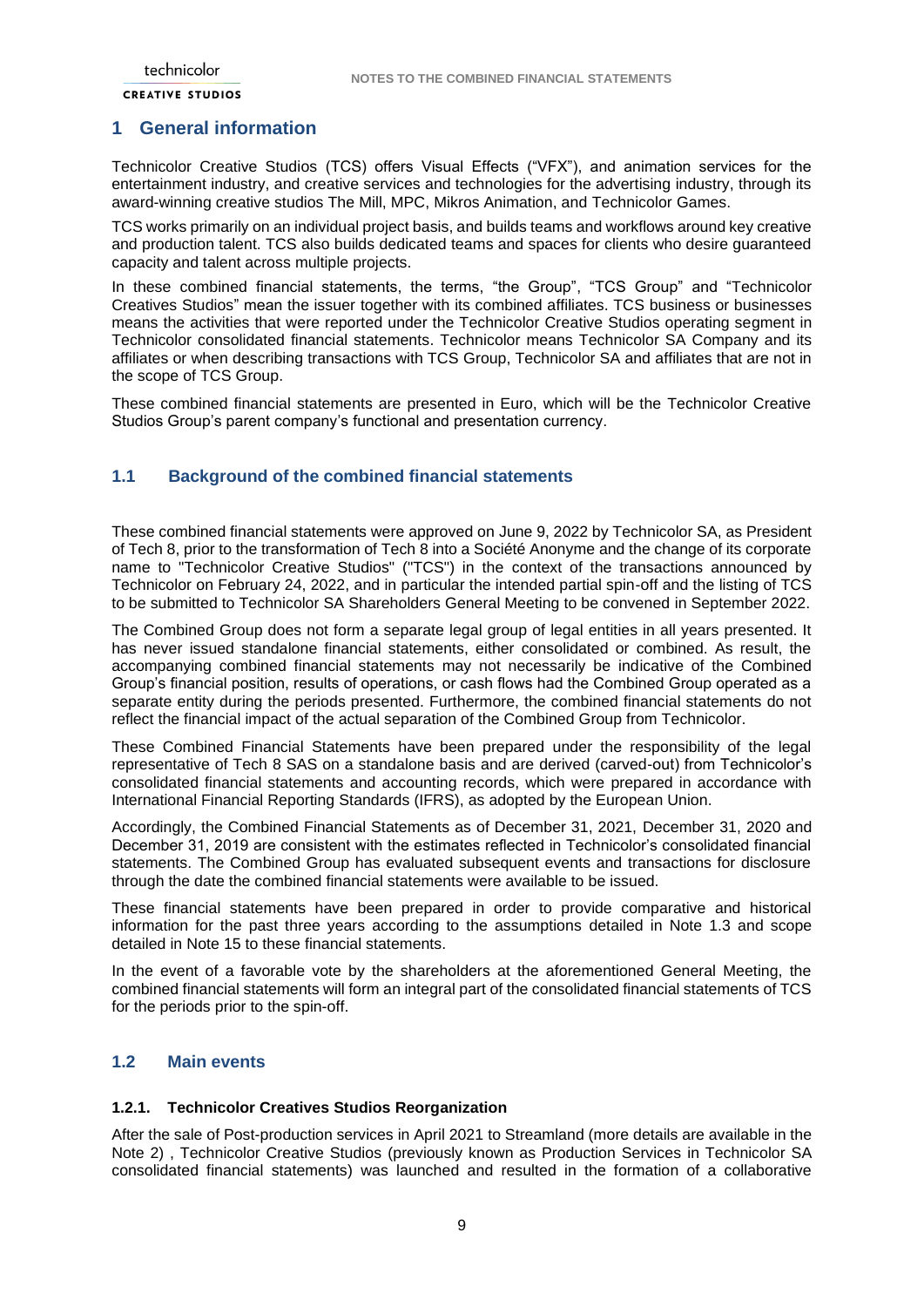#### **CREATIVE STUDIOS**

integrated global structure, designed to facilitate greater collaboration among studios, integrate technology platforms and drive future innovations for our partners and clients. Technicolor Creative Studios is now organized under four primary service lines:

- 1. **MPC (prior Film & Episodic VFX):** Our award-winning visual effects studios, now under the unitary MPC brand, unite artistry and creativity with technology and innovation. We bring decades of experience in delivering everything from breathtaking environments, down to the precise details of a full CG character;
- **2. The Mill (prior Advertising service line)**: With the latest visual effects, CGI and immersive technologies, we produce ground breaking advertising, content and interactive marketing solutions for the world's biggest brands;
- **3. Mikros Animation:** From episodic hits to major animated features, we work with leading animation studios. Our industry-leading facilities have become home to some of the world's most recognized and respected animators;
- **4. Technicolor Games**: Technicolor Games focuses on the creative needs for the gaming industry. We've collaborated with many of the top game developers in the world.

### <span id="page-9-0"></span>**1.2.2. Covid-19 Pandemic**

In 2021, Covid-19 affected immigration, travel and work practices. The Group constantly works on action plans to offset potential negative impacts and serve the growing demand for its operations.

Complying with evolving local and national government regulations and in consultation with local business leadership, Technicolor Creative Studios has continuously adjusted capacity limits, onpremise protocols, and remote work policies.

In addition to immigration policy changes in Canada and in the UK, the pandemic continues to affect both immigration and travel, negatively impacting the industry's ability to attract talent to locations where the demand for talent exceeds local supply. To support its significant backlog, Technicolor Creative Studios continues to invest in its Academies across multiple locations and implements various measures aiming at reducing attrition rate and retain talents.

The Group received support from governments mainly in the first half of the year as the activity was still subdued (see note 3.3.2).

In 2020, starting from March 2020, MPC (Film and Episodic visual effects activity) has been significantly impacted as all live-action film shoots were suspended and theaters closed. As a result, new projects were put on hold during the second and third quarter 2020.

Following the major U.S. studios' reaching an agreement in September with all the key Hollywood unions, production activity began to accelerate during the fourth quarter 2020. Furthermore, a number of countries like Canada, France and the U.K. have launched pandemic-related support programs including wage subsidies and production insurance/indemnity schemes that provide pandemic-related coverage.

The Mill (Advertising activity) weakened starting from the second quarter 2020 due to the global macroeconomic situation, causing advertisers to delay campaigns and reduce marketing budgets. However, activity was less impacted than MPC activity as brands were keen to maintain a bond with their customers. Animation and Games activity, with the ability to efficiently continue production from home, had a strong topline performance, achieving growth versus 2019; Post-Production was also significantly impacted by the live-action production stoppages.

Technicolor Creatives Studios organized itself to be able to deliver on existing contracts and take new ones with as much as possible of its workforce working remotely. Main impediments came from the strict lockdown in India and progressive ramp-up of work from home capacity. This resulted in idle labor costs and related fixed costs, as many Technicolor Creatives Studios artists were either not able to work or had no work during the second quarter 2020. On the other hand, the Group benefited from government support for furloughed employees in Australia, Canada, France and the UK.(see note 3.3.2 for further detail).

### <span id="page-9-1"></span>**1.3 Accounting policies**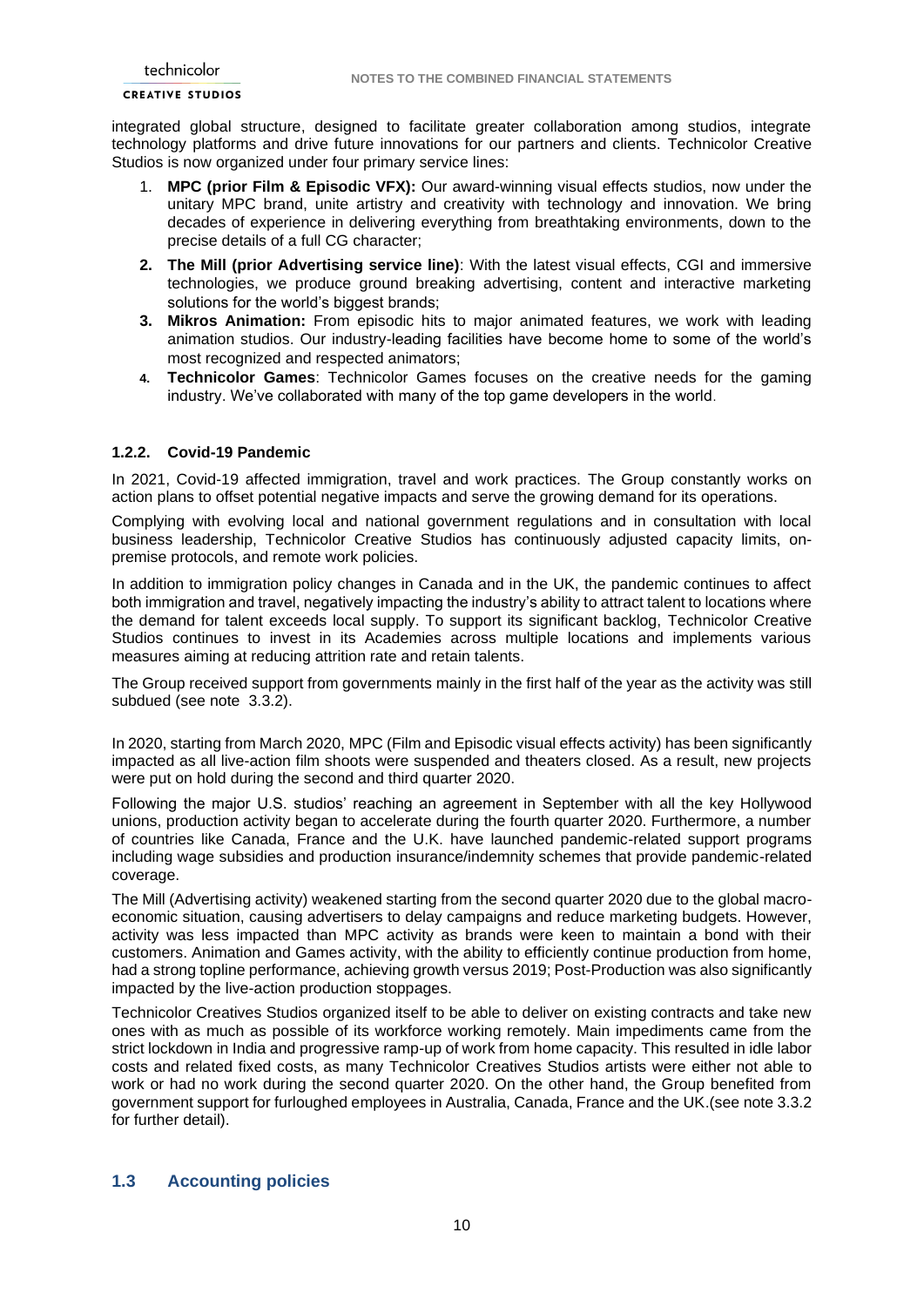### **1.3.1 Applicable accounting standards**

### *Conformity with IFRS*

The combined financial statements of the Technicolor Creative Studios Group have been prepared in accordance with IFRS as issued by the IASB and endorsed by the EU.

In preparing the combined historical financial information, certain accounting conventions commonly used for the preparation of combined historical financial information have been applied. The term ''combined financial statements''is used when referring to financial information prepared by aggregating financial statements of segments, separate entities or components of groups that fail to meet the definition of a ''group'' under IFRS 10 ''consolidated financial statements'' (''IFRS 10''). A key assumption underlying the preparation of combined financial statements is that there is a binding element for the economic activities throughout the period. The combined financial statements of the Technicolor Creative Studios Group have been prepared by aggregating the financial information of Technicolor Creative Studios Business that is bound together by common control but is not a legal group.

The combined financial statements of the Technicolor Creative Studios Group present the companies and the business activities of Technicolor that will be allocated to the Technicolor Creative Studios Business in connection with the completion of the Spin-off in the manner in which they were included in the IFRS consolidated financial statements of Technicolor in the past. Beginning January 1, 2019, Technicolor Creative Studios Group used the same accounting policies and valuation methods for the preparation of these combined financial statements, as those used by Technicolor in its preparation of its historical IFRS consolidated financial statements. The significant accounting policies used in the preparation of the combined financial statements have been disclosed under each relevant note**.**

#### *Including a "First adoption of IFRS" part*

These combined financial statements being first IFRS financial statements in the meaning of IFRS 1, IFRS 1 has been applied as at January 1, 2019, which is the opening balance sheet date.

The Combined Group has prepared its financial statements for the years ended December 31, 2021, December 31, 2020 and December 31, 2019 in accordance with IFRS 1 paragraph D16 (a).

When a subsidiary becomes a first-time adopter after its parent, IFRS 1 permits that the carrying amounts of its assets and liabilities should be the same in both its own opening IFRS balance and in its parents' consolidated statement of financial position, excluding the effects of the business combination coming in which the parent acquired the subsidiary. Alternatively, the subsidiary may measure all its assets or liabilities based on its own date of transition to IFRSs. In this latter case, the options applied by the subsidiary under IFRS 1 may be different from those applied by its parents.

The Combined Group has chosen to prepare its opening IFRS financial statements based on the carrying amounts of its assets and liabilities in Technicolor's consolidated statement of financial position (except for adjustments for consolidation procedures). The Technicolor Creative Studios business originated within the Technicolor Group with the acquisition of Technicolor by Thomson Multimedia; therefore the assets and liabilities do not include any revaluation of assets recognized as a result of this business combination (in particular the Technicolor Trademark). Consequently, the Combined Group has selected the same options under IFRS 1 as those applied by the Technicolor Group upon IFRS first adoption in 2004.

#### **1.3.2 Principles applied in preparing the combined financial statements**

The Technicolor Creative Studios Business did not form a separate legal group of companies in the periods presented. As a result, the accompanying combined financial statements of the Technicolor Creative Studios Group are derived (carved-out) from the Technicolor IFRS consolidated financial statements and accounting records. The combined financial statements include the assets and liabilities within Technicolor subsidiaries in such historical periods that are attributable to the Technicolor Creative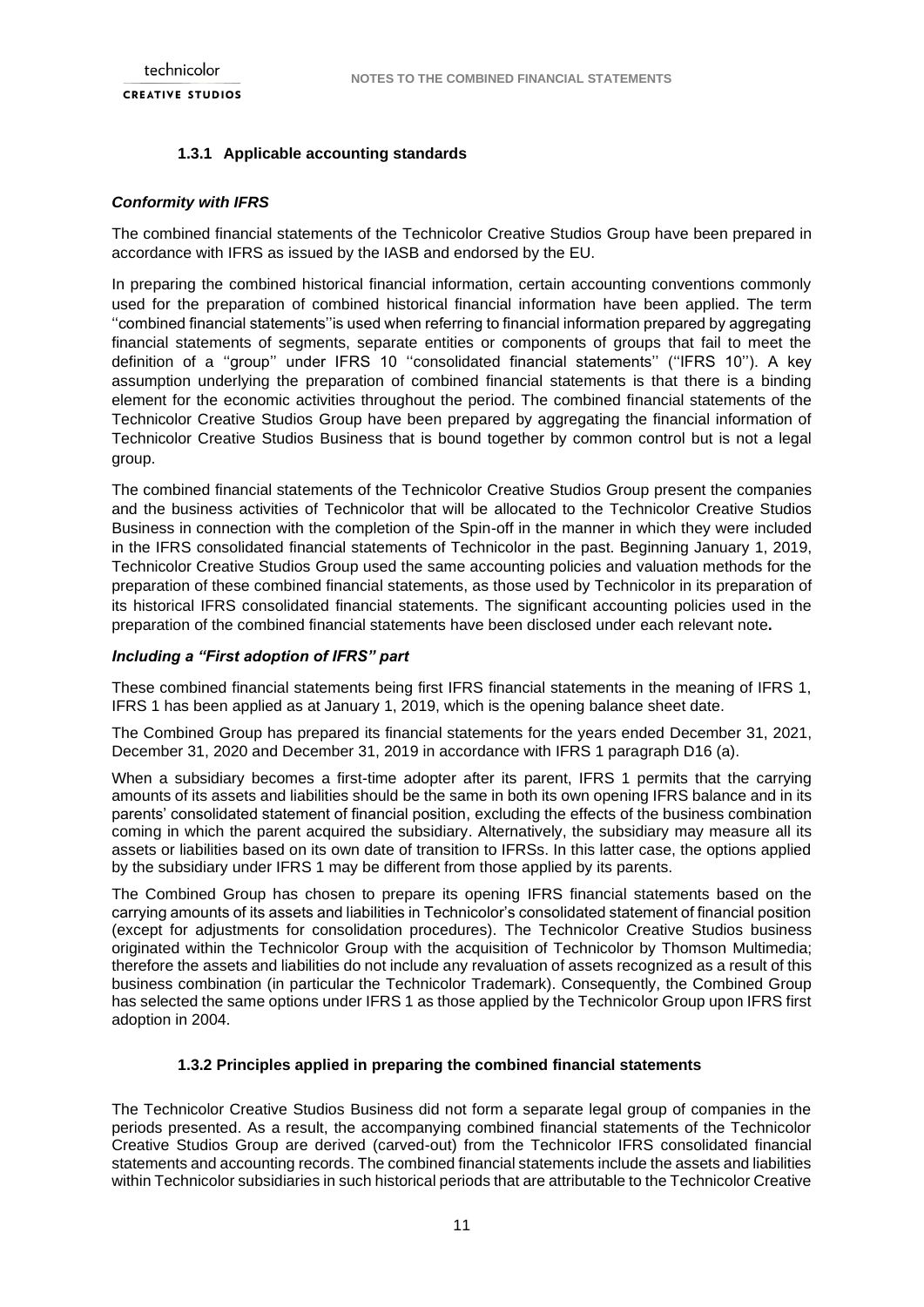#### **CREATIVE STUDIOS**

Studios Business and exclude the assets and liabilities within the Technicolor Creative Studios Group in such historical periods that are not attributable to the Technicolor Creative Studios Business. The combined financial statements include charges related to certain Technicolor business support functions including human resources operations, real estate services, procurement, information technology, and financial reporting and accounting operations historically accounted for in the TCS entities.

No allocations were made for Technicolor corporate governance and administrative functions, including board of directors and other corporate functions, such as tax, corporate governance and listed company compliance, investor relations, internal audit, treasury, and communications functions. Management believes that no allocation methodology was relevant as the TCS group will have to support its own corporate structure and previously benefited from these costs in a manner that would not be commensurate with any allocation key.

The following summarizes the accounting and other principles applied in preparing these combined financial statements:

#### *Scope of combined financial statements*

The scope of the combined financial statements has been determined based on the historical financial information of the Technicolor Creative Studios Business and is comprised of the business activities of the Technicolor Creative Studios Business that were historically conducted in direct and indirect subsidiaries of Technicolor and the Technicolor Creative Studios Business' investments in joint ventures and associates accounted for using the equity method.

Where the activities to be transferred by Technicolor to the Technicolor Creative Studios Group met the definition of a business in accordance with IFRS 3 ''Business Combinations'' (''IFRS 3'') and were under Technicolor's common control for all periods presented, the relevant assets and liabilities as well as income and expenses were included in the combined financial statements for the whole of the reporting periods starting from January 1, 2019. Where business activities that met the definition of a business were sold or disposed during the reporting period, the relevant assets and liabilities as well as income and expenses were included in the combined financial statements as of and for the periods presented prior to the disposal date; in the case of the Post-Production business disposed in 2021, income and expenses are presented in discontinued operations over the periods presented and assets and liabilities are presented as held for sale in 2020. A full list of the entities included in the combined financial statements that will be allocated to the Technicolor Creative Studios Group as part of the Spin-off can be found in Note 15.

In the case of companies that service Technicolor Creative Studios Business but are not part of the Technicolor Creative Studios Group, the assets and liabilities and the employment contracts of the relevant employees will be transferred to the Technicolor Creative Studios Group. These transfers to existing or newly formed members of the Technicolor Creative Studios Group primarily are expected to take place, in the financial year 2023, after the Transition Service Agreement ("TSA") ends. For purposes of the combined financial statements, income, expenses, assets, liabilities and, where required, items recorded in accumulated other comprehensive income (loss) were attributed or allocated to the Technicolor Creative Studios Business based on management's best estimate before these transfers were completed. The opening balances used to prepare the 2019 Combined Statements of Cash Flows of Technicolor Creative Studios Group were determined by management based on the contribution of the Technicolor Creative Studios Business to the historical Technicolor balances taking into consideration specific facts and circumstances that existed as of January 1, 2019 and in subsequent years.

#### *Combination principles in the combined financial statements*

The transfers of business operations between the Technicolor Creative Studios Group and Technicolor were classified as transactions under common control. The Technicolor Creative Studios Group utilized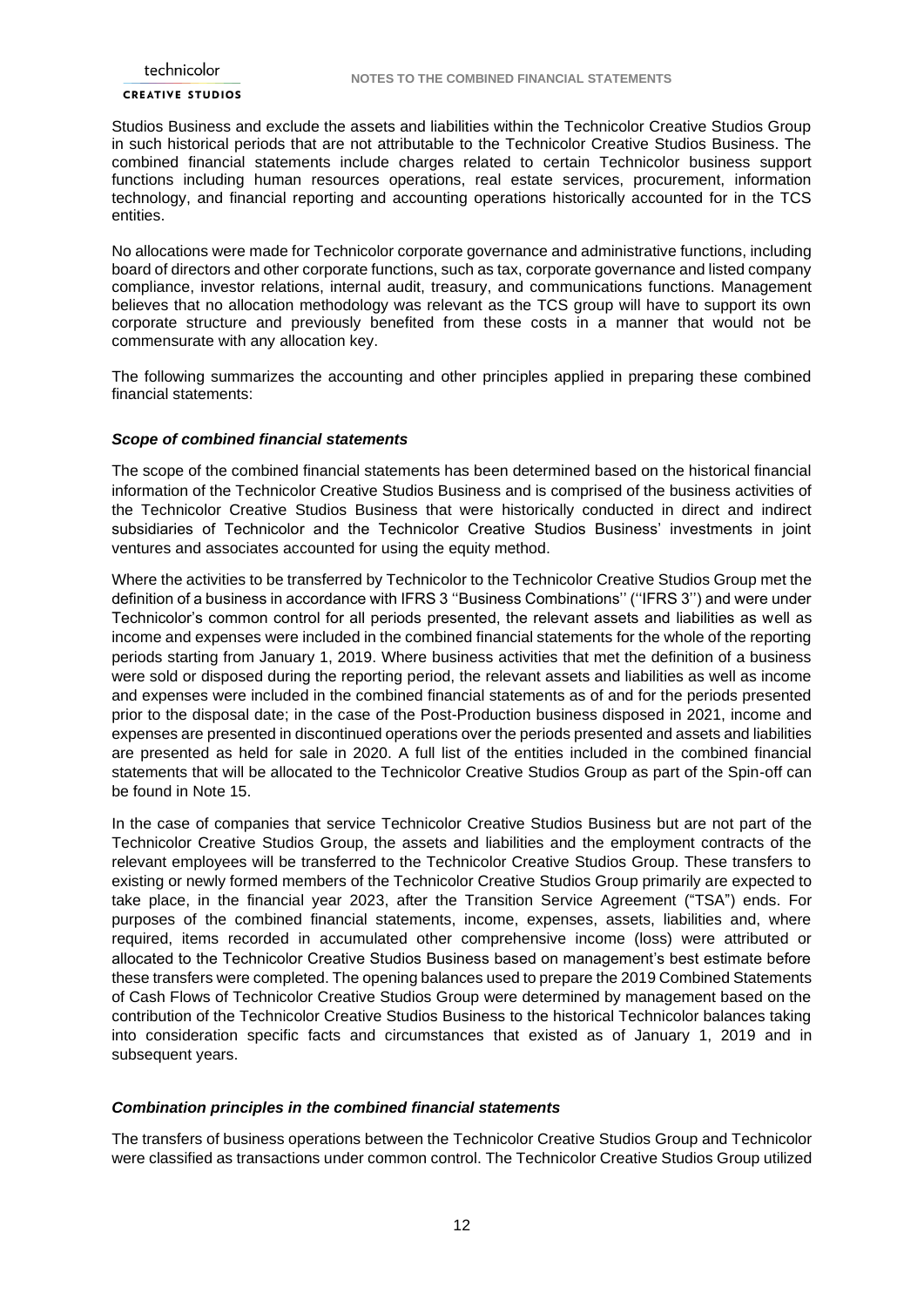the predecessor accounting method of carrying forward the historical carrying amounts recorded by Technicolor.

All income, expenses, assets and liabilities economically attributable to the Technicolor Creative Studios Business were included in the combined financial statements. The combined financial statements also include joint ventures and associates accounted for using the equity method.

Outstanding balances and transactions within the Technicolor Creative Studios Group and all intercompany profits and losses from transactions within the Technicolor Creative Studios Group were eliminated for purposes of the combined financial statements.

In the Combined Statement of Cash Flows, operating transactions of the Technicolor Creative Studios Group with Technicolor were reported in the cash provided (required) by operating activities. Services recharged by Technicolor are also presented within cash generated from (used in) operating activities as were tax charges and benefits under the separate tax return approach. Financial and equity transactions reflecting the internal financing between the Technicolor Creative Studios Group and Technicolor (in particular cash pooling) are included in the cash provided (required) by financing activities. The transactions with Technicolor also include cash inflows and outflows in connection with transfer agreements between the members of the Technicolor Creative Studios Group and Technicolor, capital contributions and transfers from reserves in connection with the financial Safeguard in 2020 or Spin-off.

#### *a) Invested equity*

The Technicolor Creative Studios Business did not comprise a group of entities with a single parent entity during the years ended December 31, 2021, 2020 and 2019. Therefore, it is not meaningful to present share capital or an analysis of reserves. Changes in net assets attributed to the Technicolor Creative Studios Group are presented separately in the Combined Statement of Changes in Invested Equity through the line item ''Net contributions from / (distributions to) Technicolor'' and include allocation of income, expenses, assets and liabilities of Technicolor forming the Technicolor Creative Studios Business as well as in the Combined Statement of Cash Flow through the line item ''Net contributions from / (distributions to) Technicolor'', reflecting the internal equity financing between Technicolor and the Technicolor Creative Studios Group during the periods presented. Various members of the Technicolor Creative Studios Group have identified other foreign currencies as being their functional currencies. Foreign exchange gains and losses resulting from the translation of these entities' assets and liabilities at the respective balance sheet date exchange rates and their statement of income items at the average exchange rates for each of the periods presented are recognized in the Combined Statement of Other Comprehensive Income. Differences arising from translating the results for the period and net invested equity items are recorded in the reserve ''Accumulated Other Comprehensive Income (Loss)'' within the Combined Statements of Changes in Invested Equity.

#### *b) Centrally provided services*

As an independent listed group, Technicolor Creative Studios will have to set-up an independent corporate organization; no corporate costs that were borne by corporate Technicolor entities are included within the Technicolor Creative Studios Group combined financial statements.

### *c) Cash management and financing*

In Technicolor, cash management and external financing is centralized and liquidity needs are mainly managed through internal cash pooling arrangements with central treasury management entities, out of TCS Group scope. The Technicolor Creative Studios Group's working capital needs have historically been funded mainly by cash pooling arrangements in addition to intercompany loans with Technicolor treasury entities. Cash from Technicolor Creative Studios' subsidiaries is transferred to Technicolor cash pooling arrangements, and Technicolor funds its subsidiaries operating and investing activities as necessary, including those of the Technicolor Creative Studios Group. Transactions between TCS companies and Technicolor, considered to be effectively cash settled at the time the transaction is recorded, are disclosed as due to / due from Technicolor in the combined statements of financial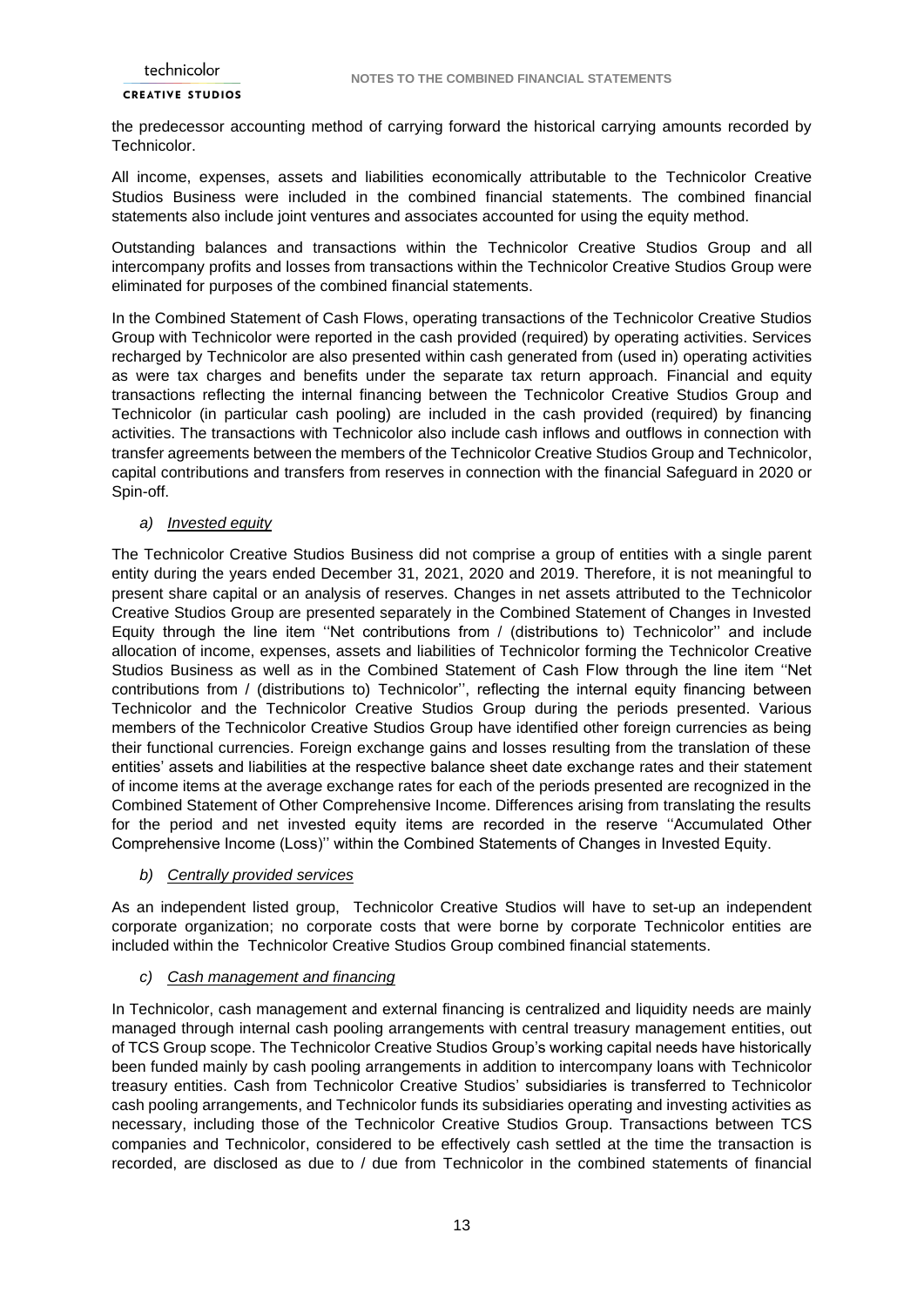position. Only external balances are disclosed as cash and cash equivalents. Refer to Note 8 for details on related parties' disclosures.

No portion of Technicolor's debt, cash, or cash equivalents have been attributed to these combined financial statements where as they were not historically owned by a legal entity that will be part of the Technicolor Creative Studios Group; furthermore the debt and related cash collarateral that arose from the 2020 refinancing has not been included in the combined balance sheet even if it was borne by a scope entity as this debt was economically a liability of Technicolor SA (interests were recharged to Technicolor SA and the debt was guaranteed by Technicolor SA). In consequence, the cost of financing included in the combined financial statements may not necessarily represent what the finance costs would have been, had the Technicolor Creative Studios Group historically obtained financing on a stand-alone basis. These costs may not be indicative of the cost of financing for the Technicolor Creative Studios Group in the future.

Please refer to note 14 Subsequent events for more detail about the future financing structure of the Technicolor Creative Studios Group.

#### *d) Lease liabilities*

In the combined financial statements, intercompany lease contracts, where Technicolor Creative Studios is the lessor have been analyzed according to IFRS 16 as operating leases, leading the sublease income to be recognized in Other Income/Expenses net. They have been analysed as operating due to the fact that under common control and past practices, the leases contracts could be amended without penalty.

### *e) Income tax*

During the periods presented in these combined financial statements, the members of the Technicolor Creative Studios Group that have been established as separate legal entities have operated as separate taxpayers. For these entities tax expense and tax liabilities or tax receivables in these combined financial statements are based on actual taxation. During the periods presented, the operations of certain members of the Technicolor Creative Studios Group have been included within other Technicolor legal entities. These Technicolor Creative Studios Group entities did not file separate tax returns. Tax expense in these combined financial statements has been determined as if the members of the Technicolor Creative Studios Group were separate taxpayers in the jurisdiction of their primary operations. Total tax expense for these hypothetical tax subjected entities was determined by applying the effective tax rate of the relevant members of the Technicolor Creative Studios Group to profit before tax. Current tax expense is the amount of tax payable or refundable based on each member of the Technicolor Creative Studios Group's hypothetical, current-year separate return. Deferred tax expense has been calculated based on changes in temporary differences. The tax charges recorded in the combined statements of income are not necessarily representative of the tax charges that may arise in the future. Tax losses of the entities included in the US and French tax group of Technicolor were attributed to the heads of these respective tax group, and therefore all benefits of these losses have been transferred out of TCS. As a consequence, no loss relating to these two countries have been recognized in the Financial Statements.

#### *f) Share-based payments*

The Technicolor Creative Studios Group's key personnel have historically participated in Technicolor's share-based incentive plans. The combined financial statements include employee costs related to these participations based on the awards and terms previously granted to the Technicolor Creative Studios group's employees. The historical cost of share-based payments may not be indicative of the future expenses that will be incurred through incentive schemes that will be established for the Technicolor Creative Studios Group's key personnel following the Spin-off.

#### *g) Derivatives*

Internal derivative financial contracts entered into by Technicolor and Technicolor Creative Studios subsidiaries have been valued as external derivative contracts by Technicolor Creatives Studios. A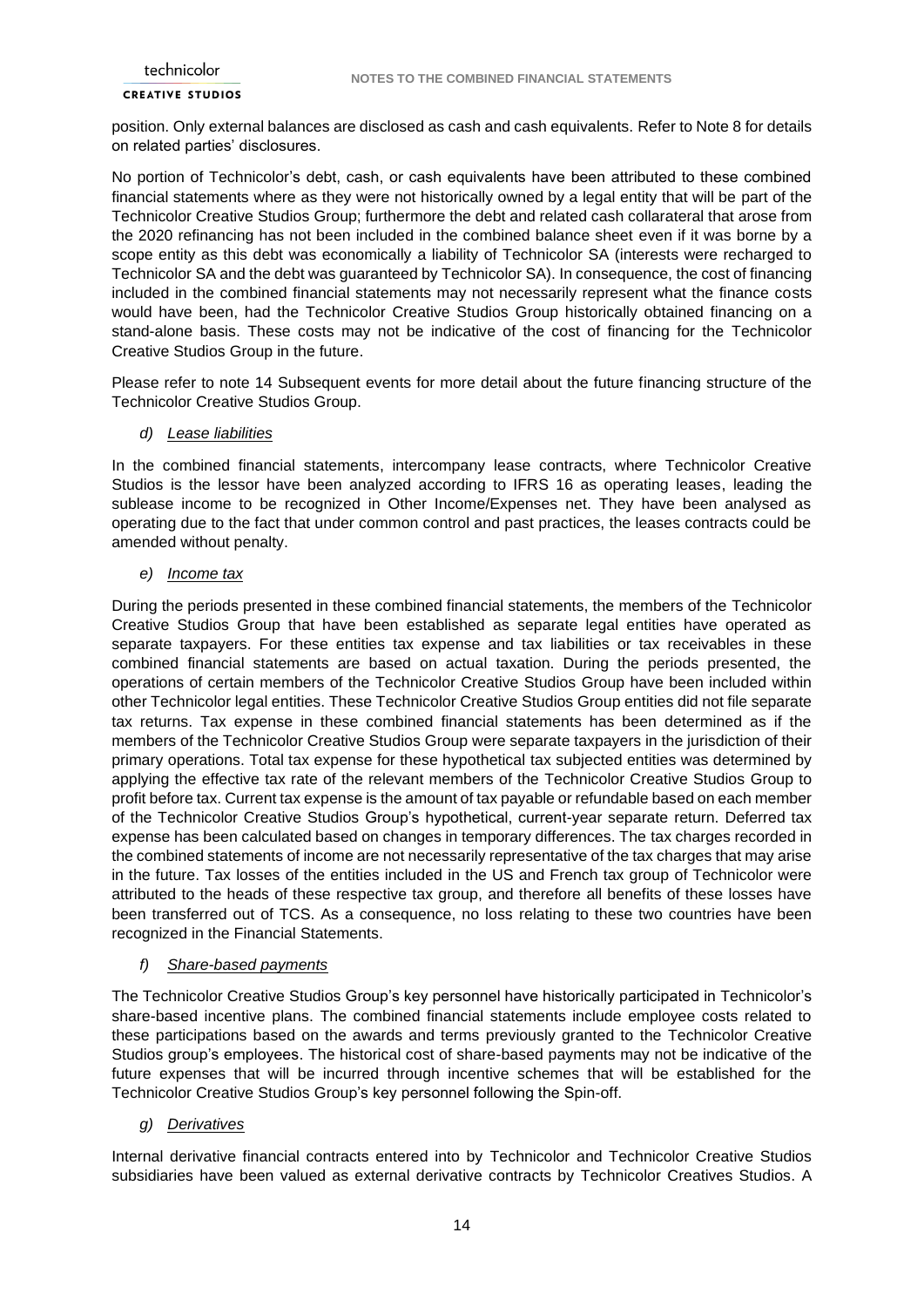separate treasury will be set-up prior to completion of the Spin-off, and entering derivative contracts for the benefit of Technicolor Creative Studios subsidiaries. The derivative financial instruments assigned to the combined financial statements are primarily (exclusively) foreign exchange rate forward contracts.

### *h) Goodwill*

The goodwill amounts correspond to the historically reported amounts in the IFRS combined financial statements of Technicolor. In the Technicolor Group, the relevant Cash-generating unit for the Technicolor Creative Studios impairment test was at full Technicolor Creative Studios level. Historical Goodwill of the Technicolor Creative Studios does not include any amount related to the Technicolor acquisition by the Thomson Group in 2001 and includes the Goodwill from subsequent acquisitions such as MPC (2002), Mikros (2015) and The Mill (2015). A portion of the Goodwill of Technicolor Creative Studios was allocated as of January 2019 to the Post-Production operating segment, disposed in 2021.

However, Technicolor Creative Studios will monitor four operating segments, presented in note 3. Goodwill as of January 1<sup>st</sup> 2019 was therefore allocated to the operating segments based on their relative enterprise value at that time (including Post-Production, disposed in 2021).

### *i) Pensions and similar obligations*

The combined financial statements include the pension obligations specifically assigned to Technicolor Creative Studios legal entities. The defined benefit obligation is calculated annually by independent actuaries using the projected unit credit method.

### *j) Earnings per share*

As the combined financial statements have been prepared on a carve-out basis, earnings per share is not a meaningful measure of financial performance for any of the periods presented. The Technicolor Creative Studios Group has not had share capital during the periods presented nor can a portion of Technicolor Creative Studios's outstanding shares be allocated to it. Therefore, Technicolor Creative Studios's management has determined that presenting an earnings per share ratio calculated on the carve-out information would not accurately reflect the historical earnings per share. Accordingly, the requirement of IAS 33 - Earnings per share to disclose earnings per share is not applicable.

### **1.3.3 Significant assumptions & estimates**

The financial information has been prepared using the historical cost convention.

- Non-financial assets are initially recognized at acquisition costs or manufacturing costs including any costs directly attributable to bringing the assets to the location and condition necessary for it to be capable of operating in the manner intended by the Group's management. Long term assets are subsequently measured using the cost model, cost less accumulated depreciation and impairment losses.
- Financial assets & liabilities are initially recognized at fair value or at amortized cost (see Note 9.4.1).

The preparation of combined financial statements in accordance with IFRS requires management to make estimates and assumptions that affect the reported amounts of assets and liabilities and the reported amounts of revenues and expenses during the reporting period of the combined financial statements. These assumptions and estimates inherently contain some degree of uncertainty.

Management bases its estimates on historical experience and various other assumptions that are believed to be reasonable and relevant. Actual results may differ from these estimates, while different assumptions or conditions may yield different results.

Management regularly reviews its valuations and estimates based on its past experience and various other factors considered reasonable and relevant for the determination of the fair estimates of the assets and liabilities' carrying value and of the revenues and expenses.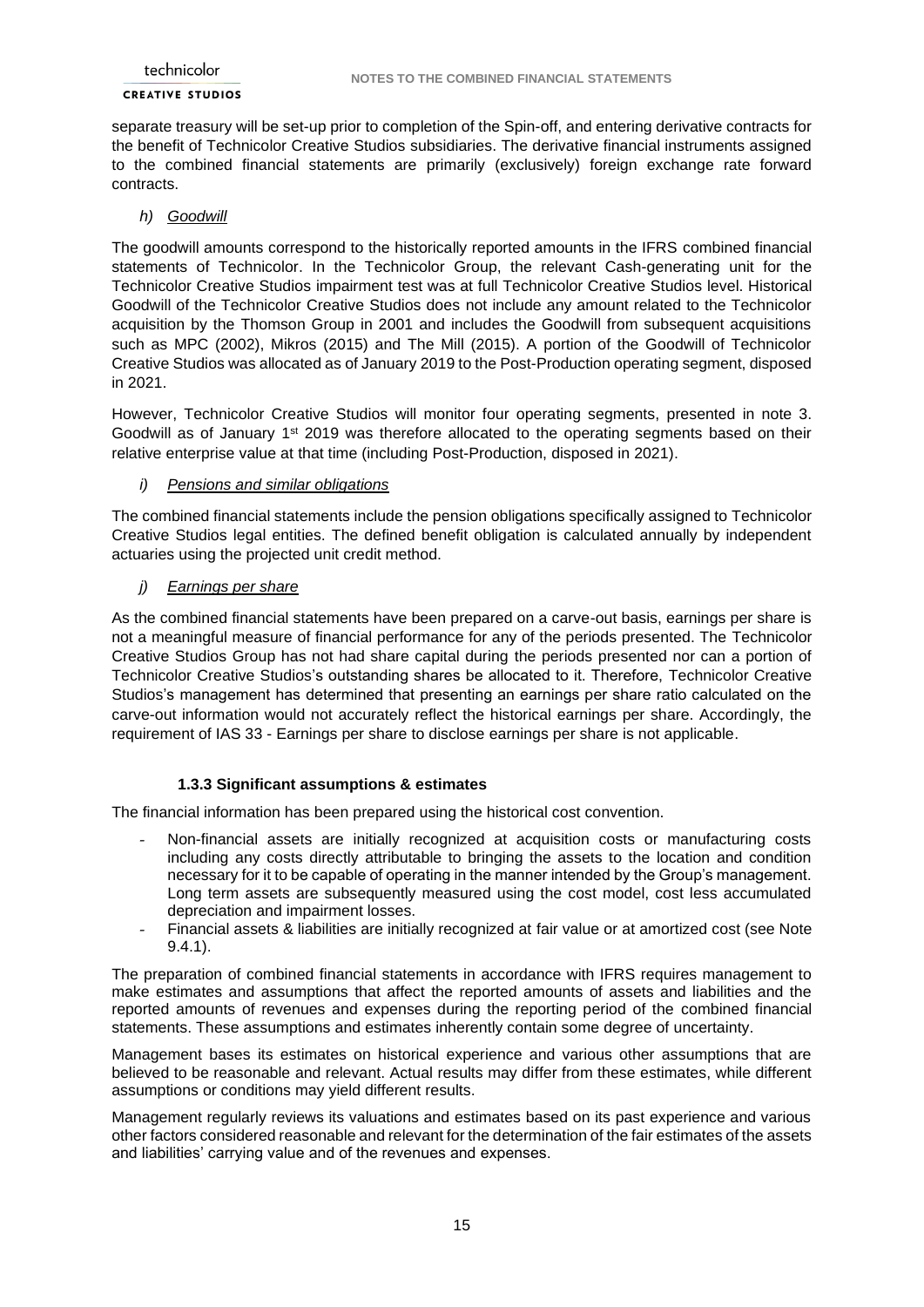#### **CREATIVE STUDIOS**

Technicolor Creative Studios's management believes the following to be the critical accounting policies and related judgments and estimates used in the preparation of its combined financial statements:

- Impairment of goodwill and intangible assets with indefinite useful lives (see notes 4.1, 4.2);
- Determination of the term of the rents for the estimation of the right of use and of recoverable amounts for individually impaired right-of-use asset (see note 4.4);
- Deferred tax assets recognition (see note 6.2);

### **1.3.4 Translation**

### *Translation of foreign subsidiaries*

For the financial statements of all the Group's entities for which the functional currency is different from that of the Group, the following methods are applied:

- The assets and liabilities are translated into euro at the rate effective at the end of the period;
- The revenues and costs are translated into euro at the average exchange rate of the period.

The translation adjustments arising are directly recorded in Other Comprehensive Income.

#### *Translation of foreign currency transactions*

Transactions in foreign currency are translated at the exchange rate effective at the trade date. Monetary assets and liabilities in foreign currency are translated at the rate of exchange prevailing at the combined statement of financial position date. The differences arising on the translation of foreign currency operations are recorded in the combined statement of operations as a foreign exchange gain and loss.

The non-monetary assets and liabilities are translated at the historical rate of exchange effective at the trade date.

The main exchange rates used for translation (one unit of euro converted to each foreign currency) are summarized in the following table:

|                       |         | <b>Closing rate</b> |         | Average rate |         |         |  |
|-----------------------|---------|---------------------|---------|--------------|---------|---------|--|
|                       | 2021    | 2020                | 2019    | 2021         | 2020    | 2019    |  |
| US Dollar (US\$)      | 1.1326  | 1.2271              | 1.1234  | 1.1851       | 1.1452  | 1.1206  |  |
| Pound sterling (GBP)  | 0.8403  | 0.8990              | 0.8508  | 0.8615       | 0.8864  | 0.8776  |  |
| Canadian Dollar (CAD) | 1.4393  | 1.5633              | 1.4598  | 1.4868       | 1.5320  | 1.4878  |  |
| Indian Roupee (INR)   | 84.2292 | 89.6605             | 80.1870 | 87.4940      | 84.5785 | 78.8850 |  |

The average rate is determined by taking the average of the month-end closing rates for the year, unless such method results in a material distortion.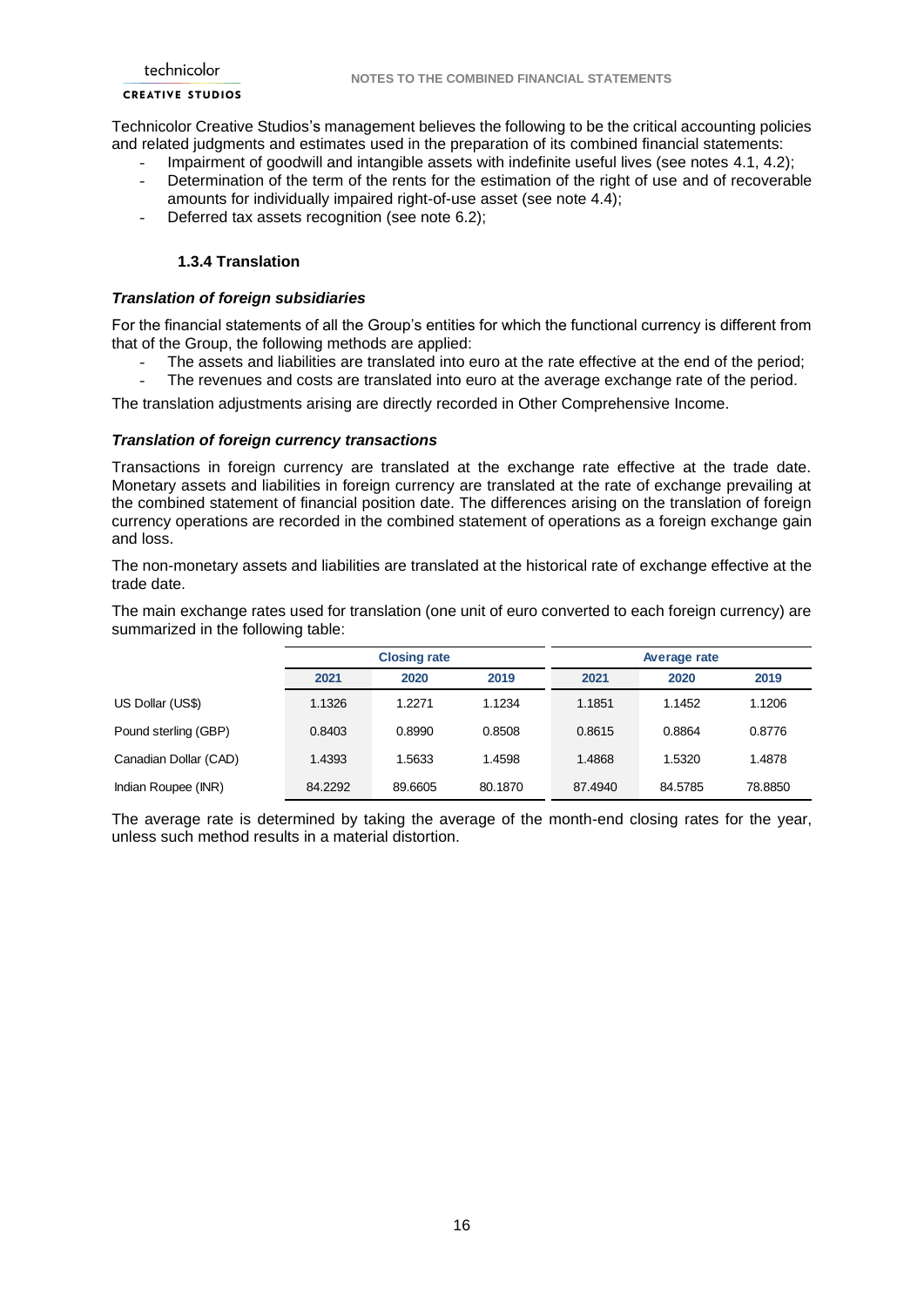## <span id="page-16-0"></span>**2 Scope of combination**

## <span id="page-16-1"></span>**2.1 Scope and combination method**

*The combined financial statements have been prepared on a "carve-out" basis from the consolidated financial statements of Technicolor SA as if IFRS 10, Consolidated Financial Statements had been applied throughout. A subsidiary is deemed controlled by the Combined Group on the basis of the control analysis performed at Technicolor level. An entity is fully consolidated when Technicolor has power over that entity, is exposed to variable benefits from that entity and, due to its power over that entity, has the ability to influence the benefits that it draws from it.*

*The financial statements of all subsidiaries are included in the combined financial statements from the date on which the control is obtained until the date on which this control ceases.*

*The constitution of the new Combined Group therefore results from transfers of entities or activities within Technicolor Group. These operations are therefore a business combination between entities under common control. This type of combination is excluded from the scope of IFRS 3 ("Business Combinations"). In the absence of an IFRS standard specifically applicable to such a transaction, the Combined Group has chosen to recognize them by using the existing book value ("predecessor value accounting") in the Technicolor Group consolidated financial statements which have been prepared in accordance with IFRS as adopted by the European Union.*

For the years ended December 31, 2021, 2020 and 2019, Technicolor Creative Studios combined financial statements include the accounts of all investments in subsidiaries, jointly controlled entities and associates. Their location is summarized below and main entities are listed in Note 15.

| Number of companies<br>as of December 31, 2021  | <b>FRANCE</b> | <b>EUROPE</b><br>(exc. France) | <b>U.S.</b> | <b>OTHER</b><br><b>AMERICAS</b> | ASIA&<br><b>OCEANIA</b> | <b>TOTAL</b> |
|-------------------------------------------------|---------------|--------------------------------|-------------|---------------------------------|-------------------------|--------------|
| Fully combined subsidiaries                     |               |                                |             |                                 | 4                       | 23           |
| Companies accounted for under the equity method |               |                                |             |                                 |                         |              |
| <b>TOTAL</b>                                    |               |                                |             |                                 |                         | 23           |

| <b>Number of companies</b><br>as of December 31, 2020 | <b>FRANCE</b> | <b>EUROPE</b><br>(exc. France) | <b>U.S.</b> | <b>OTHER</b><br><b>AMERICAS</b> | ASIA&<br><b>OCEANIA</b> | <b>TOTAL</b> |
|-------------------------------------------------------|---------------|--------------------------------|-------------|---------------------------------|-------------------------|--------------|
| Fully combined subsidiaries                           |               | 8                              |             |                                 | 4                       | 27           |
| Companies accounted for under the equity method       |               |                                |             |                                 |                         |              |
| <b>TOTAL</b>                                          |               |                                |             |                                 |                         |              |

| <b>Number of companies</b><br>as of December 31, 2019 | <b>FRANCE</b> | <b>EUROPE</b><br>(exc. France) | <b>U.S.</b> | <b>OTHER</b><br><b>AMERICAS</b> | ASIA&<br><b>OCEANIA</b> | <b>TOTAL</b> |
|-------------------------------------------------------|---------------|--------------------------------|-------------|---------------------------------|-------------------------|--------------|
| Fully combined subsidiaries                           |               | 12                             |             |                                 |                         | 27           |
| Companies accounted for under the equity method       |               |                                |             |                                 |                         |              |
| <b>TOTAL</b>                                          |               | 12                             |             |                                 |                         | 29           |

### <span id="page-16-2"></span>**2.2 Change in the scope of combined accounts during 2021**

On April 30, 2021, the Group concluded the sale to Streamland Media of the Post-Production business, included in the Technicolor Creative Studios (formerly Production Services) segment. The sale of Post-Production simplifies Technicolor Creative Studios portfolio of activities and allows management to increasingly focus on its remaining core CGI activities. The gain on sale of Post Production activities is included in the net income from discontinued activities.(see note 13.1 for further detail).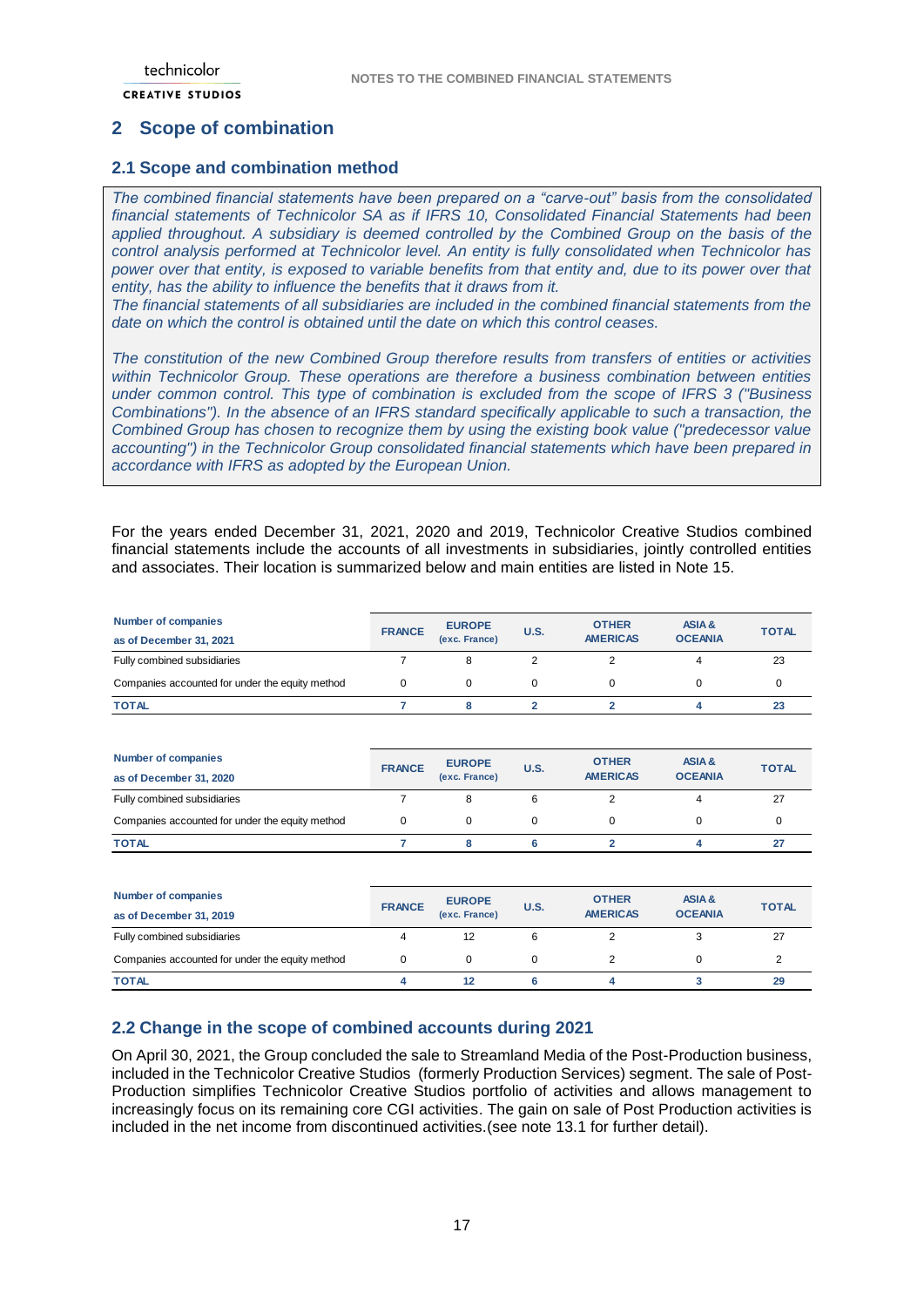### <span id="page-17-0"></span>**2.3 Change in the scope of combined accounts during 2020**

There was no significant change in the scope in 2020. However the Group disposed its Canadian joint ventures Vancouver Lab Inc. and Canada Cinema Distribution Inc. for €1 resulting from negotiated termination of the strategic partnership with Deluxe services Group.

### <span id="page-17-1"></span>**2.4 Change in the scope of combined accounts during 2019**

There was no significant change in the scope of in 2019.

## <span id="page-17-2"></span>**3 Information on operations**

#### <span id="page-17-3"></span>**3.1 Information by business segments**

Technicolor Creative Studios has four continuing businesses and reportable operating segments that the business intends to follow under IFRS 8: MPC, The Mill, Mikros Animation and Technicolor Games. They have been regrouped in two business segment groups which share similar production processes, resources, and customer profiles. Previously, performance was followed in an aggregated manner and the information below is only presented for revenue.

Post-Production that was delivering services such as coloring and integration of visual effects to entertainment customers has been disposed in 2021 and is presented in discontinued activities. (see note 13.1 for further detail).

The Group's Executive Committee makes its operating decisions and assesses performances based on these operating segments. All remaining activities, including unallocated corporate functions, are grouped in the segment "Corporate & Other".

#### **MPC & Mikros Animation**

Together, MPC and Mikros artists deliver contents for episodic and theatrical projects of entertainment producers.

These award-winning visual effects studios, now under the unitary MPC brand, unite artistry and creativity with technology and innovation. MPC bring decades of experience in delivering everything from breathtaking environments, down to the precise details of a full Computer-Graphic ("CG") character.

From episodic hits to major animated features, Mikros Animation work with leading animation studios. Its industry-leading facilities have become home to some of the world's most recognized and respected animators;

### **The Mill & Technicolor Games**

The Mill and Technicolor Games are delivering digital content to create new experiences for our customers' targets.

With the latest visual effects, CGI and immersive technologies, The Mill produce groundbreaking advertising, content and interactive marketing solutions for the world's biggest brands;

Technicolor Games focuses on the creative needs for the gaming industry and collaborates with many of the top game developers in the world.

#### **Corporate & Other**

This segment will include corporate functions, which comprise the costs of Group management, together with headquarters support functions, such as Human Resources, IT, Finance, Marketing and Communication, Corporate Legal Operations and Real Estate Management, and which do not service a particular business within the two operating segments of the Group;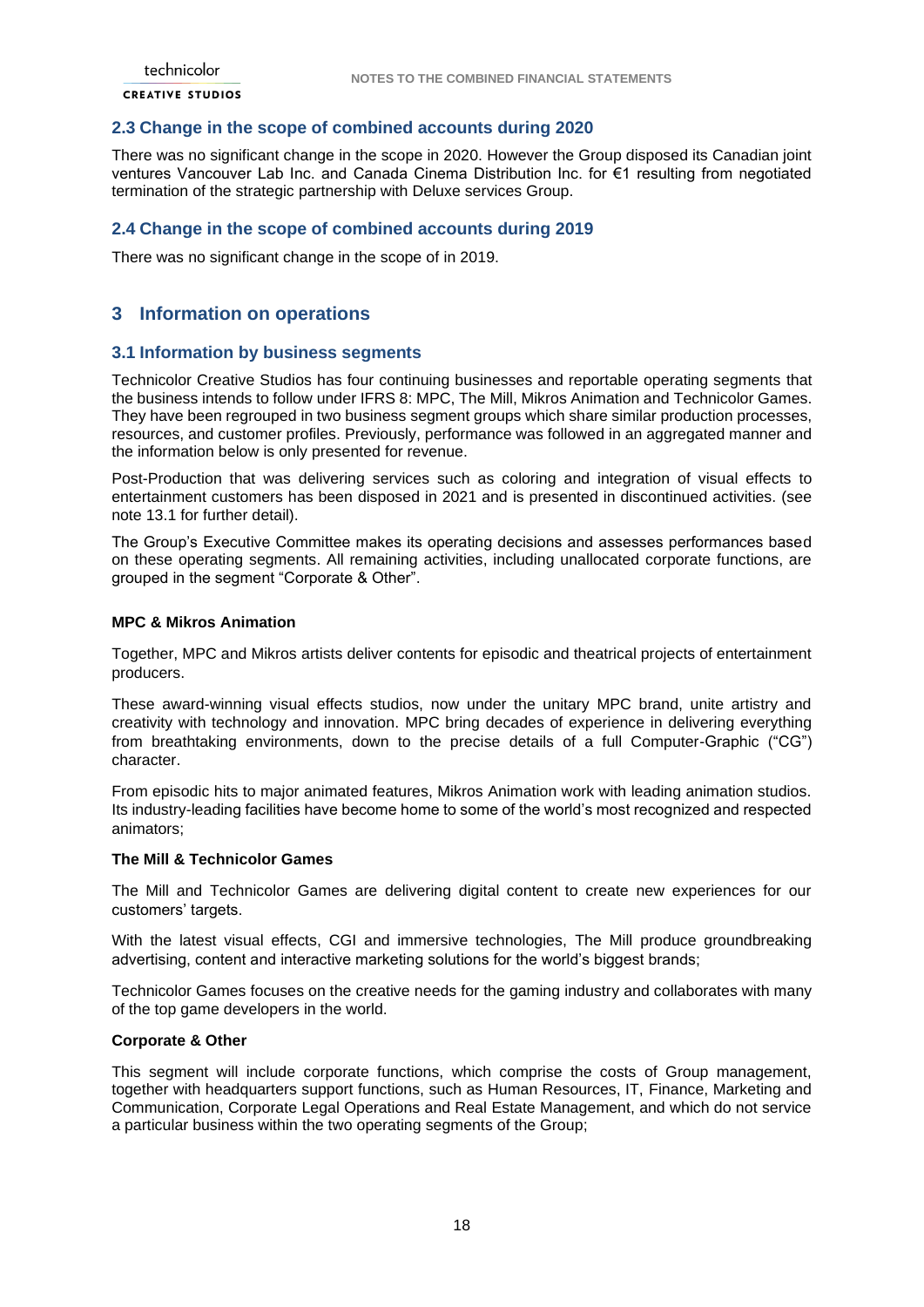|                                                                     | <b>MPC &amp; Mikros</b><br>Animation | The Mill &<br><b>Technicolor</b><br><b>Games</b> | Corporate &<br><b>Other</b> | <b>TOTAL</b>   |
|---------------------------------------------------------------------|--------------------------------------|--------------------------------------------------|-----------------------------|----------------|
| $(\epsilon$ in million)                                             |                                      | Year ended December 31, 2021                     |                             |                |
| <b>Statement of operations</b>                                      |                                      |                                                  |                             |                |
| Revenue                                                             | 324                                  | 276                                              | 1                           | 601            |
| Earnings before Interest & Tax (EBIT) from continuing<br>operations |                                      |                                                  |                             | 20             |
| Operating leases - rent payments                                    |                                      |                                                  |                             | (22)           |
| Operating leases - depreciation                                     |                                      |                                                  |                             | 16             |
| Amortization of purchase accounting items                           |                                      |                                                  |                             | 8              |
| Restructuring costs                                                 |                                      |                                                  |                             | $\overline{5}$ |
| Other non current items                                             |                                      |                                                  |                             | $\overline{4}$ |
| <b>EBITA after lease</b>                                            |                                      |                                                  |                             | 31             |
| Depreciation & amortization (1)                                     |                                      |                                                  |                             | 43             |
| Other non-cash items <sup>(2)</sup>                                 |                                      |                                                  |                             | 1              |
| <b>EBITDA</b> after lease                                           |                                      |                                                  |                             | 75             |

*(1) Excluding Cloud rendering and other usage based IT costs, operating lease depreciation and PPA amortization; including capital lease depreciation*

*(2) Mainly costs of equity settled share based compensation*

|                                                                     | <b>MPC &amp; Mikros</b><br>Animation | The Mill &<br><b>Technicolor</b><br><b>Games</b> | Corporate &<br><b>Other</b> | <b>TOTAL</b> |
|---------------------------------------------------------------------|--------------------------------------|--------------------------------------------------|-----------------------------|--------------|
| $(\epsilon$ in million)                                             |                                      | Year ended December 31, 2020                     |                             |              |
| <b>Statement of operations</b>                                      |                                      |                                                  |                             |              |
| Revenue                                                             | 193                                  | 243                                              | 2                           | 438          |
| Earnings before Interest & Tax (EBIT) from continuing<br>operations |                                      |                                                  |                             | (100)        |
| Operating leases - rent payments                                    |                                      |                                                  |                             | (21)         |
| Operating leases - depreciation                                     |                                      |                                                  |                             | 17           |
| Amortization of purchase accounting items                           |                                      |                                                  |                             | 8            |
| Restructuring costs                                                 |                                      |                                                  |                             | 24           |
| Other non current items                                             |                                      |                                                  |                             | 5            |
| <b>EBITA after lease</b>                                            |                                      |                                                  |                             | (67)         |
| Depreciation & amortization <sup>(1)</sup>                          |                                      |                                                  |                             | 55           |
| Other non-cash items <sup>(2)</sup>                                 |                                      |                                                  |                             | $\Omega$     |
| <b>EBITDA after lease</b>                                           |                                      |                                                  |                             | (12)         |

*(1) Excluding Cloud rendering and other usage based IT costs, operating lease depreciation and PPA amortization; including capital lease depreciation*

*(2) Mainly costs of equity settled share based compensation*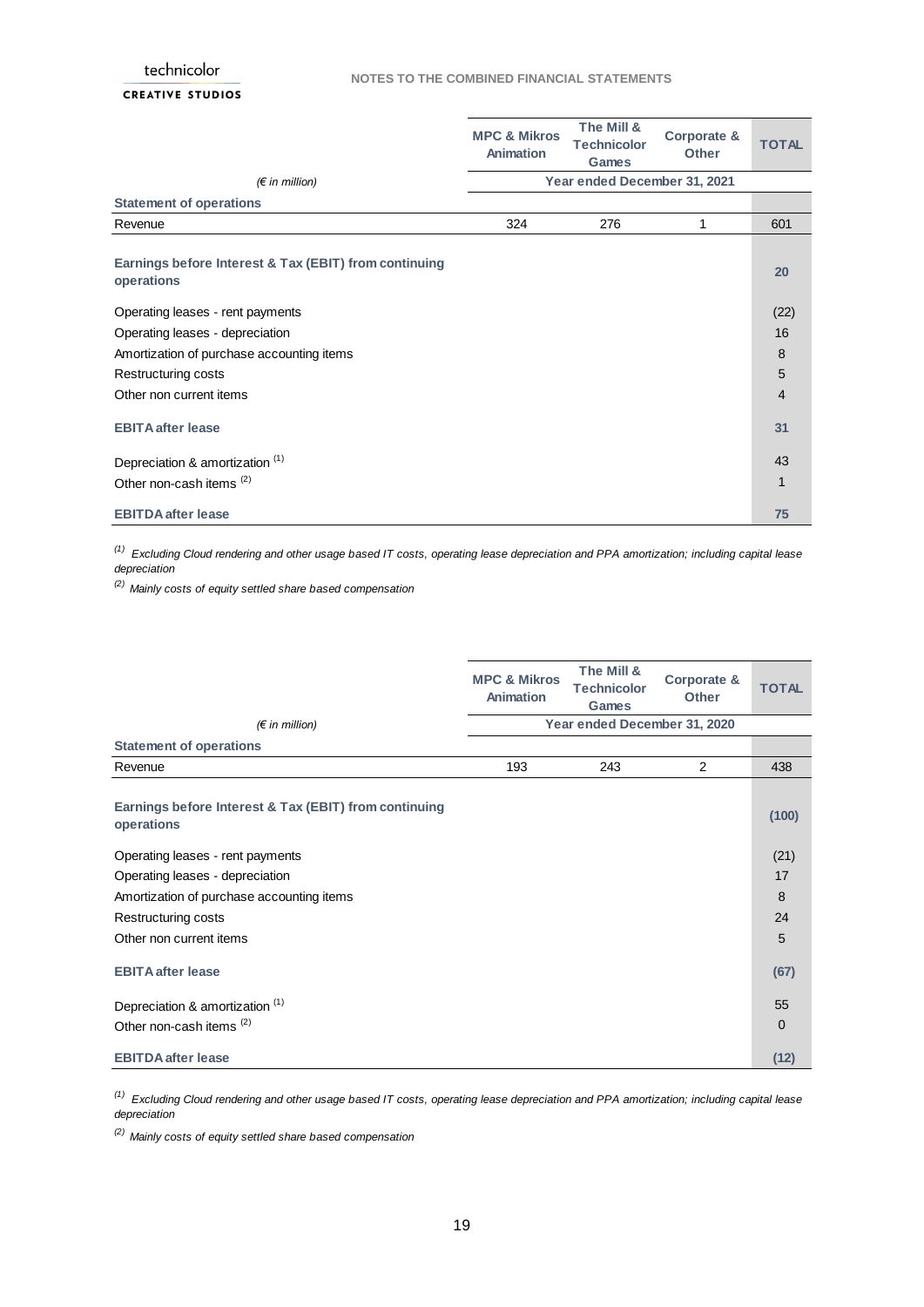|                                                                     | <b>MPC &amp; Mikros</b><br>Animation | The Mill &<br><b>Technicolor</b><br><b>Games</b> | Corporate &<br><b>Other</b> | <b>TOTAL</b>   |
|---------------------------------------------------------------------|--------------------------------------|--------------------------------------------------|-----------------------------|----------------|
| $(\epsilon$ in million)                                             |                                      | Year ended December 31, 2019                     |                             |                |
| <b>Statement of operations</b>                                      |                                      |                                                  |                             |                |
| Revenue                                                             | 493                                  | 278                                              | 1                           | 771            |
| Earnings before Interest & Tax (EBIT) from continuing<br>operations |                                      |                                                  |                             | 11             |
| Operating leases - rent payments                                    |                                      |                                                  |                             | (25)           |
| Operating leases - depreciation                                     |                                      |                                                  |                             | 21             |
| Amortization of purchase accounting items                           |                                      |                                                  |                             | 8              |
| Restructuring costs                                                 |                                      |                                                  |                             | 11             |
| Other non current items                                             |                                      |                                                  |                             | $\mathfrak{p}$ |
| <b>EBITA after lease</b>                                            |                                      |                                                  |                             | 29             |
| Depreciation & amortization (1)                                     |                                      |                                                  |                             | 64             |
| Other non-cash items <sup>(2)</sup>                                 |                                      |                                                  |                             | $\mathbf 1$    |
| <b>EBITDA after lease</b>                                           |                                      |                                                  |                             | 94             |

*(1) Excluding Cloud rendering and other usage based IT costs, operating lease depreciation and PPA amortization; including capital lease depreciation*

*(2) Mainly costs of equity settled share based compensation*

The Group intends to follow two main financial indicators by operating segment. These indicators could not be computed retrospectively as allocation rules for many expenses could not be reliably established over the periods presented.

#### **EBITA after lease (EBITAal)** :

*EBIT adjusted positively by:*

- The amortization of intangibles that arose from acquisitions or disposals;
- Restructuring costs;
- Other non current items (including other income (expense), impairment gains (losses) and Capital gains (losses)).

*And negatively by:*

The difference between operating lease payments and operating leased assets depreciation.

## **EBITDA after lease** (**EBITDAal) :**

*EBITAal adjusted by*

- Depreciation and amortization, excluding Cloud rendering and other usage based IT costs, operating lease depreciation and PPA amortization; including capital lease depreciation;
- Non-cash income and expense such as Equity-settled share-based payments.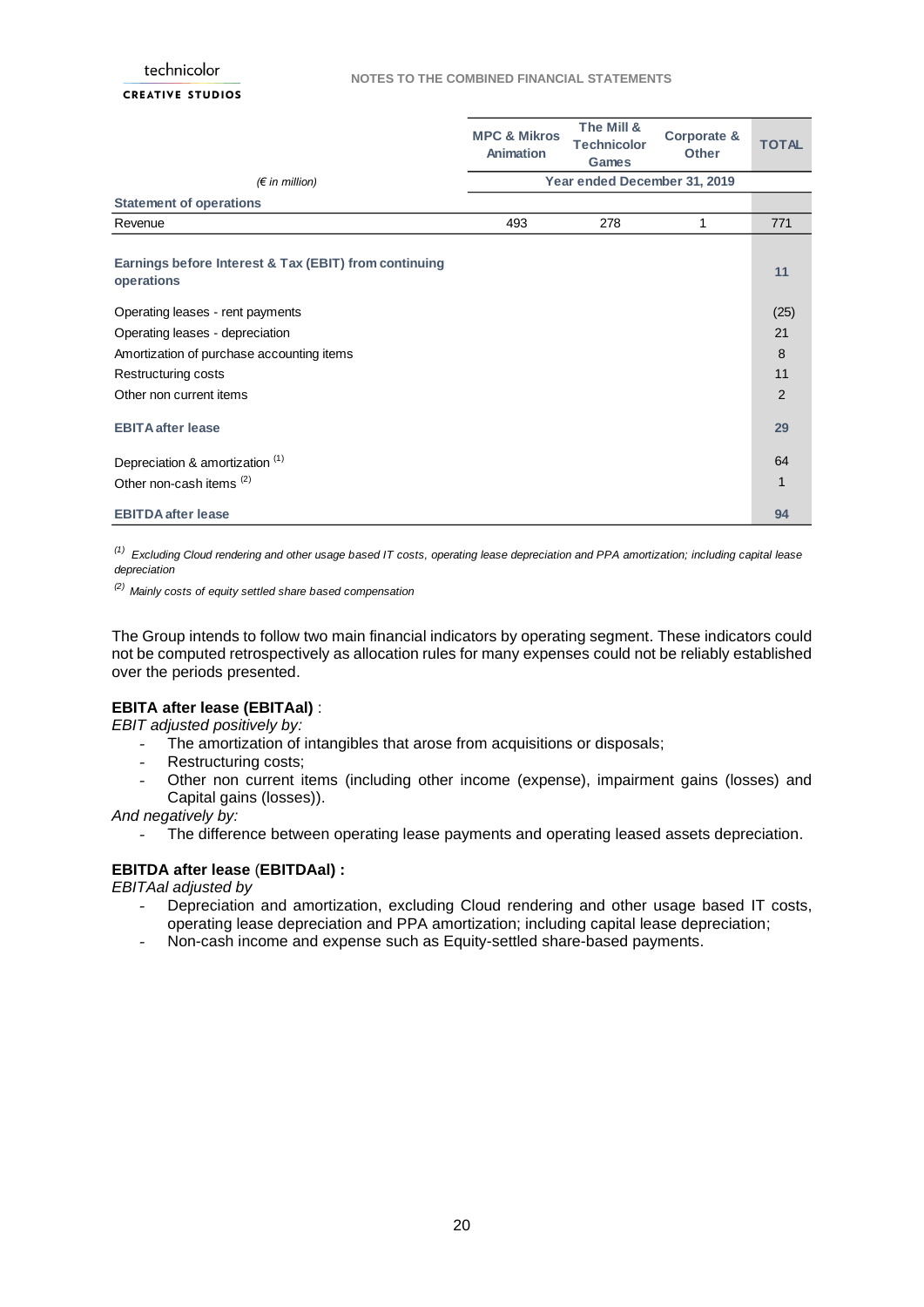## <span id="page-20-0"></span>**3.2 Revenue from contracts with customers**

*Under IFRS 15 revenue is recognized to reflect the transfer of promised goods and services to customers for amounts that reflect the consideration to which an entity expects to be entitled in exchange for those goods and services.* 

*When either the Group or the customer as party to a contract has performed, the contract is presented in the statement of financial position as a contract asset or a contract liability, depending on the relationship between the goods delivered or services rendered and the customer's payment. Any unconditional rights to consideration is presented separately as a receivable.*

### *MPC (prior Film & Episodic VFX) & Mikros Animation*

*MPC & Mikros Animation provides a wide-variety of visual effects for theatrical releases and TV series and animated features. Each release or season constitutes a project individually negotiated with the producing studio (i.e the customer), and considered as a single performance obligation. As the intellectual property of the project belongs to the customer (IFRS 15.35 b), revenue is recognized over time. Revenue is recognized according to the percentage of completion method. Percentage of completion is measured using labor costs to date divided by expected labor at completion.*

*Mikros IP produces owned and co-owned animation series and licenses it to broadcasters and other customers. Licensing revenue is recognized at a point in time: episode delivery for initial Broadcasters and upon sale of right to use for additional sales (other Broadcasters,renewals).*

*The Mill (prior Advertising) & Technicolor Games*

*The Mill provides Visual effects for brand contracts, as well as related services, such as live shooting production. Projects are generally awarded, delivered and invoices over a short period of time (typically three to six weeks). Technicolor Games provides assets such as Characters or objects for major Games Studios and other visual content. Revenue is recognized overtime according to paragraph 35 b) and 35 c) of IFRS 15. Revenue is recognized according to the percentage of completion method. Percentage of completion is measured using output measures.*

### **3.2.1 Disaggregated revenue information**

In respect of IFRS15 *Revenue from contracts with customers*, continuing revenue per method of recognition, contract assets and liabilities are disaggregated in the following way:

| $(E \text{ in million})$         | <b>December</b><br>31, 2021 | <b>MPC</b> | <b>The Mill</b> | <b>Mikros</b><br>Animation        | <b>Technicolor</b><br><b>Games</b> | Corporate &<br><b>Other</b> |
|----------------------------------|-----------------------------|------------|-----------------|-----------------------------------|------------------------------------|-----------------------------|
| Revenue recognized over time     | 593                         | 242        | 265             | 74                                | 11                                 |                             |
| Revenue from licenses            | 8                           | ۰          |                 |                                   |                                    |                             |
| Revenue of continuing operations | 601                         | 242        | 265             | 81                                | 11                                 |                             |
| $(\epsilon$ in million)          | <b>December</b><br>31, 2020 | <b>MPC</b> | <b>The Mill</b> | <b>Mikros</b><br><b>Animation</b> | Technicolor<br>Games               | Corporate &<br><b>Other</b> |
| Revenue recognized over time     | 432                         | 133        | 234             | 55                                | 9                                  |                             |
| Revenue from licenses            | 6                           | ۰          |                 | 5                                 |                                    |                             |
| Revenue of continuing operations | 438                         | 133        | 234             | 60                                | 9                                  |                             |
|                                  |                             |            |                 |                                   |                                    |                             |
| $(E \text{ in million})$         | <b>December</b><br>31, 2019 | <b>MPC</b> | <b>The Mill</b> | <b>Mikros</b><br>Animation        | <b>Technicolor</b><br><b>Games</b> | Corporate &<br><b>Other</b> |
| Revenue recognized over time     | 759                         | 435        | 269             | 47                                | 9                                  | (0)                         |
| Revenue from licenses            | 12                          | ۰          | ۰               | 11                                |                                    |                             |
| Revenue of continuing operations | 771                         | 435        | 269             | 58                                | 9                                  |                             |

Relating to performance obligations still to be satisfied, only VFX activities included in MPC & Mikros segment are part of contracts that have an original expected duration of one year or more. For these services, the performance obligations still to be performed under contracts in force at the end of the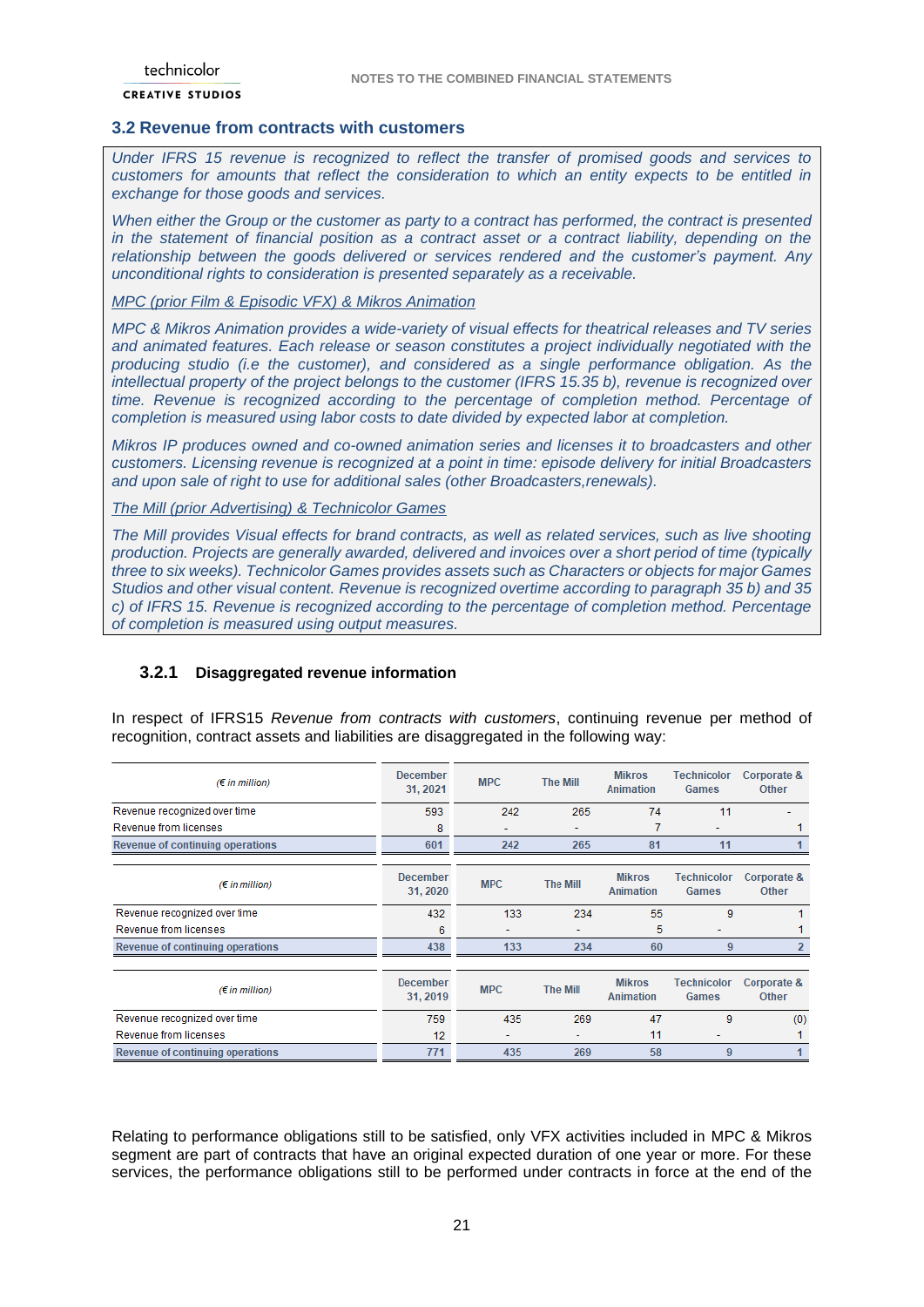reporting period amounted to €379 million as of December 31, 2021, €307 million as at December 31,2020 and €262 million as at December 31,2019 ; they were expected to be recognized mostly respectively in 2020, 2021 and 2022. Please note that in the entertainment industry, deferrals of release date of projects are not uncommon.

#### **Information on main clients**

As of December 31, 2021, one external customer represents 13% of the Group's combined revenues (€76 million), another external customer represents about 12% (€70 million) and a third external customer represents about 11% (€69 million).

As of December 31, 2020, one external customer represents 9% of the Group's combined revenues (€38 million), another external customer represents about 8% (€35 million), and another external customer represents about other 8% (€34 million).

As of December 31, 2019, one external customer represents 19% of the Group's combined revenues (€147 million), another external customer represents about 13% (€101 million), and another external customer represents about 10% (€77 million).

### **Information by geographical area**

| $(\epsilon$ in million)   | <b>U.S.</b> | U.K. | <b>Canada</b> | <b>France</b> | <b>Other</b> | <b>Total</b> |
|---------------------------|-------------|------|---------------|---------------|--------------|--------------|
| <b>Revenue</b>            |             |      |               |               |              |              |
| 2021                      | 230         | 136  | 144           | 65            | 26           | 601          |
| 2020                      | 194         | 95   | 91            | 37            | 20           | 438          |
| 2019                      | 227         | 201  | 272           | 33            | 38           | 771          |
| <b>Non-current Assets</b> |             |      |               |               |              |              |
| 2021                      | 179         | 159  | 36            | 79            | 43           | 496          |
| 2020                      | 159         | 160  | 38            | 75            | 45           | 476          |
| 2019                      | 241         | 198  | 56            | 73            | 60           | 628          |

Revenues are classified according to the location of the entity that invoices the customer.

### **3.2.2 Contract balances**

| $(\epsilon$ in million) | 2021 | 2020 | 2019 |
|-------------------------|------|------|------|
| Trade receivables       | 63   | 57   | 71   |
| Contract assets         | 74   | 42   | 62   |
| Contract liabilities    | 77   | 36   | 36   |

Contract liabilities at the opening have been recognized in revenue during the period.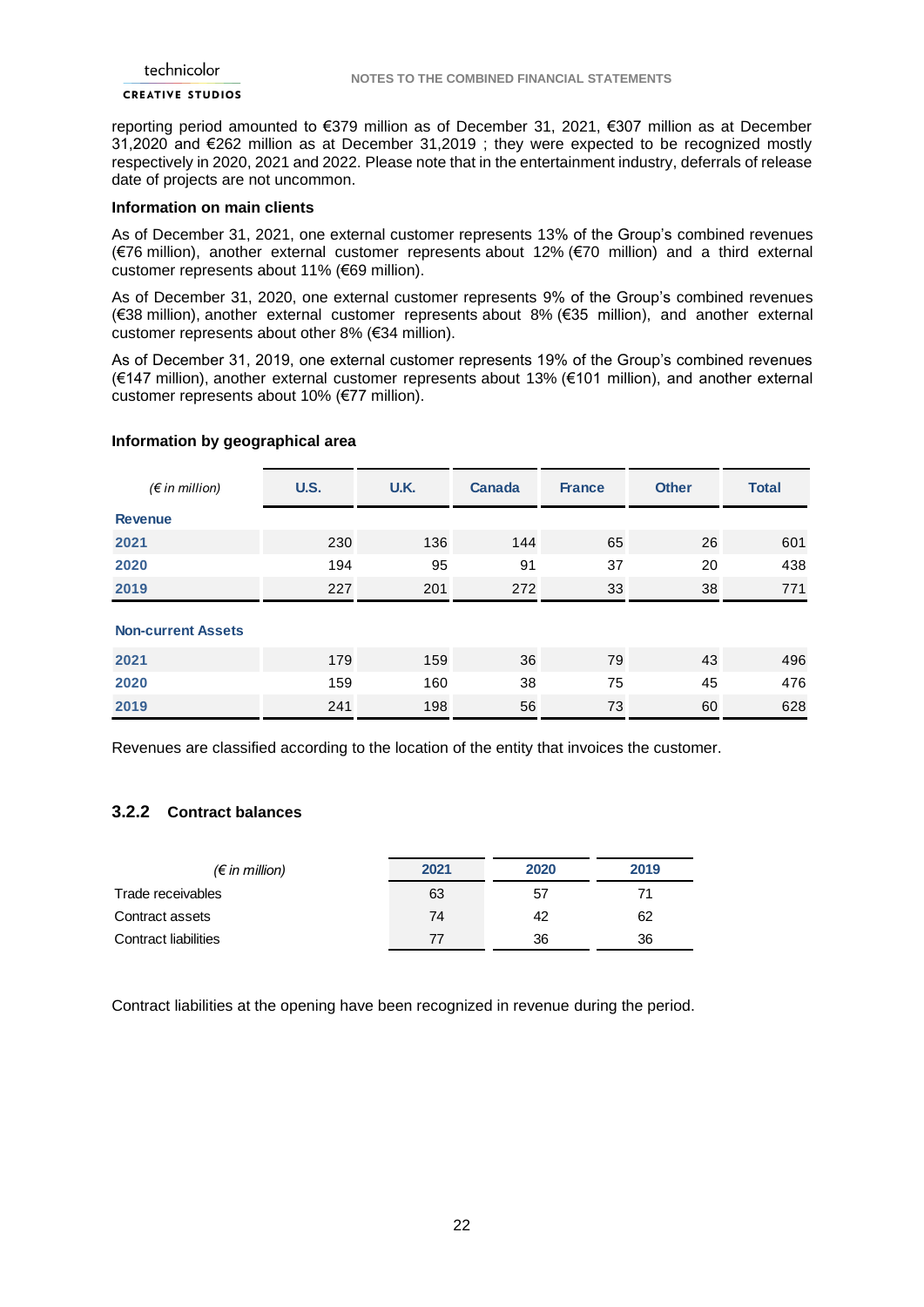### <span id="page-22-0"></span>**3.3 Operating income & expenses**

### **3.3.1 Operating expenses**

Main natures of operating expenses are labor (see note 11), real estate and IT costs; depreciation expense relate mainly to IT and real estate and is detailed in the notes 4.2 to to 4.4.

The selling and marketing expenses include the following expenses.

|                                     | 2021 | 2020 | 2019 |
|-------------------------------------|------|------|------|
| Selling and marketing expenses      | (15) | (15) | (19) |
| General and administrative expenses | (63) | (64) | (69) |
| Selling and administrative expenses | 78)  | (79) | (88) |

### **3.3.2 Government grants**

*According to IAS 20 government grants are transfers of resources to an entity by government in return for past or future compliance with certain conditions relating to the operating activities of the entity. Government assistance is action by government designed to provide an economic benefit that is specific to an entity or range of entities qualifying under certain criteria.*

*An entity recognises government grants only when there is reasonable assurance that the entity will comply with the conditions attached to them and the grants will be received. Government grants are recognised in profit or loss on a systematic basis over the periods in which the entity recognises as expenses the related costs for which the grants are intended to compensate.*

| $(\epsilon$ in million)                 | <b>Year Ended December 31,</b> |      |                          |
|-----------------------------------------|--------------------------------|------|--------------------------|
|                                         | 2021                           | 2020 | 2019                     |
| Subsidies relating to Covid-19 pandemic | 19                             | 12   | $\overline{\phantom{0}}$ |
| Operating subsidies                     | 6                              | 5    | 10                       |
| Total                                   | 25                             |      | 10                       |

In Technicolor Creatives Studios, operating subsidies received are mainly recognized in costs of sales and correspond to grants linked to business activity especially in France and Canada.

During 2021 and 2020, and due to Covid-19 pandemic hit on TCS business several countries put in place programs to provide financial help to mitigate the impact such as furlough in UK, emergency rent and wage subsidies in Canada, and other nature of wage grants in France and Australia.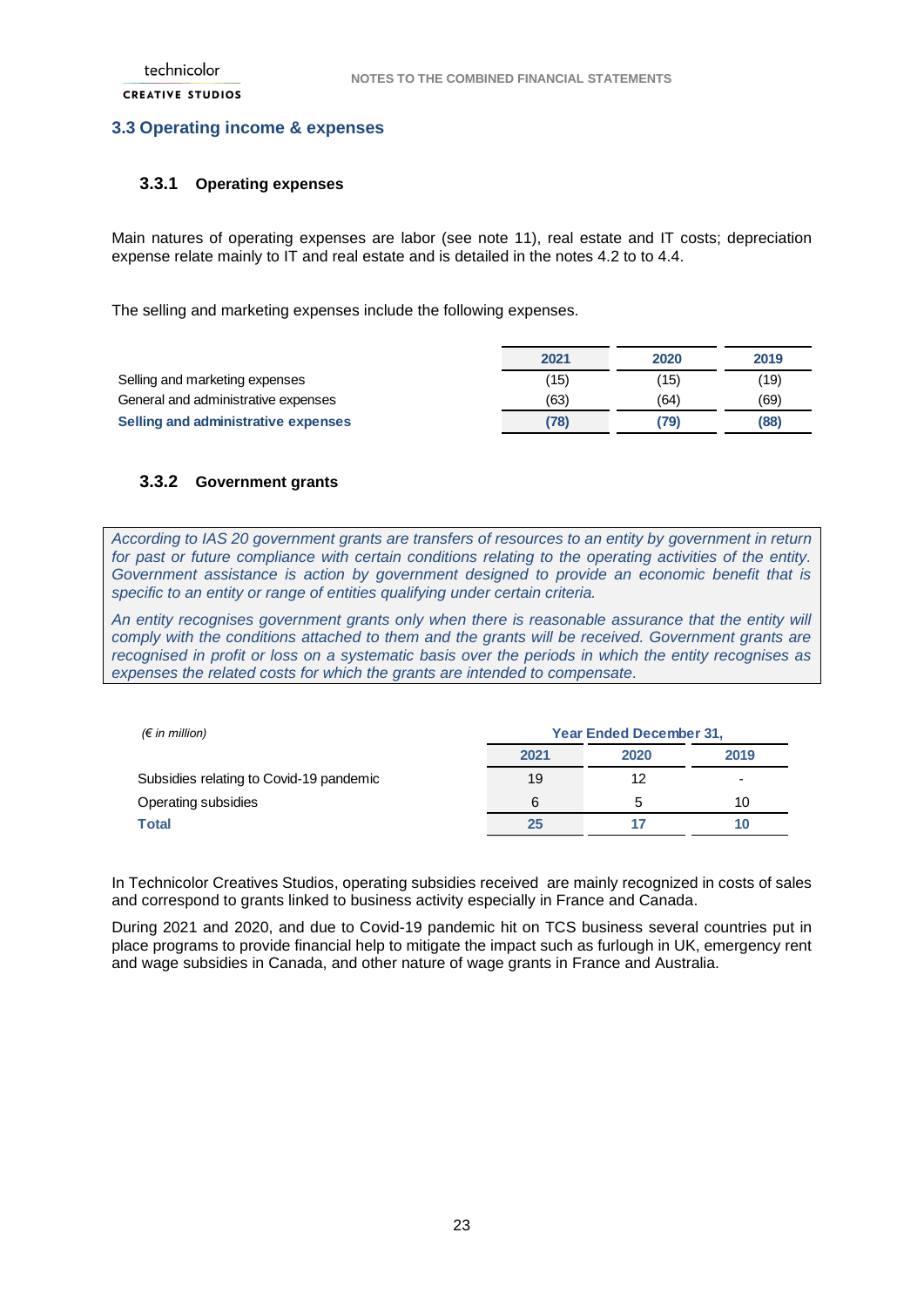### **3.3.3 Other income (expense)**

*Other income (expense) mainly include gains and losses on disposals of fully combined companies, incurred or estimated costs related to major litigation, as well as items in connection with Revised IFRS 3 and Revised IAS 27 such as acquisition costs related to business combinations and changes in earnouts related to business combinations.* 

| $(\epsilon$ in million) | Year ended December 31, |      |      |
|-------------------------|-------------------------|------|------|
|                         | 2021                    | 2020 | 2019 |
| Net capital gains       |                         |      | -    |
| Litigations and other   | (2)                     | (3)  | -    |
| Other income (expense)  |                         | (2)  |      |

## <span id="page-23-0"></span>**3.4 Net financial income (expense)**

|                                                   |          | Year ended December 31, |      |
|---------------------------------------------------|----------|-------------------------|------|
| $(\epsilon$ in million)                           | 2021     | 2020                    | 2019 |
| Interest income                                   | 10       | 5                       | 4    |
| Interest expense                                  | (31)     | (19)                    | (31) |
| Interest expense on lease debt                    | (9)      | (9)                     | (11) |
| Other interest expense                            | (22)     | (10)                    | (20) |
| Net interest expense                              | (21)     | (14)                    | (28) |
| Net interest expense on defined benefit liability | (0)      | (0)                     | (0)  |
| Foreign exchange gain / (loss)                    | (0)      | 3                       | (3)  |
| Other                                             |          | (0)                     | 0    |
| Other financial income (expense)                  | $\bf{0}$ | 2                       | (3)  |
| <b>Net financial income (expense)</b>             | (21)     | (12)                    | (30) |

For more details, please refer to note Related parties for the detail of interest income and other interest expense.

## <span id="page-23-1"></span>**4 Goodwill, intangible & tangible assets**

#### <span id="page-23-2"></span>**4.1 Goodwill**

*Business combinations are accounted for using the acquisition method at the acquisition date, which is the date on which control is transferred to the Group.*

*The Group measures goodwill at the acquisition date as:*

- *- The fair value of the consideration transferred; plus*
- *- The recognized amount of any previously owned non-controlling interests in the acquiree; plus*
- *- If the business combination is achieved in stages, the fair value of the pre-existing equity interest in the acquiree; less*
- *- The net recognized amount (generally fair value) of the identifiable assets acquired and liabilities assumed.*

*Under option, for each business combination, any non-controlling interest in the acquiree is measured either at fair value (thus increasing the goodwill) or at the non-controlling interest's proportionate share of the acquiree's identifiable net assets. Once control is achieved, further acquisition of non-controlling interest or disposal of equity interest without losing control are accounted as equity transaction.*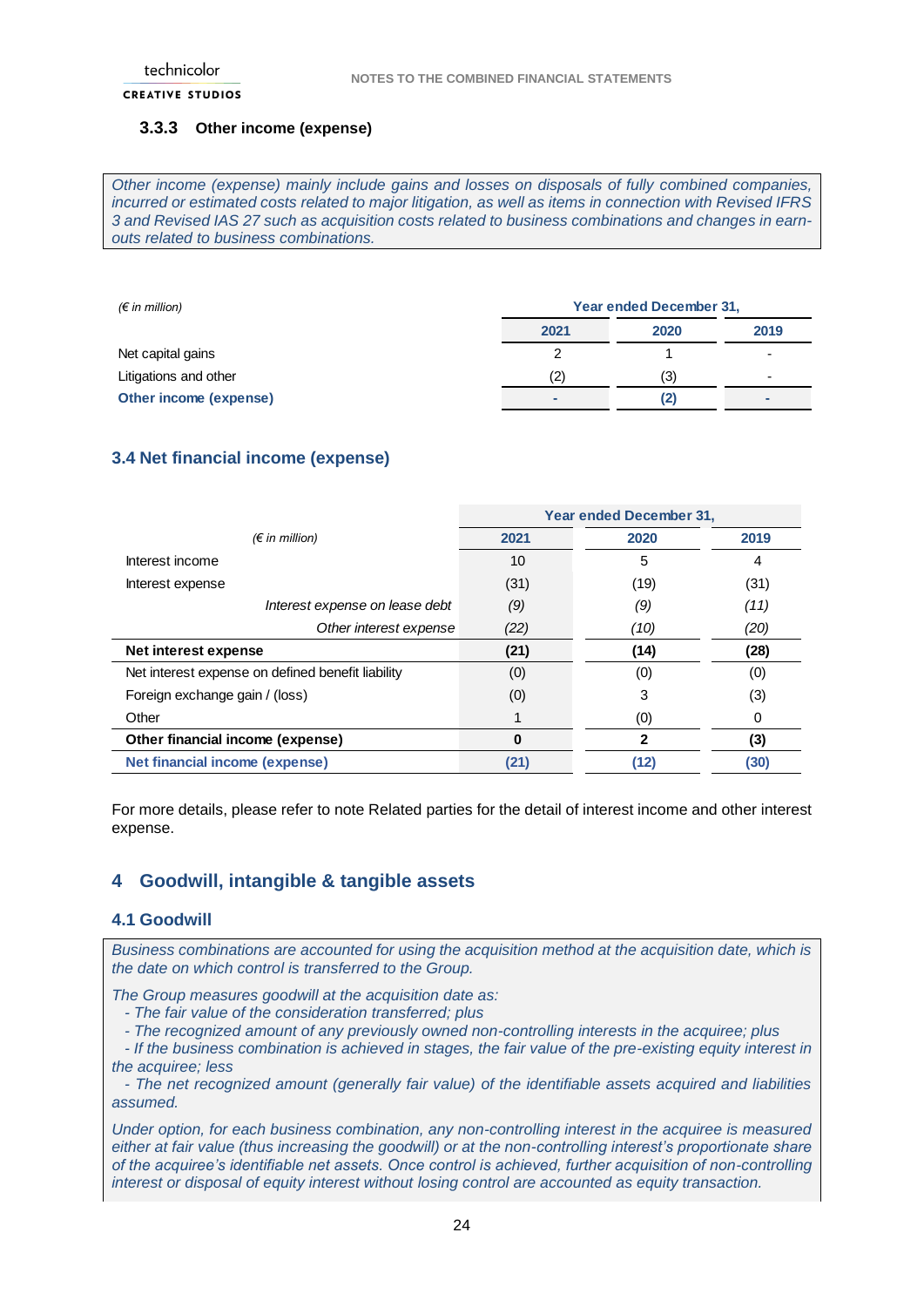*Goodwill is recognized in the currency of the acquired subsidiary/associate and measured at cost less accumulated impairment losses and translated into euros at the rate effective at the end of the period. Goodwill is not amortized but is tested annually for impairment.*

*Transaction costs, other than those associated with the issue of debt or equity securities, that the Group incurs in connection with a business combination, are expensed as incurred.*

*Any contingent consideration payable is measured at fair value at the acquisition date. Subsequent changes in the fair value of the contingent consideration are recognized in profit or loss, except if contingent consideration is classified in equity.* 

Technicolor Creatives Studios Group will be monitored under four dedicated business lines with MPC for Film & VFX, The Mill for Advertising , Mikros for Animation and Games.

The following table provides the allocation of goodwill to each Cash-Generating Unit (CGU) based on the organization effective as of December 31, 2021 , 2020 and 2019 (refer to Note 4.5 for detail on impairment tests and 1.1 basis of preparation).

| $(\epsilon$ in million)    | <b>MPC</b> | <b>The Mill</b> | <b>Mikros</b><br><b>Animation</b> | Post-<br><b>Production</b> | <b>Total</b> |
|----------------------------|------------|-----------------|-----------------------------------|----------------------------|--------------|
|                            |            |                 |                                   |                            |              |
| At January 1, 2019, net    | 122        | 23              | 37                                | 4                          | 186          |
| Exchange difference        | 4          | $\Omega$        |                                   | $\Omega$                   | 6            |
| Acquisitions of businesses |            |                 |                                   |                            |              |
| Disposals                  |            |                 |                                   |                            |              |
| Impairment loss            |            |                 |                                   |                            |              |
| Other                      |            |                 |                                   |                            |              |
| At December 31, 2019, net  | 126        | 24              | 38                                | $\overline{\mathbf{4}}$    | 192          |
| Exchange difference        | (8)        | (2)             | (2)                               | (0)                        | (13)         |
| Acquisitions of businesses |            |                 |                                   |                            |              |
| Disposals                  |            |                 |                                   |                            |              |
| Impairment loss            |            |                 |                                   |                            |              |
| Other <sup>(1)</sup>       |            |                 |                                   | (3)                        | (3)          |
| At December 31, 2020, net  | 118        | 22              | 36                                | $\bf{0}$                   | 176          |
| Exchange difference        | 8          | 2               | 2                                 | $\Omega$                   | 12           |
| Acquisitions of businesses |            |                 |                                   |                            |              |
| Disposals                  |            |                 |                                   |                            |              |
| Impairment loss            |            |                 |                                   |                            |              |
| Other                      | (0)        | 0               |                                   | (0)                        | (0)          |
| At December 31, 2021, net  | 126        | 23              | 38                                | $\bf{0}$                   | 188          |

*(1) Reclassification to Assets held for sale for the goodwill allocated to the Post Production disposal group*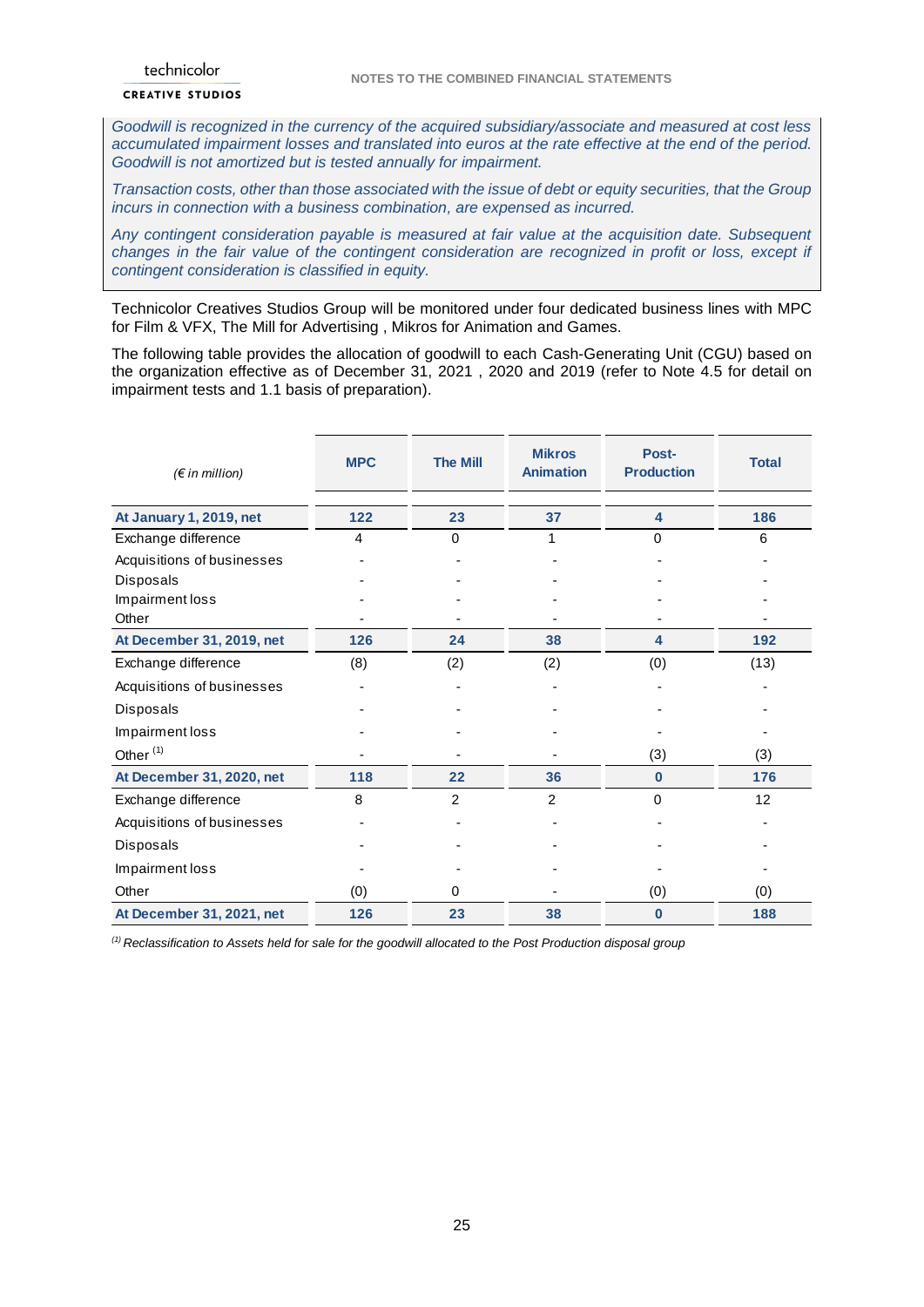### <span id="page-25-0"></span>**4.2 Intangible assets**

*Intangible assets consist mainly of trademarks, capitalized development projects and acquired customer relationships.* 

*Intangibles acquired through a business combination are recognized at fair value at the transaction date. For material amounts, Technicolor Creative Studios relies on independent appraisals to determine the fair value of intangible assets. Separately acquired intangible assets are recorded at purchase cost and internally generated intangibles are recognized at production cost.* 

*Purchase cost comprises acquisition price plus all associated costs related to the acquisition and setup. All other costs, including those related to the development of internally generated intangible assets such as brands, customer files, etc., are recognized as expenses of the period when they are incurred.* 

*Intangible assets considered to have a finite useful life are amortized over their estimated useful lives and their value written down in the case of any impairment loss. Depending on the nature and the use of the intangible assets, the amortization of these assets is included either in "Cost of sales" or "Selling and administrative expenses".*

*Intangible assets with indefinite useful lives are not amortized but are attached to the Cash generating Unit and tested for impairment annually (see Note 4.5). As an exception, Technicolor Trademark is tested at Group level*

#### *Accounting estimates and judgments*

*Regarding intangible assets with finite useful lives, significant estimates and assumptions are required to determine (i) the expected useful life of these assets for purpose of their depreciation and (ii) whether there is an impairment of their value requiring a write-down of their carrying amount. Estimates that are used to determine their expected useful lives are defined in the Group's accounting policy manual and consistently applied throughout the Group.*

*Regarding intangible assets with indefinite useful lives, significant estimates and assumptions are required to determine the recoverable amount of such assets. See Note 4.5. for detail on the accounting policy related to impairment review on such assets.*

### **4.2.1 Trademarks**

*Trademarks are considered as having an indefinite useful life and are not amortized, but are tested for impairment annually. The main reasons retained by the Group to consider a trademark as having an indefinite useful life were mainly its positioning in its market expressed in terms of volume of activity, international presence and notoriety, and its expected long-term profitability.* 

As of December 31, 2021, 2020 and 2019 trademarks amounted respectively to €26 million, €27 million and €28 million consist mainly of The Mill® tradename.

Following the integration of the VFX brands MPC Film, MPC Episodic and Mr. X under MPC® an impairment of  $\epsilon$ 2 million in 2021 has been recognized on the Mr.  $X^{\circ}$  brand to account for the business transformation and rebranding of the VFX studios.

#### **4.2.2 Customer relationship and other intangible assets**

### *Customer relationship*

*Customer relationships that are acquired through business combinations are amortized over the expected useful life of such relationships, which has been assessed at 12 years for The Mill customer relationship. The initial valuation methodology is generally the excess profit method using the attributable discounted future cash flows expected to be generated. They are tested for impairment only if management identifies triggering events that may result in a loss of value of such assets.*

### *Other intangibles assets*

*Other intangibles comprise mainly capitalized development projects, acquired or internally developed software and acquired technologies.*

*Expenses related to Intellectual property generation of Mikros IP are capitalized based on the recoverable amount, assessed from guaranteed and highly probable sales. Periodic impairment tests are made with latest business plans. Depreciation is based on the revenue pattern, which is highly concentrated on initial sales for new franchises.*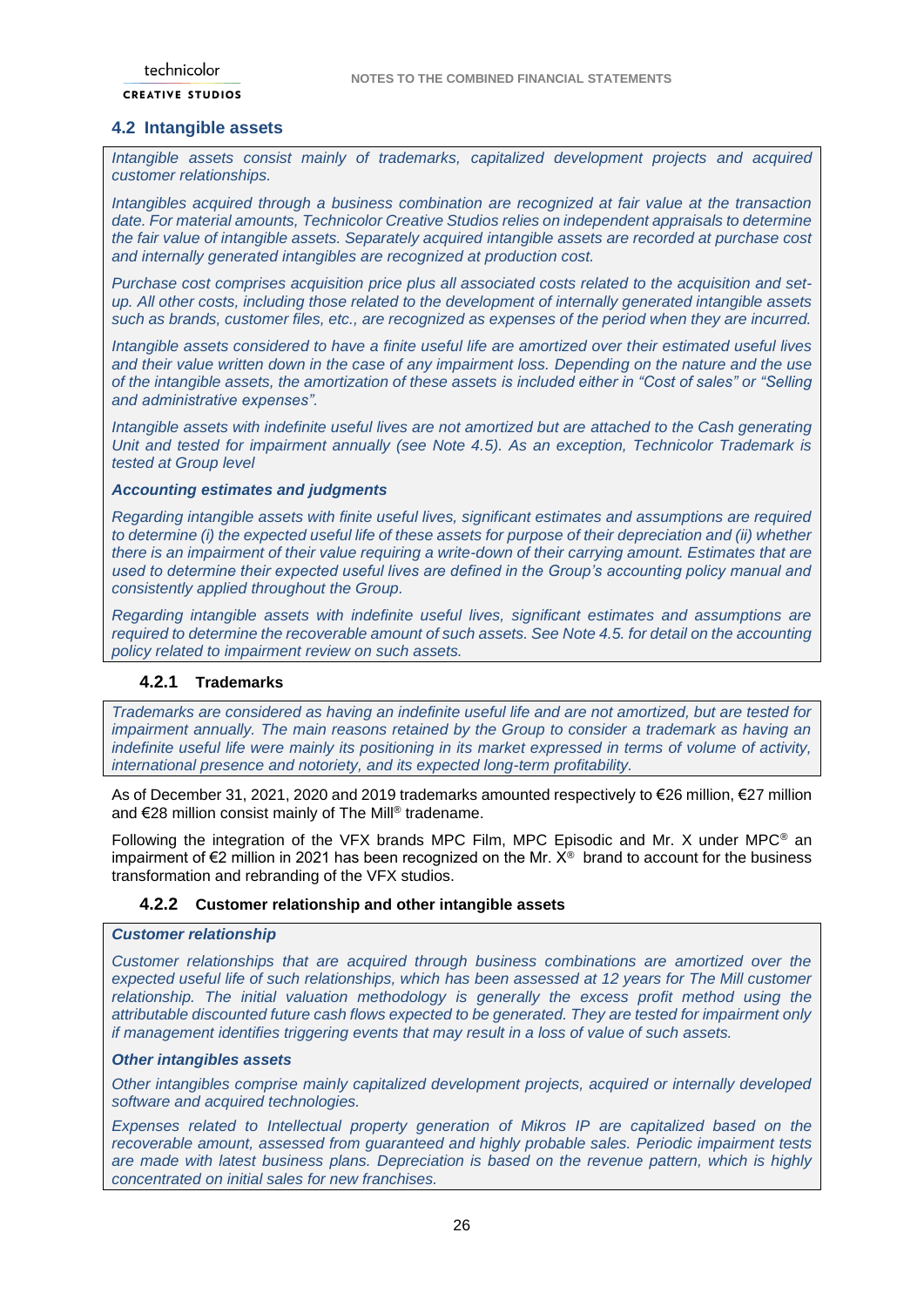## **CREATIVE STUDIOS**

| $(\epsilon$ in million)         | <b>Trademarks</b>        | <b>Customer</b><br><b>Relationships</b> | <b>Other intangibles</b> | <b>Total Intangible</b><br><b>Assets</b> |
|---------------------------------|--------------------------|-----------------------------------------|--------------------------|------------------------------------------|
|                                 |                          |                                         |                          |                                          |
| At January 1, 2019, net         | 27                       | 71                                      | 41                       | 139                                      |
| <b>Cost</b>                     | 27                       | 98                                      | 140                      | 265                                      |
| <b>Accumulated depreciation</b> | $\overline{\phantom{a}}$ | (27)                                    | (99)                     | (126)                                    |
| Exchange differences            | 1                        | $\overline{c}$                          | 1                        | 5                                        |
| Additions                       |                          |                                         | 24                       | 24                                       |
| Depreciation charge             |                          | (8)                                     | (21)                     | (29)                                     |
| Other                           |                          |                                         | (19)                     | (19)                                     |
| At December 31, 2019, net       | 28                       | 65                                      | 25                       | 118                                      |
| Cost                            | 28                       | 102                                     | 148                      | 277                                      |
| Accumulated depreciation        | 0                        | (36)                                    | (123)                    | (159)                                    |
| Exchange differences            | (1)                      | (4)                                     | (1)                      | (7)                                      |
| Additions                       |                          |                                         | 25                       | 25                                       |
| Disposal                        |                          |                                         |                          |                                          |
| Depreciation charge             |                          | (8)                                     | (20)                     | (28)                                     |
| Impairment loss                 |                          |                                         | (3)                      | (3)                                      |
| Other                           |                          |                                         | (4)                      | (4)                                      |
| At December 31, 2020, net       | 27                       | 53                                      | 23                       | 102                                      |
| Cost                            | 27                       | 95                                      | 154                      | 275                                      |
| Accumulated depreciation        | (0)                      | (42)                                    | (131)                    | (173)                                    |
| Exchange differences            | $\overline{c}$           | 4                                       |                          | 5                                        |
| Additions                       |                          |                                         | 18                       | 18                                       |
| Depreciation charge             |                          | (8)                                     | (21)                     | (29)                                     |
| Impairment loss                 | (2)                      |                                         |                          | (3)                                      |
| Other                           |                          |                                         |                          |                                          |
| At December 31, 2021, net       | 26                       | 48                                      | 22                       | 96                                       |
| Cost                            | 28                       | 102                                     | 165                      | 295                                      |
| Accumulated depreciation        | (2)                      | (53)                                    | (143)                    | (199)                                    |

The customer relationship was recognized as an intangible asset as an element of the purchase price allocation following the acquisition of the Mill in 2015.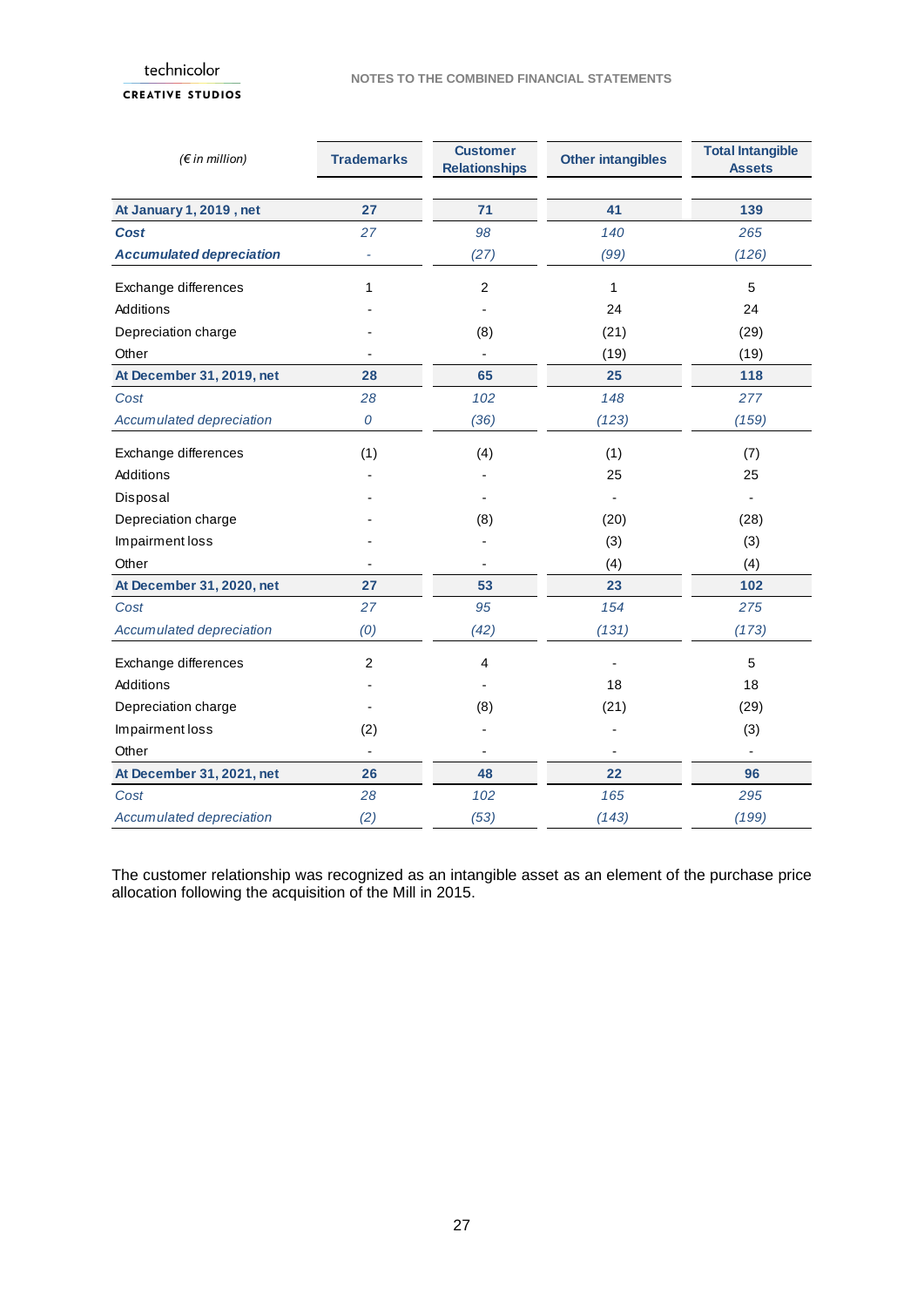### <span id="page-27-0"></span>**4.3 Property, plant & equipment**

*All Property, Plant and Equipment (PPE) are recognized at cost less any depreciation and impairment losses. They are amortized using the straight-line method over the useful life of the asset which ranges from 1 to 5 years for materials and machinery, and the leasehold improvements which are presented .*  Each material component of a composite asset with different useful lives or different patterns of *depreciation is accounted for separately for the purpose of depreciation and for accounting of subsequent expenditure.* 

#### *Accounting estimates and judgments*

*Significant estimates and assumptions are required to determine (i) the expected useful lives of these assets for purposes of their depreciation and (ii) whether there is an impairment of their value requiring a write-down of their carrying amount. Estimates that are used to determine their expected useful lives are defined in the Group's accounting policy manual and consistently applied throughout the Group.*

| $(\epsilon$ in million)   | <b>Machinery &amp;</b><br><b>Equipment</b> | <b>Other Tangible</b><br><b>Assets</b> | <b>TOTAL</b>   |
|---------------------------|--------------------------------------------|----------------------------------------|----------------|
| At January 1, 2019, net   | $\overline{9}$                             | 100                                    | 109            |
| Cost                      | 233                                        | 287                                    | 523            |
| Accumulated depreciation  | (224)                                      | (186)                                  | (414)          |
| Exchange differences      |                                            | $\overline{2}$                         | 3              |
| Additions                 | $\Omega$                                   | 35                                     | 35             |
| Depreciation charge       | (5)                                        | (25)                                   | (30)           |
| Impairment loss           | 0                                          |                                        |                |
| Other <sup>(1)</sup>      | 5                                          | (40)                                   | (35)           |
| At December 31, 2019, net | 9                                          | 72                                     | 81             |
| Cost                      | 205                                        | 267                                    | 473            |
| Accumulated depreciation  | (196)                                      | (195)                                  | (391)          |
| Exchange differences      |                                            | (3)                                    | (4)            |
| Additions                 | 0                                          | 8                                      | 9              |
| Depreciation charge       | (4)                                        | (23)                                   | (28)           |
| Impairment loss           | $\mathbf 0$                                |                                        |                |
| Other <sup>(2)</sup>      | (2)                                        | (5)                                    | (7)            |
| At December 31, 2020, net | $\overline{3}$                             | 48                                     | 51             |
| Cost                      | 58                                         | 160                                    | 219            |
| Accumulated depreciation  | (55)                                       | (112)                                  | (167)          |
| Exchange differences      |                                            | $\overline{c}$                         | $\overline{c}$ |
| Additions                 |                                            | 17                                     | 17             |
| <b>Disposals</b>          | 0                                          | (2)                                    | (2)            |
| Depreciation charge       | (1)                                        | (17)                                   | (18)           |
| Other                     | 0                                          | (5)                                    | (5)            |
| At December 31, 2021, net | 1                                          | 44                                     | 46             |
| Cost                      | 63                                         | 224                                    | 287            |
| Accumulated depreciation  | (61)                                       | (180)                                  | (240)          |

*(1) Corresponds to reclassification to Right-of-Use assets and transfer to Machinery and Equipment*

*(2) Corresponds to the transfer of tangible assets to assets held for sale and to Machinery and Equipment*

Other tangibles assets are mainly composed of computers, IT equipments and leasehold improvements.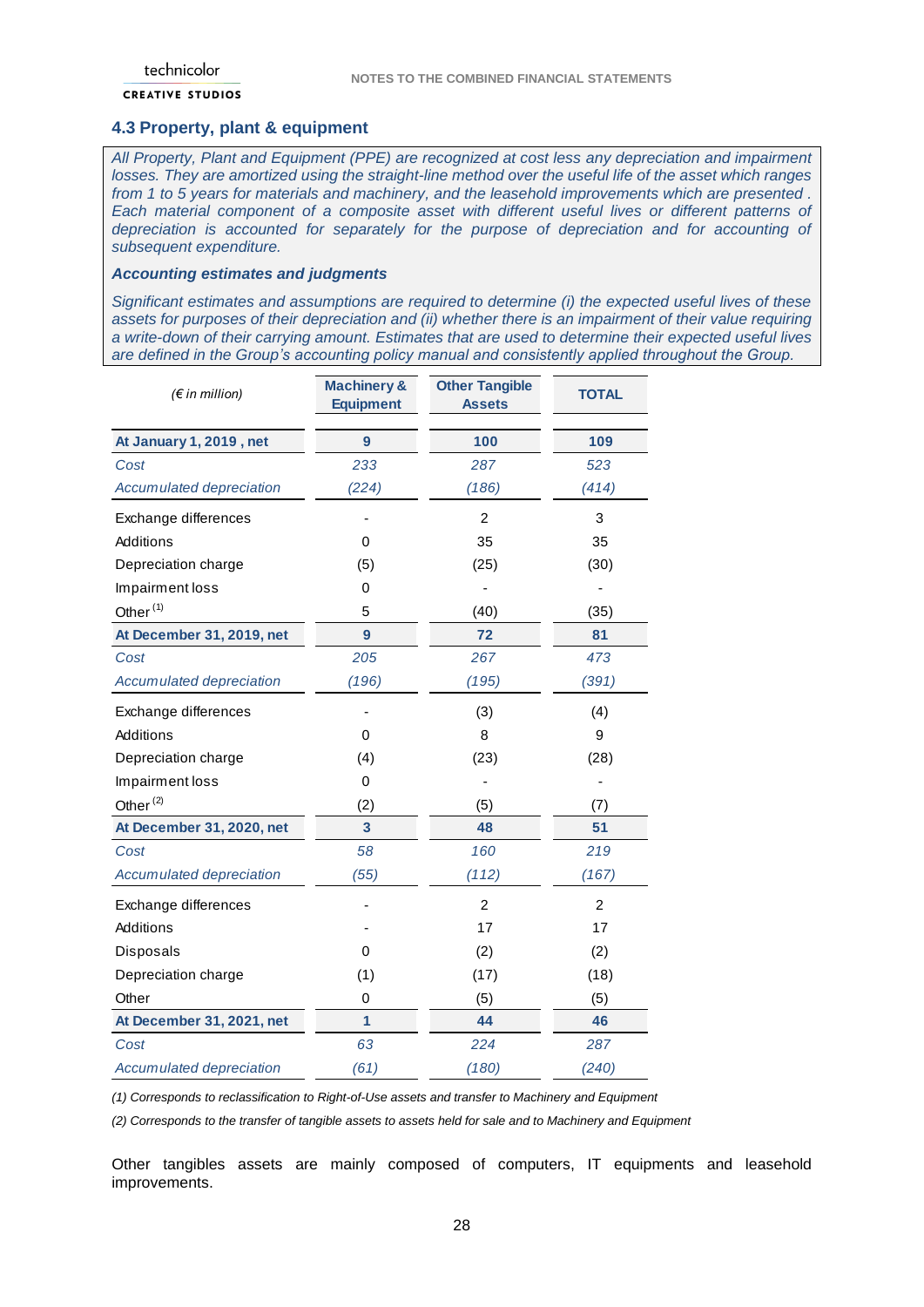#### <span id="page-28-0"></span>**4.4 Right-of-use assets**

*The Group has adopted IFRS 16 at the beginning of 2019. The standard provides a single lease accounting model, requiring the lessee to recognize assets and liabilities for all leases unless the term lease is 12 months or less or the underlying asset has low value. The initial value of the right-of-use asset is equal to the sum of the present value of the lease payments over the rent period and of directs costs incurred in entering or modifying the lease. The Group depreciates its right-of-use assets using the straight-line method, starting when the right-of-use asset is ready for use until the end of the lease.*

*The analysis of rent period, mainly for buildings, considers the non-cancellable contract period, cancellable contract period and extension options, when the Group is reasonably certain to exercise these extension options. The Group reassesses whether it is reasonably certain through appreciation of the following information:*

- *- The depreciation period of the fittings*
- *- The rent evolution compared to market prices*
- *- Visibility regarding business activity for each site.*

| $(\epsilon$ in million)               | <b>Real Estate</b> | Others <sup>(1)</sup> | <b>Total Right-of-</b><br>use assets |
|---------------------------------------|--------------------|-----------------------|--------------------------------------|
| <b>IFRS 16 first time application</b> | 193                | 63                    | 256                                  |
| New contracts                         | 10                 |                       | 10                                   |
| Change in contracts                   | (4)                | (0)                   | (4)                                  |
| Depreciation charge                   | (28)               | (27)                  | (55)                                 |
| Impairment loss <sup>(2)</sup>        | (2)                |                       | (2)                                  |
| Exchange differences                  | 1                  | 2                     | 3                                    |
| At December 31, 2019, net             | 171                | 38                    | 209                                  |
| New contracts                         | 1                  | 3                     | 4                                    |
| Change in contracts                   | (3)                |                       | (3)                                  |
| Reclassification <sup>(3)</sup>       | (47)               |                       | (47)                                 |
| Depreciation charge                   | (24)               | (24)                  | (48)                                 |
| Impairment loss <sup>(2)</sup>        | (9)                |                       | (9)                                  |
| Exchange differences                  | (6)                | (2)                   | (8)                                  |
| At December 31, 2020, net             | 84                 | 14                    | 98                                   |
| New contracts                         | 21                 | 22                    | 43                                   |
| Change in contracts                   | $\overline{2}$     |                       | $\overline{2}$                       |
| Reclassification                      | 2                  |                       | 2                                    |
| Depreciation charge                   | (16)               | (15)                  | (30)                                 |
| Impairment loss <sup>(3)</sup>        | (3)                |                       | (3)                                  |
| Exchange differences                  | 4                  | 2                     | 6                                    |
| At December 31, 2021, net             | 94                 | 23                    | 117                                  |

*(1) Relates mainly to IT capital leases*

*(2) See Note 4.5*

*(3) Transfer of net right-of-use towards held for sale following the announcement of the sale of the Post Production activity.*

At December 31, 2021, 2020 and 2019 leased assets mainly comprise office premises and other real estate leases.

Total cash outflows on leases (excluding annual lease costs on short term leases and low value assets leases) in the years ended December 31, 2021, 2020 and 2019 amounted to €34 million, €49 million and €48 million respectively. This amounts includes onerous leases and leases paid on the disposed Post-Production business.

A maturity analysis of the lease liability is disclosed in note 9.5.5.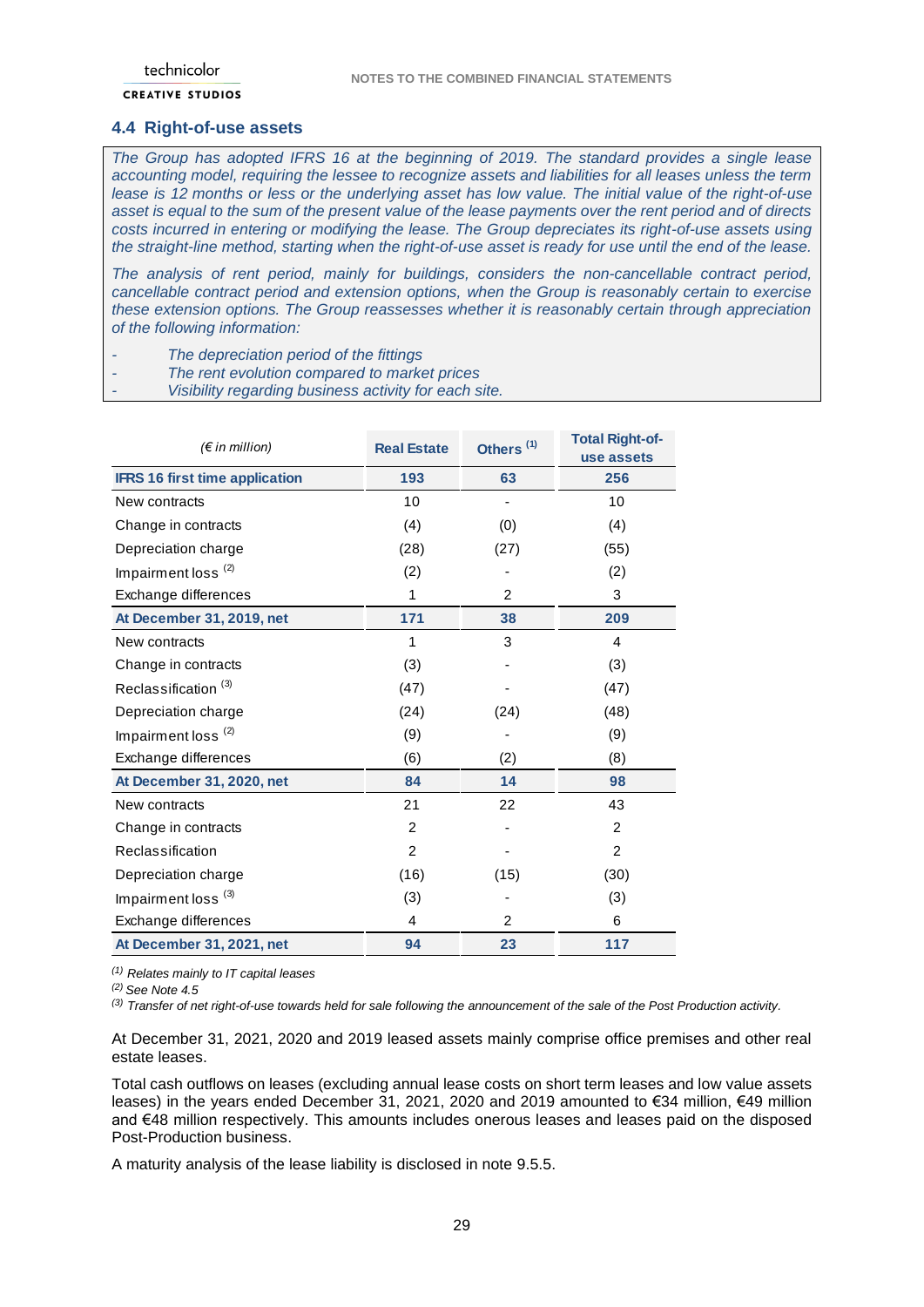### <span id="page-29-0"></span>**4.5 Impairment on non-current operating assets**

*Goodwill, intangible assets having an indefinite useful life and development projects not yet available for use are tested annually for impairment during the last quarter of the year and updated at the end of December and whenever circumstances indicate that they might be impaired.* 

*For impairment testing, assets are grouped together into the smallest group of assets that generate cash outflows that are largely independent of the cash flows of other assets or CGU. Goodwill arising from a business combination is allocated to CGUs that are expected to benefit from the synergies. The Group identified 4 CGUs corresponding to the operating segments.*

*PPE and intangible assets having a definite useful life are tested for impairment at the combined statement of financial position date only if events or circumstances indicate that they might be impaired. The main evidence indicating that an asset may be impaired includes the existence of significant changes in the operational environment of the assets, a significant decline in the expected economic performance of the assets, or a significant decline in the revenues or margin versus prior year and budget or in the market share of the Group.* 

*The impairment test consists of comparing the carrying amount of the asset with its recoverable amount. The recoverable amount of the asset is the higher of its fair value (less costs to sell) and its value in use.* 

*The fair value (less costs to sell) corresponds to the amount that could be obtained from the sale of the asset (or the CGU), in an arm's-length transaction between knowledgeable and willing parties, less the costs of disposal. It can be determined using an observable market price for the asset (or the CGU) or using discounted cash flow projections, that include estimated future cash inflows or outflows expected to arise from future restructuring or from improving or enhancing the asset's performance but exclude any synergies with other CGU of the Group.*

*Value in use is the present value of the future cash flow expected to be derived from an asset or CGU.* 

*For determining the recoverable value, the Group uses estimates of future pre-tax discounted cash flows generated by the asset including a terminal value when appropriate. These flows are consistent with the most recent budgets approved by the Board of Directors of the Group. Estimated cash flows are discounted using pre-tax long-term market rates, reflecting the time value of money and the specific risks of the assets.*

*An impairment loss corresponds to the difference between the carrying amount of the asset (or group of assets) and its recoverable amount and is recognized in "Net impairment losses on non-current operating assets" for continuing operations unless the impairment is part of restructuring plans, or related to discontinued operations in which case it is recognized in "Restructuring expenses". In accordance with IAS 36, impairment of goodwill cannot be reversed.*

#### *Accounting estimates and judgments*

*The Group reviews annually goodwill and other indefinite-lived intangible assets for impairment in accordance with the accounting policy.* 

*Technicolor Creative Studios's management believes its policies related to such annual impairment testing are critical accounting policies the recoverable involving critical accounting estimates because determining amount of CGU requires (i) determining the appropriate discount rate to be used to discount future expected cash flows of the cash-generating unit and (ii) estimating the value of the operating cash flows including their terminal value, the growth rate of the revenues generated by the assets tested for impairment, the operating margin rates of underlying assets for related future periods and the royalty rates for trademarks.*

*In addition to the annual review for impairment, Technicolor Creative Studios evaluates at each reporting date certain indicators that would result, if applicable, in the calculation of an additional impairment test in accordance with the Group accounting policy.The Group will determine which indicators it retains after the spin-off.*

*Management believes the updated assumptions used concerning sales growth and terminal values are reasonable and in line with updated market data available for each CGU.*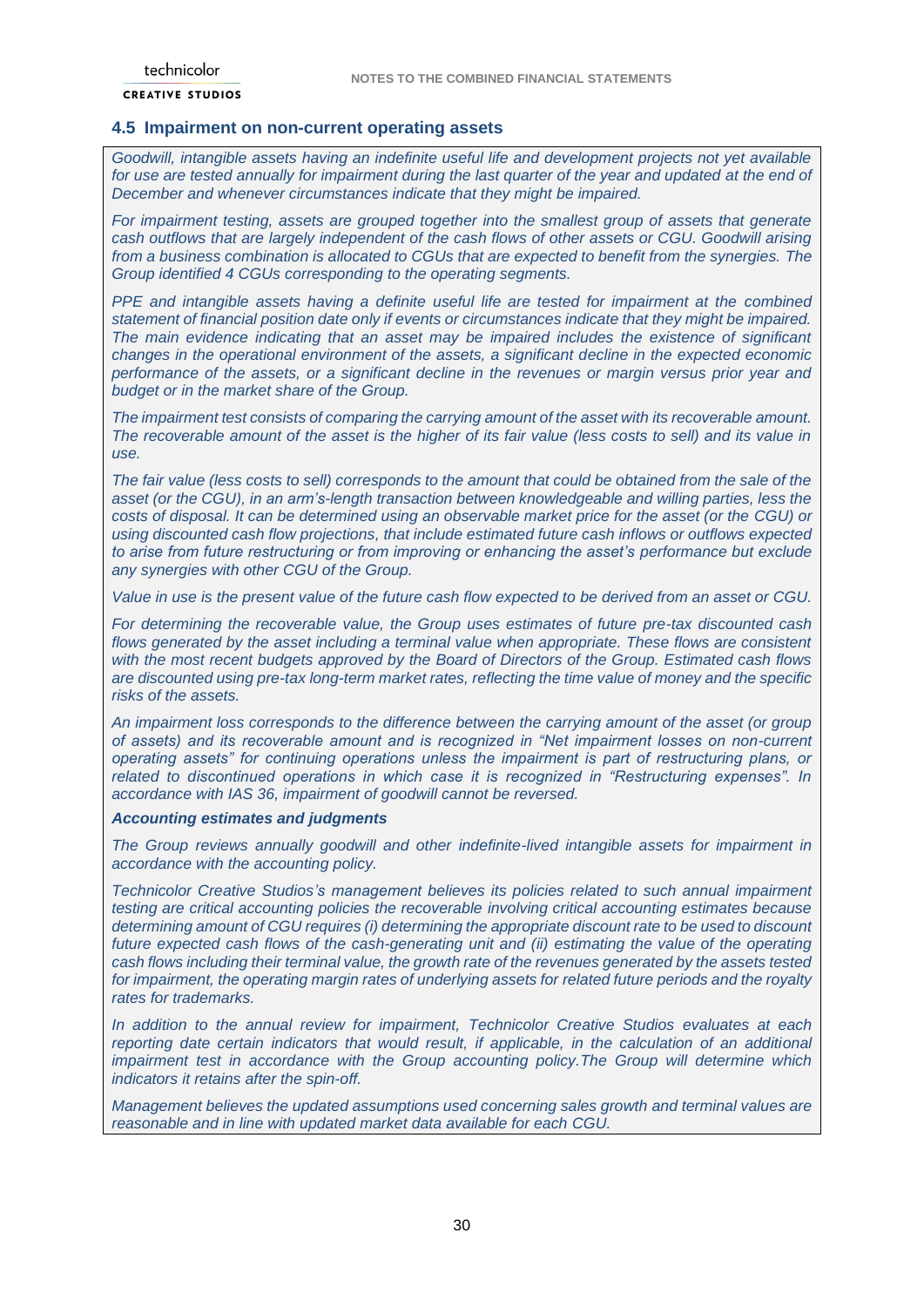| $(\epsilon$ in million)                               | 2021 | 2020 | 2019 |
|-------------------------------------------------------|------|------|------|
|                                                       |      |      |      |
| Impairment loss on goodwill                           |      |      |      |
| Impairment losses on intangible assets                | (2)  | (3)  | (1)  |
| Impairment losses on tangible assets                  | (0)  | (0)  | (0)  |
| Impairment losses on right-of-use assets              | (3)  | (9)  | (2)  |
| Impairment losses on non-current operating assets     | (5)  | (12) | (2)  |
| Impairment reversal on intangible assets              |      |      |      |
| Net impairment losses on non-current operating assets | (5)  | (12) | (2)  |

At December 31, 2021, the Group has recognized an impairment loss on the right-of-use-assets of €3 million versus €9 million in 2020 and €2 million in 2019 . In 2021, 2020 and 2019, part of this impairment loss for respectively €1 million, €9 million and €1 milion were booked in the restructuring costs line of the combined statement of operations and reflected the Group's efforts to reduce its real estate footprint specially in its North American (USA and Canada) locations.

As part of the determination on the recoverable value of assets for impairment, the main assumptions relate to the sublease income scenarios which were determined considering current economic conditions and available market values.

#### **4.5.1 Main assumptions at December 31, 2021 , 2020 and 2019**

In order to perform the annual impairment test, the Group used the following assumptions to determine the recoverable amount of the main goodwill reporting units:

|                                                                                     | 2021         | 2020                             | 2019       |
|-------------------------------------------------------------------------------------|--------------|----------------------------------|------------|
| Basis used to determine the recoverable amount                                      | Value in use | Value in use                     | Fair Value |
| Description of key assumptions                                                      |              | <b>Budget and Business Plans</b> |            |
| Period for projected future cash flow s                                             | 5 years      | 5 years                          | 5 years    |
| Grow th rate used to extrapolate cash flow projections beyond<br>projection period: |              |                                  |            |
| - As of December 31.                                                                | 3.0%         | 2.0%                             | 2.0%       |
| Post-tax discount rate applied:                                                     |              |                                  |            |
| - As of December 31.                                                                | 9.6%         | 11.1%                            | 8.0%       |

The group elaborates its budgets and business plan using available general market and industry surveys, information from its customers and its knowledge of the industry.

The goodwill amounts correspond to the historically reported amounts in the IFRS consolidated financial statements of Technicolor. In the Technicolor Group, the relevant Cash-generating unit for the Technicolor Creative Studios impairment was at full Technicolor Creative Studios level. However, Technicolor Creative Studios was following sub-CGUs, which are the operating segments of the Technicolor Creative Studios Group. Goodwill as of January 1st 2019 was therefore allocated to the operating segments based on their relative enterprise value at that time (including Post-Production, disposed in 2021), and tested at Group level only for each year presented in these combined financial statements.

The Group recorded no impairment charge on Goodwill over the 3 years.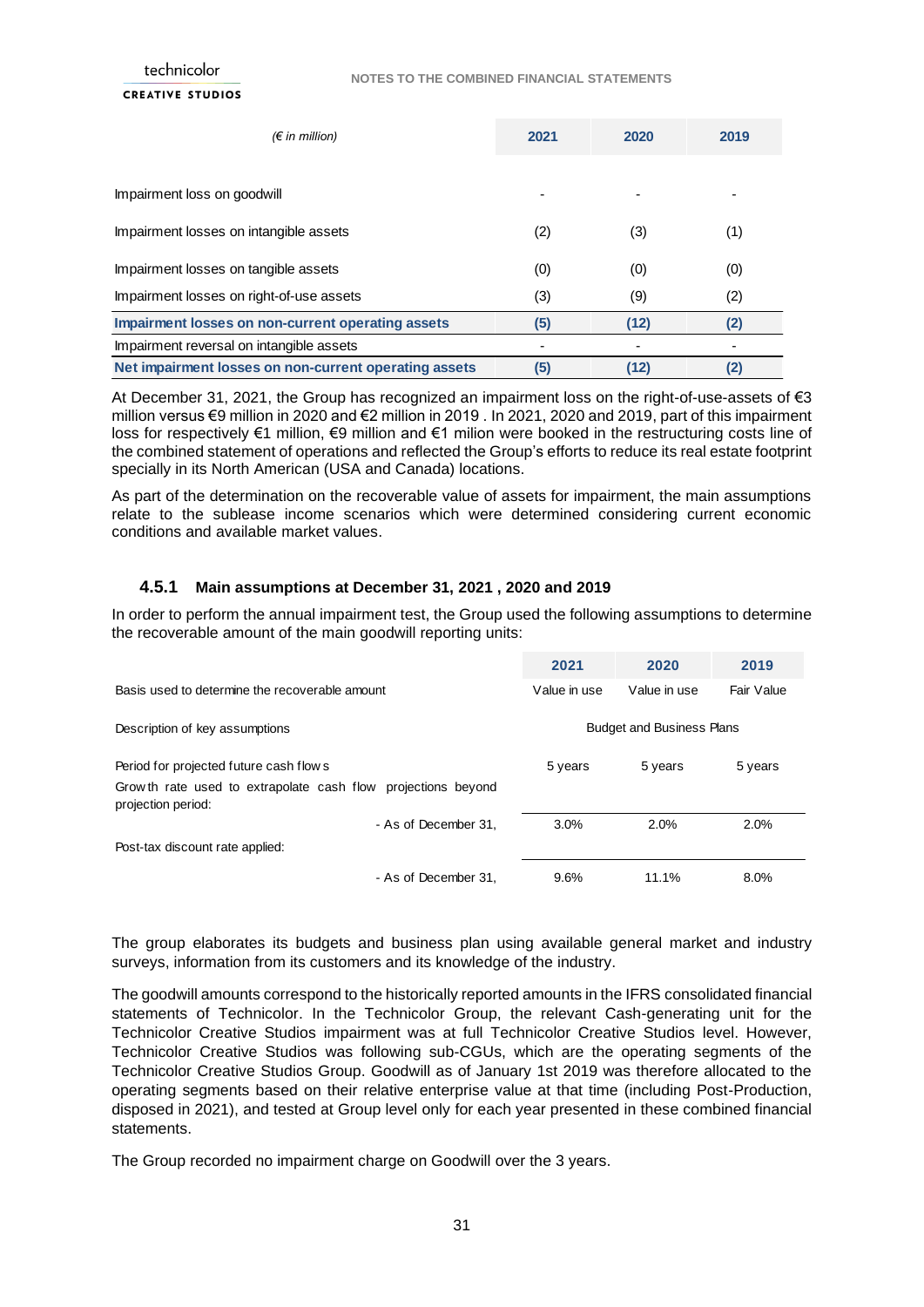#### **4.5.2 Sensitivity of recoverable amounts**

The following sensitivity is presented at Group level on the total enterprise value of the Group.

As at December 31, 2021:

- a decrease of 1 point in the long-term growth rate assumption would decrease the enterprise value by €179 million without generating any impairment;
- a decrease of 1 point of the EBITDA margin from 2022 would decrease the enterprise value by €201 million without generating any impairment;
- an increase of 1 point in the WACC rate assumption would decrease the enterprise value by €222 million without generating any impairment.

As at December 31, 2020:

- a decrease of 1 point in the long-term growth rate assumption would decrease the enterprise value by €62 million without generating any impairment;
- a decrease of 1 point of the EBITDA margin from 2021 would decrease the enterprise value by €100 million without generating any impairment;
- an increase of 1 point in the WACC rate assumption would decrease the enterprise value by €93 million without generating any impairment.

As at December 31, 2019:

- a decrease of 1 point in the long-term growth rate assumption would decrease the enterprise value by €197 million without generating any impairment;
- a decrease of 1 point of the EBITDA margin from 2020 would decrease the enterprise value by €188 million without generating any impairment;
- an increase of 1 point in the WACC rate assumption would decrease the enterprise value by €256 million without generating any impairment.

## <span id="page-31-0"></span>**5 Other operating information**

#### <span id="page-31-1"></span>**5.1 Operating assets & liabilities**

#### **5.1.1 Trade accounts receivables**

*The trade receivables are part of the current financial assets. At the date of their initial recognition, they are measured at the fair value of the amount to be received. This generally represents their nominal*  value because the effect of discounting is generally immaterial between the recognition of the *instrument and its realization.* 

*Loss allowances on trade receivables are determined from expected credit losses. The Group chose the simplified approach offered by IFRS 9 which allows the recognition of an allowance based on the lifetime expected credit losses at each reporting date.* 

*The expected credit losses are determined from the trade date the following way:*

*- application to non-major customer segments of each division of a matrix determined on the Group's historical credit loss experience* 

*- specific follow-up of the credit risk for major customers based on their credit rating* 

#### *Derecognition of assets*

*A receivable is derecognized when it is sold without recourse and when it is evidenced that the Group has transferred substantially all the significant risks and rewards of ownership of the receivable and has no more continuing involvement in the transferred asset.*

| $(\epsilon$ in million)        | 2021 | 2020 | 2019 |
|--------------------------------|------|------|------|
| Trade receivables              | 64   | 58   | 73   |
| Less: valuation allowance      |      | (1)  | (2)  |
| <b>Total trade receivables</b> | 63   | 57   |      |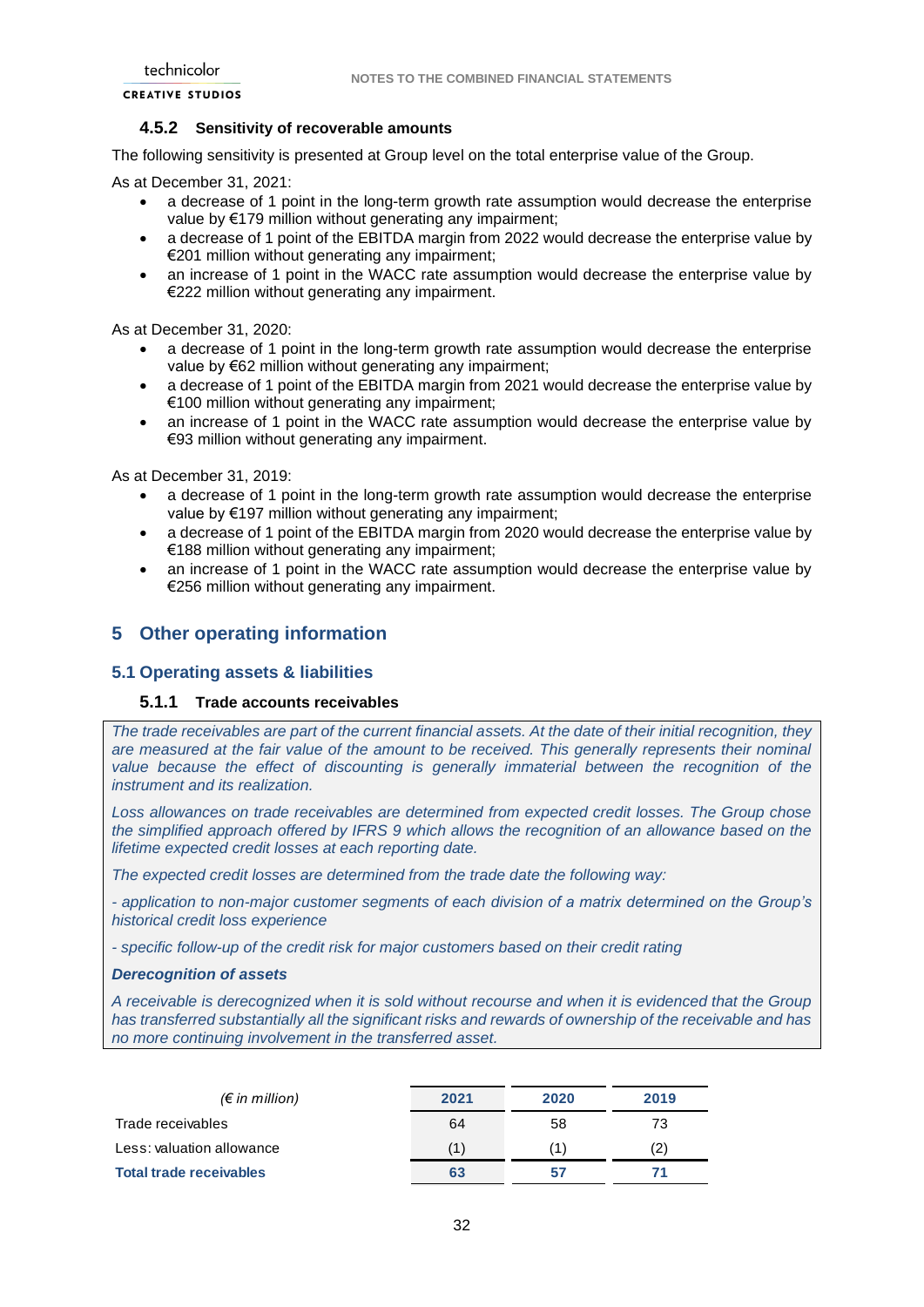As of December 31, 2021, 2020 and 2019 trade accounts receivable include more than 30 days past due amounts respectively for €8 million, €12 million and, €12 million for which a valuation allowance was recorded for an amount of  $\epsilon(1)$  million,  $\epsilon(2)$  million and  $\epsilon(3)$  million.

The credit risk exposure on the Group's trade receivables corresponds to the net book value of these assets €63 million as of December 31, 2021 compared to €57 million as of December 31, 2020 and €71 million in 2019.

## **5.1.2 Other current assets & liabilities**

| $(\epsilon$ in million)                    | 2021 | 2020           | 2019          |
|--------------------------------------------|------|----------------|---------------|
| Value added tax receivable                 | 8    | $\overline{4}$ | $\mathcal{P}$ |
| Prepaid expenses                           | 17   | 15             | 17            |
| Other                                      | 8    | 19             | 17            |
| <b>Other operating current assets</b>      | 33   | 38             | 36            |
|                                            |      |                |               |
| Taxes payable                              | (13) | (16)           | (16)          |
| Payables for fixed assets                  | (13) | (2)            | (3)           |
| Other                                      | (13) | (15)           | (13)          |
| <b>Other operating current liabilities</b> | (39) | (33)           | (32)          |

Prepaid expenses relate mainly to prepaid IT maintenance and services.

## <span id="page-32-0"></span>**6 Income Tax**

### <span id="page-32-1"></span>**6.1 Income tax recognized in profit and loss**

### **6.1.1 Income tax expense**

*Income tax expense comprises current and deferred tax. Deferred tax is recognized in profit or loss, except to the extent that it relates to items previously recognized outside profit or loss (either in OCI or directly in equity).The Group has accounted for any tax benefits arising from tax losses from discontinued operations in continuing operations since these tax losses will be used by future benefits from continuing operations.*

*Further to the application of IFRIC 23 Uncertainty over Income Tax Treatments, current taxes also include uncertain tax positions previously included in Provisions.* 

| $(\epsilon$ in million)             | 2021                     | 2020 | 2019 |
|-------------------------------------|--------------------------|------|------|
| <b>Current income tax</b>           |                          |      |      |
| France                              | (0)                      | (1)  | (1)  |
| Foreign                             | (12)                     | (4)  | (1)  |
| Total current income tax            | (12)                     | (5)  | (2)  |
| Deferred income tax                 |                          |      |      |
| France                              | $\overline{\phantom{0}}$ | (0)  | (5)  |
| Foreign                             | (6)                      | 15   | (2)  |
| Total deferred income tax           | (6)                      | 15   | (6)  |
| Income tax on continuing operations | (18)                     | 10   | (8)  |

In 2021, the current income tax charge is mainly made of current taxes due in Canada and India.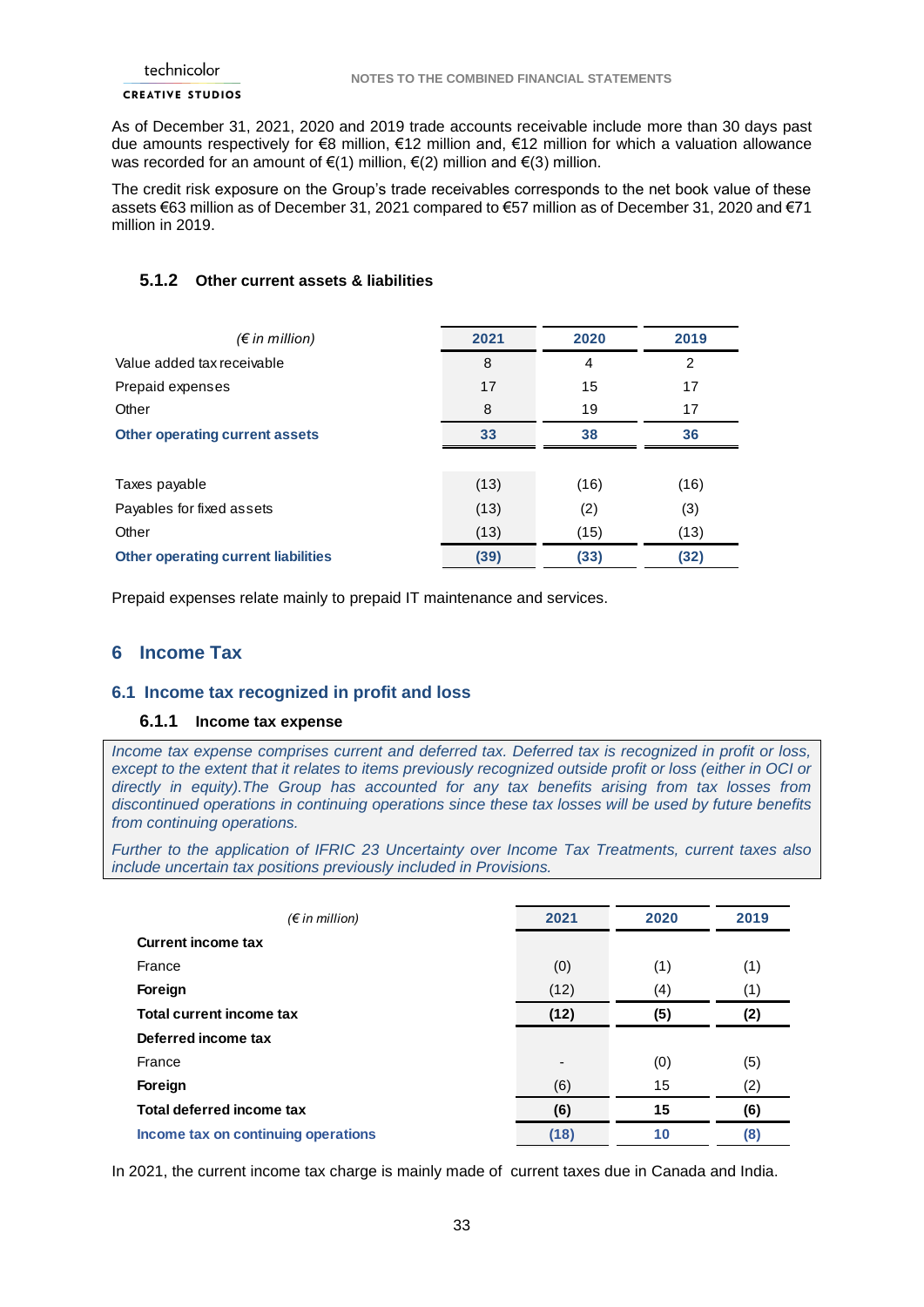In 2020, the current income tax charge is mainly made of current taxes due in Canada, India and UK. In 2019, the current income tax charge is mainly made of current taxes due in France and India.

Please see section 6.2.1 for more details on the variation of deferred taxes.

## **6.1.2 Group tax proof**

The following table shows the reconciliation of the expected tax expense – using the French corporate tax rate respectively of 28.41% in 2021, 32.023% in 2020 and 34.43% in 2019– and the reported tax expense. The items in reconciliation are described hereafter:

| (€ in million)                                                                           | 2021     | 2020  | 2019 |
|------------------------------------------------------------------------------------------|----------|-------|------|
|                                                                                          |          |       |      |
| Loss from continuing operations                                                          | (18)     | (102) | (27) |
| Income tax                                                                               | (18)     | 10    | (8)  |
| Pre-tax accounting income on continuing operations                                       | (0)      | (112) | (19) |
|                                                                                          | 28%      | 32%   | 34%  |
| <b>Expected tax expense</b>                                                              | O        | 36    |      |
| Effect of unused tax losses and tax offsets not recognized<br>as deferred tax assets (1) | (14)     | (12)  | (6)  |
| Effect of permanent differences                                                          | $\Omega$ | 1     | (7)  |
| Effect of different tax rates applied $(2)$                                              | (2)      | (13)  | (1)  |
| Effect of change in applicable tax rate                                                  | (1)      | (1)   | (1)  |
| Withholding taxes not recovered                                                          |          | (1)   |      |
| Effective tax expense on continuing operations                                           | (18)     | 10    | (8)  |

*(1) This line refers to valuation allowance of deferred tax assets generated on the losses and other temporary differences mainly in France, UK and USA.*

*(2) In 2020, the amount includes mainly the impact of the tax differential rate in USA and UK.*

## <span id="page-33-0"></span>**6.2 Tax position in the statement of financial position**

#### *Deferred taxes result from:*

 *- Temporary differences arising from differences between the tax bases of assets and liabilities and their carrying amounts in the Group combined balance sheets; and*

 *- The carry forward of unused tax losses and tax credits.* 

*Deferred taxes for all temporary differences are calculated for each taxable entity (or group of entities) using the balance sheet liability method.*

#### *All deferred tax liabilities are recorded except:*

 *- When the deferred tax liability results from the initial recognition of goodwill, or from the initial recognition of an asset or a liability in a transaction which is not a business combination and, at the trade date, affects neither the net income nor the taxable income or loss; and*

 *- For taxable temporary differences associated with investments in subsidiaries, associates and interests in joint ventures, when the Group is able to control the timing of the reversal of the temporary differences and when it is probable that these temporary differences will not reverse in the foreseeable future.* 

*Deferred tax assets are recorded:*

 *- For all deductible temporary differences, to the extent that it is probable that future taxable income will be available against which these temporary differences can be utilized, except when the related deferred tax asset results from the initial recognition of an asset or a liability in a transaction which is not a business combination and, at the trade date, affects neither the net income nor the taxable income or loss; and*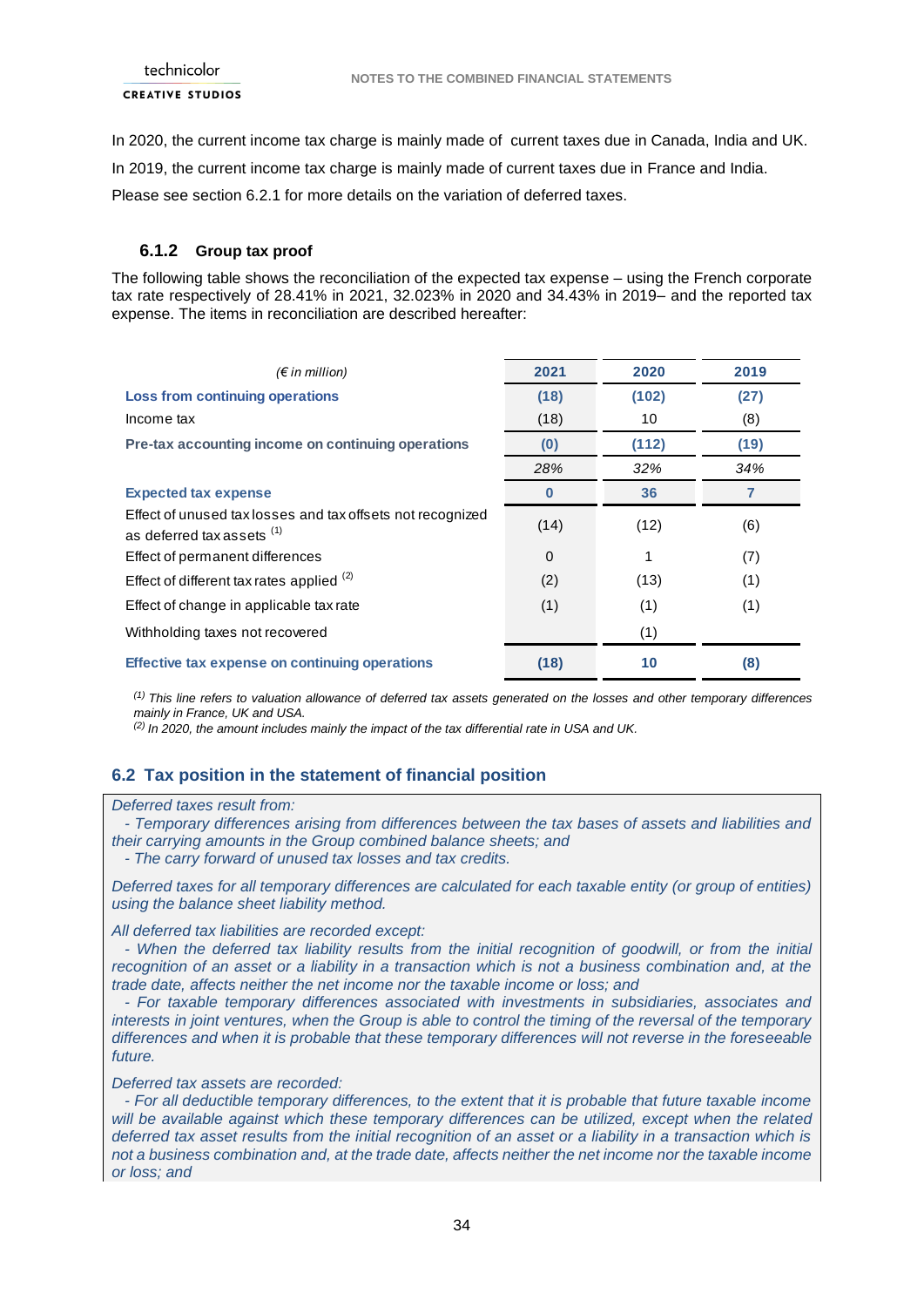#### **CREATIVE STUDIOS**

 *- For the carry forward of unused tax losses and unused tax credits, to the extent that it is probable that future taxable income will be available against which the unused tax losses and credits can be utilized.*

*The recoverable amount of the deferred tax assets is reviewed at each balance sheet date and adjusted to take into account the level of taxable profit available to allow the benefit of part or all of the deferred tax assets to be utilized.*

*Deferred tax assets and liabilities are valued using the tax rates that are expected to apply to the period when the asset is realized or the liability is settled, based on tax rates (and tax laws) that have been enacted or substantively enacted by the balance sheet date. Deferred taxes are classified as noncurrent assets and liabilities.*

*Deferred tax assets and liabilities are set off by taxable entity for the same maturities.*

#### *Accounting estimates and judgments*

*Management judgment is required to determine the Group's deferred tax assets and liabilities. When a specific subsidiary has a history of recent losses, future positive taxable income is assumed improbable, unless the asset recognition can be supported for reasons such as* 

 *- the losses having resulted from exceptional circumstances which are not expected to re-occur in the near future, and/or* 

 *- the expectation of exceptional gains or* 

 *- future income to be derived from long-term contracts.* 

*The Group considered tax-planning in assessing whether deferred tax assets should be recognized.*

### **6.2.1 Change in net deferred taxes**

| $(\epsilon$ in million)                     | Deferred tax<br>assets | Deferred tax<br><b>liabilities</b> | Total, net deferred tax<br>assets |
|---------------------------------------------|------------------------|------------------------------------|-----------------------------------|
| Year ended December 31, 2018                | 16                     | (12)                               |                                   |
| Changes impacting continuing profit or loss | (10)                   | 4                                  | (6)                               |
| Other movement                              | 4                      | (5)                                | (1)                               |
| Year ended December 31, 2019                | 10                     | (14)                               | (3)                               |
| Changes impacting continuing profit or loss | 9                      | 5                                  | 15                                |
| Other movement                              | 3                      | (3)                                | (0)                               |
| Year ended December 31, 2020                | 22                     | (11)                               | 11                                |
| Changes impacting continuing profit or loss | (2)                    | (4)                                | (6)                               |
| Other movement                              | 2                      | (1)                                |                                   |
| Year ended December 31, 2021                | 22                     | (16)                               | 6                                 |

As of December 31, 2021, 2020 and 2019 the net deferred tax assets amounting respectively to €6million, €11 million and €(3)milion mainly relate to the recognition of losses carried forward and other temporary differences in Australia , India, UK and Canada.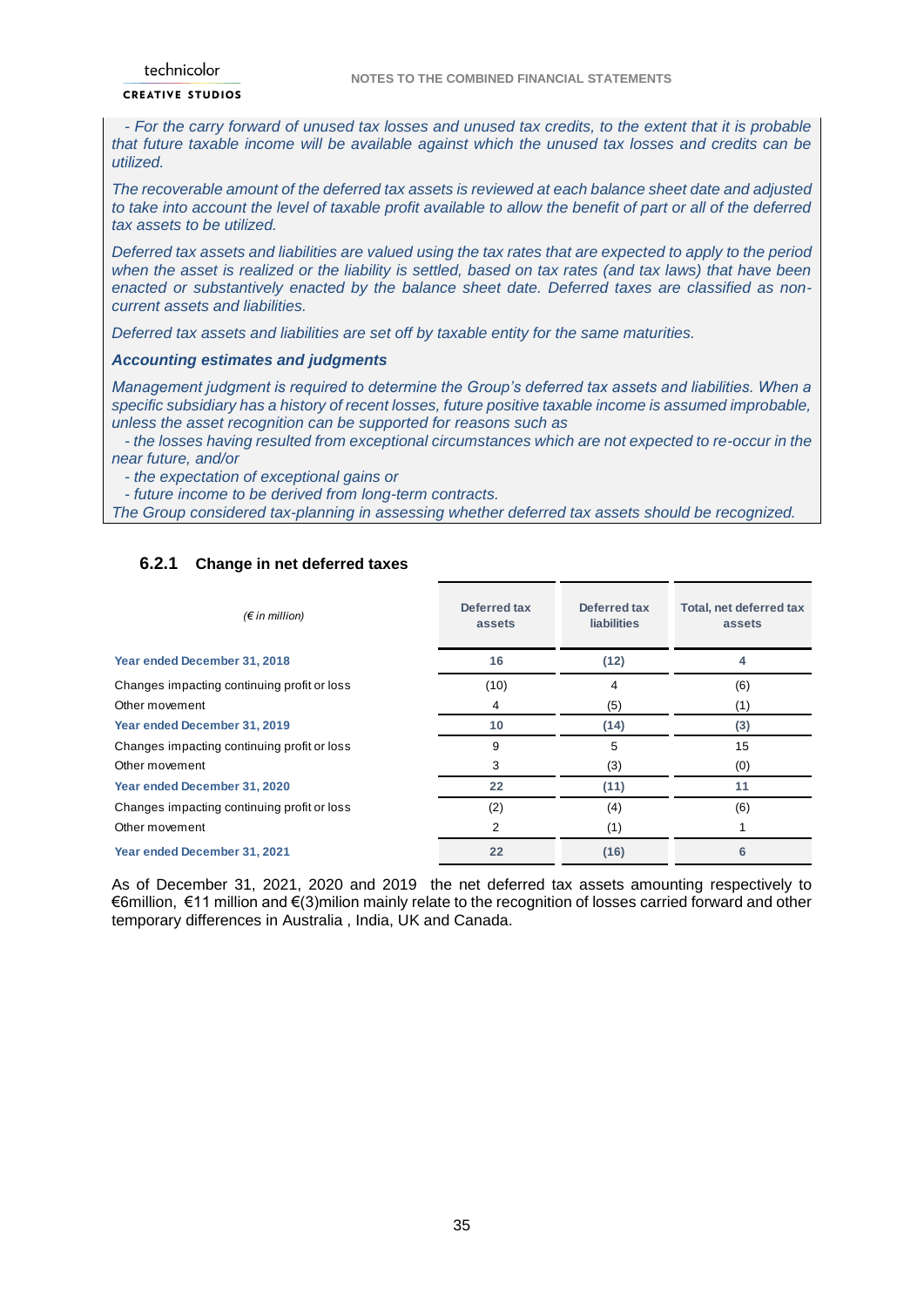### **6.2.2 Source of deferred taxes**

|      | 2019 |
|------|------|
| 9    | 8    |
|      |      |
| 21   | 13   |
| (7)  | (14) |
|      |      |
|      |      |
| 3    | 3    |
|      |      |
|      | 8    |
| 25   | 11   |
| 34   | 19   |
| (23) | (22) |
| 11   | (3)  |
|      | 2020 |

The Group reports tax losses carried forward generated in countries where the Group will conduct a business in the future. Tax losses mainly arose from Mexico, Netherlands and UK. No tax losses have been presented for France and USA.

## <span id="page-35-0"></span>**7 Invested Equity**

#### *Classification as debt or equity*

*Debt and equity instruments are classified as either financial liabilities or as equity in accordance with the substance of the contractual arrangement.*

#### *Equity instruments*

*An equity instrument is any contract that evidences a residual interest in the assets of the entity after deducting all of its liabilities. Equity instruments issued by the Group are recorded for the proceeds received, net of direct issue costs.*

#### *Equity transaction costs*

*Incremental and external costs directly attributable to the equity transactions are accounted for as a deduction from equity*

#### **7.1 Non-controlling interests**

In 2021, there is no change in non-controlling interests.

In 2020, the main changes in non-controlling interests resulted from:

- Disposal of Canadian joint ventures Vancouver Lab Inc. and Canada Cinema Distribution Inc. for €1 resulting from negotiated termination of the strategic partnership with Deluxe services Group.

In 2019, there is no change in non-controlling interests.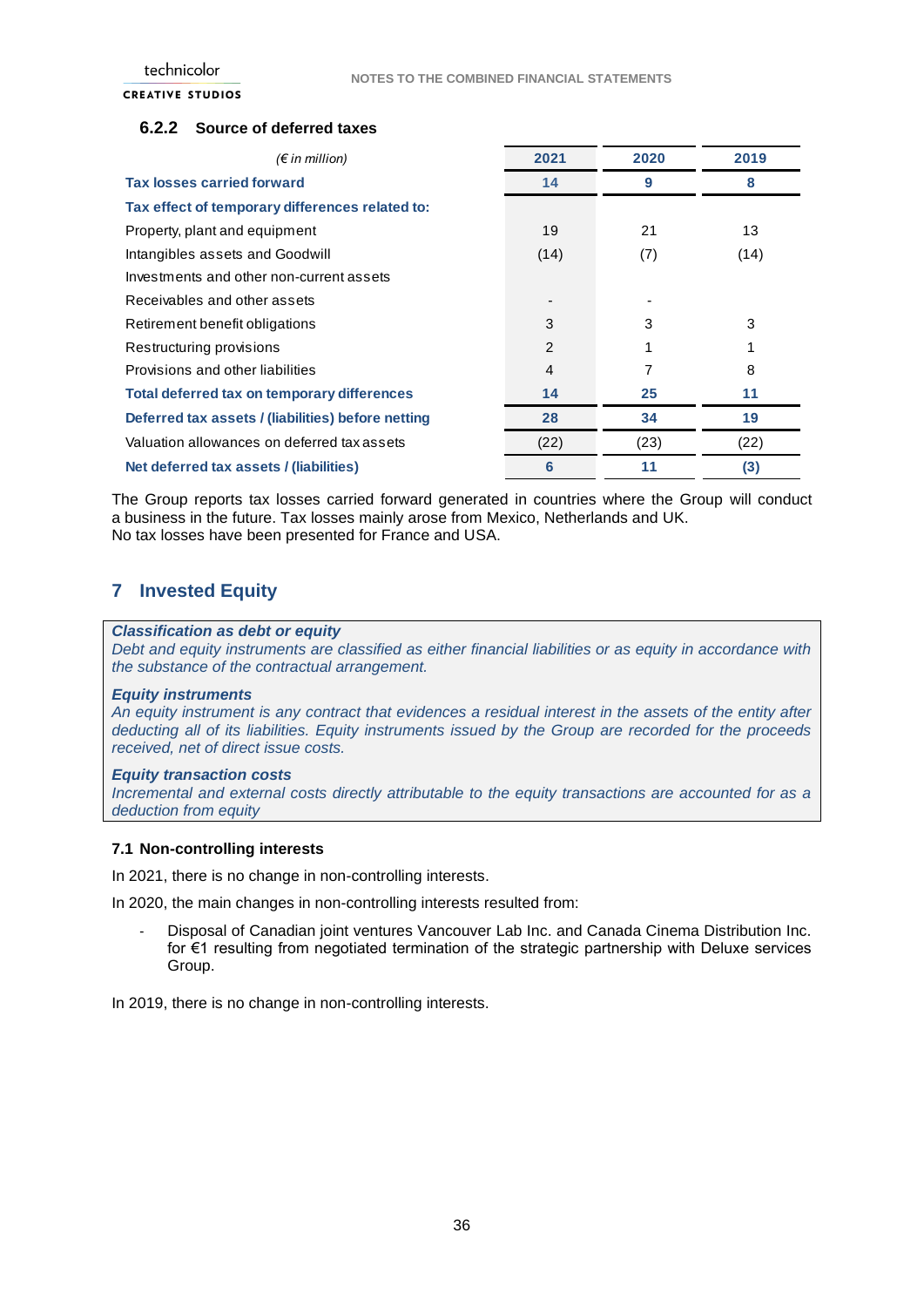## <span id="page-36-0"></span>**8 Related party transactions**

#### *A party is related to the Group if:*

 *- Directly or indirectly the party (i) controls, is controlled by or is under common control with the Group, (ii) has an interest in the Group that gives it significant influence over the Group;*

 *- The party is an associate or a joint venture in which the Group is a venture;*

 *- The party or one of its Directors is a Member of the Board of Directors or of the Executive Committee of the Group or a close Member of the family of any individual referred to above.*

The Group has historically operated as part of Technicolor and had no separate legal status. For the purpose of combined Financial Statements, related party relationships include Technicolor SA, its subsidiaries which are not included in the TCS Group's scope of combination as defined by IAS 24 Related party disclosures.

Operating transactions with Technicolor are almost nil as direct and indirect support functions are included in the scope of combination as indicated in the Basis of preparations and as no cost for corporate functions has been allocated.

| $(\epsilon$ in million)                         | <b>Year Ended December 31,</b> |                |                |
|-------------------------------------------------|--------------------------------|----------------|----------------|
|                                                 | 2021                           | 2020           | 2019           |
| Assets                                          |                                |                |                |
| Cash pool receivable with Technicolor entities  | 178                            | 64             | 138            |
| Other assets with Technicolor entities          | 2                              | 2              | $\overline{2}$ |
| <b>Total Related party receivable</b>           | 180                            | 66             | 140            |
| <b>Liabilities</b>                              |                                |                |                |
| Cash pool borrowings with Technicolor entities  | 215                            | 235            | 173            |
| Other liabilities with Technicolor entities     | 4                              | $\overline{2}$ | $\overline{7}$ |
| <b>Total Related party liabilities</b>          | 219                            | 237            | 180            |
| <b>Operating result</b>                         |                                |                |                |
| Revenues with Technicolor entities              | 1                              | 1              | 1              |
| Operating expenses with Technicolor entities    | 0                              | 0              | (1)            |
| Net operating expenses from related parties     | 1                              | 1              | 0              |
| <b>Financial result</b>                         |                                |                |                |
| Net financial income with Technicolor entities  | 10                             | $\overline{4}$ | 3              |
| Net financial expense with Technicolor entities | (22)                           | (10)           | (20)           |
| Net interest expenses from related parties      | (12)                           | (6)            | (17)           |

No other related party transactions other than key management remuneration has been identified in 2021, 2020 and 2019.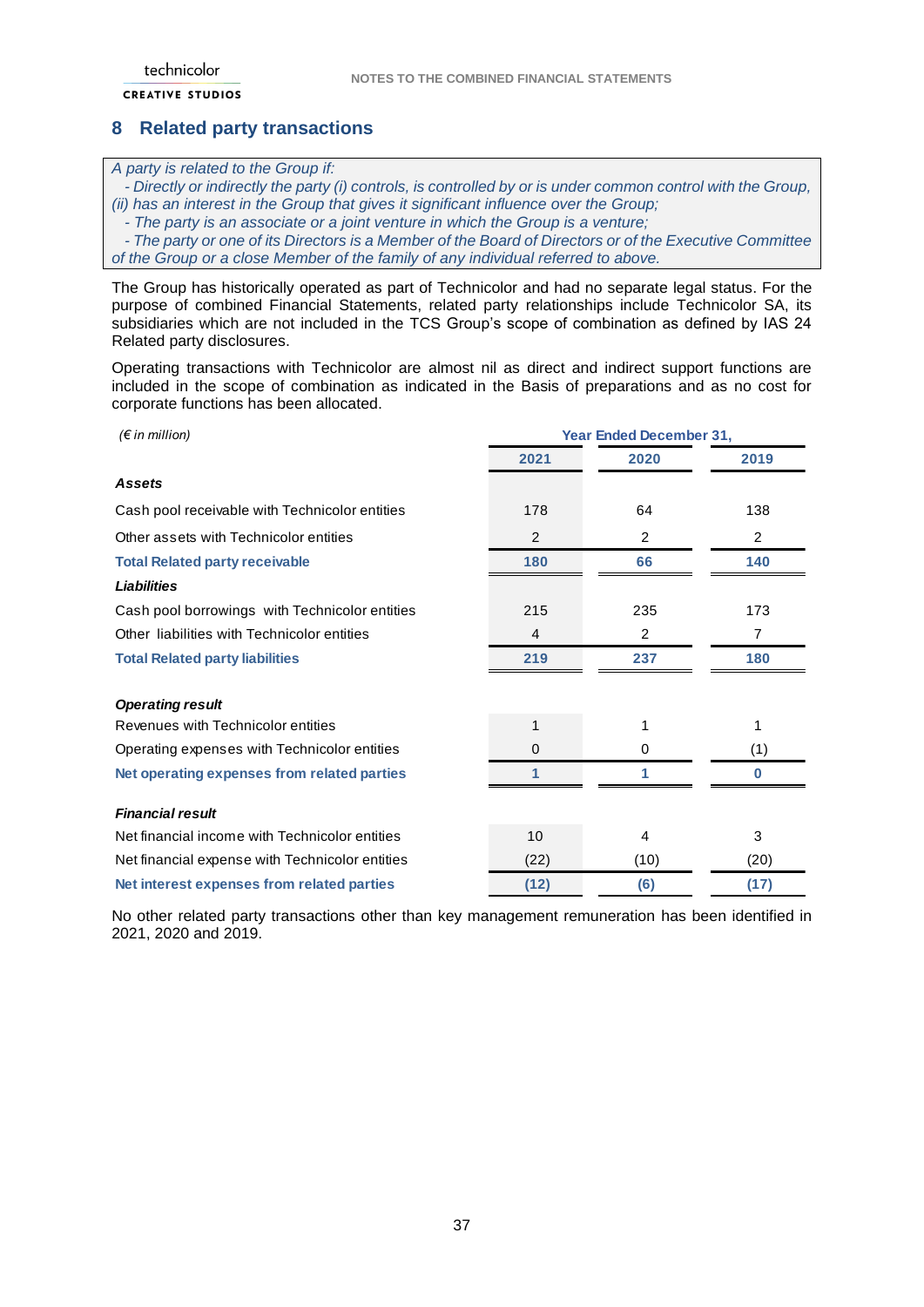## <span id="page-37-0"></span>**9 Financial assets, financing liabilities & derivative financial instruments**

## <span id="page-37-1"></span>**9.1 Financial assets**

### <span id="page-37-2"></span>**Cash and cash equivalents**

*Cash corresponds to cash in bank accounts as well as demand deposits.* 

*Cash equivalents corresponds to very liquid short term investments, with an original maturity not exceeding three months, which are easily convertible at any time into a known amount of cash and for which the risk on the principal amount is negligible*

| $(\epsilon$ in million)          | 2021 | 2020 | 2019 |
|----------------------------------|------|------|------|
| Cash                             | 11   | 28   |      |
| Cash equivalents                 |      |      |      |
| <b>Cash and cash equivalents</b> |      | 28   |      |

## <span id="page-37-3"></span>**9.2 Financial liabilities**

### <span id="page-37-4"></span>**9.2.1 Borrowings**

### **9.2.1.1 Main features of the Group's borrowings**

The Group's debt consists primarily of short term borrowings from Technicolor SA and lease liabilities. The Group's subisidairies also deposit excess cash with Technicolor SA. Details are given in the two tables below.

| $(\epsilon$ in million)                              | 2021  | 2020  | 2019  |
|------------------------------------------------------|-------|-------|-------|
| Borrowings from Technicolor SA                       | 216   | 235   | 173   |
| Lease liabilities                                    | 134   | 114   | 222   |
| Other debt                                           |       |       |       |
| <b>TOTAL</b>                                         | 351   | 350   | 397   |
| Average interest rate based on closing debt balances | 7.93% | 7.18% | 6.86% |
| $(\epsilon$ in million)                              | 2021  | 2020  | 2019  |
| Deposits with Technicolor SA                         | 178   | 64    | 138   |

### **9.2.1.2 Key terms of the borrowing and deposit agreements**

The Group's subsidiaries have entered into Treasury Management Agreements with Technicolor SA. These agreements allow the Technicolor SA central treasury to optimize financing arrangements within the Technicolor SA group for the mutual benefit of all parties by using the cash surpluses of some subsidiaries to finance the cash needs of others. Only the net amount is borrowed externally. These borrowings and deposits are recorded on internal current accounts with Technicolor SA treasury which bear interest at an arms-length rate.

The lease liabilities consist mainly of leases of real estate and to a lesser extent leases of computers and servers.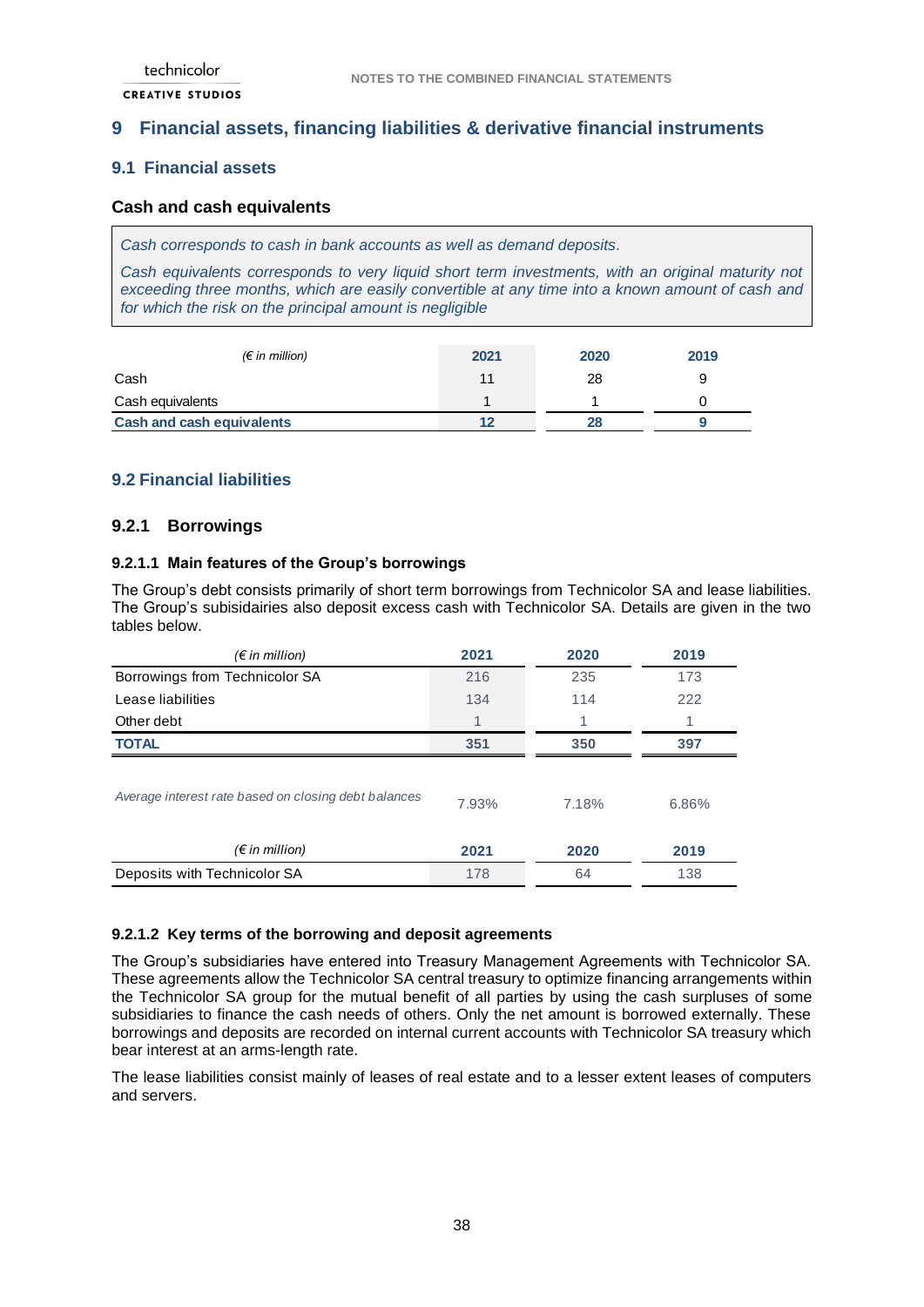### <span id="page-38-0"></span>**9.3 Derivative financial instruments**

### **GENERAL PRINCIPLES**

*The Group uses derivative instruments notably to hedge its exposure to foreign currency risk and changes in interest rates. The financial derivatives are executed by the Technicolor SA treasury in the over the counter market and are governed by standard ISDA (International Swaps and Derivatives Association, Inc.) agreements or agreements standard for the French market.*

### **HEDGE ACCOUNTING**

*Derivative instruments may be designated as hedging instruments in one of three types of hedging relationships:*

 *- Fair value hedge, corresponding to a hedge of the exposure to the change in fair value of an asset or a liability;*

 *- Cash flow hedge, corresponding to a hedge of the exposure to the variability in cash flows from future assets or liabilities;*

 *- Net investment hedge in foreign operations, corresponding to a hedge of the amount of the Group's interest in the net assets of these operations.*

*Derivative instruments qualify for hedge accounting when at the inception of the hedge,* 

 *- there is a formal designation and documentation of the hedging relationship when put in place,* 

 *- the hedge is expected to be highly effective,*

 *- its effectiveness can be reliably measured and it has been highly effective throughout the financial reporting periods for which the hedge was designated.*

*The effects of hedge accounting are as follows:*

 *- For fair value hedges of existing assets and liabilities, the hedged portion of the asset or liability is recognized in the balance sheet at fair value. The gain or loss from remeasuring the hedged item at fair value is recognized in profit or loss and is offset by the effective portion of the loss or gain from remeasuring the hedging instrument at fair value.*

 *- For cash flow hedges, the portion of the gain or loss on the hedging instrument that is determined to be an effective hedge is recognized in other comprehensive income (OCI), because the change in the fair value of the hedged portion of the underlying item is not recognized in the balance sheet, and the ineffective portion of the gain or loss on the hedging instrument, if any, is recognized in profit or loss. Amounts recognized in OCI are subsequently recognized in profit or loss in the same period or periods during which the hedged transaction affects profit or loss. Such periods are generally less than 6 months except for the licensing activity.*

### **TERMINATION OF HEDGE ACCOUNTING**

*The termination of hedge accounting may occur if the underlying hedged item does not materialize or if there is a voluntary revocation of the hedging relationship at the termination or the arrival of maturity of the hedging instrument. The accounting consequences are then as follows:*

 *- In case of cash flow hedges, the amounts recorded in other comprehensive income are taken to profit or loss in the case of the disappearance of the hedged item.* 

 *- In all cases, the result on the hedging instrument is taken into profit or loss when the hedging relationship is terminated.*

### **9.3.1 Financial derivative portfolio**

The Group hedges its foreign currency exposures with the Technicolor SA treasury. The fair value of these hedges are given below.

| $(\epsilon$ in million) |               | 2021       |               | 2020<br>2019 |               |            |
|-------------------------|---------------|------------|---------------|--------------|---------------|------------|
|                         | <b>Assets</b> | iabilities | <b>Assets</b> | I iabilities | <b>Assets</b> | iabilities |
| Foreign currency hedges |               |            |               |              |               |            |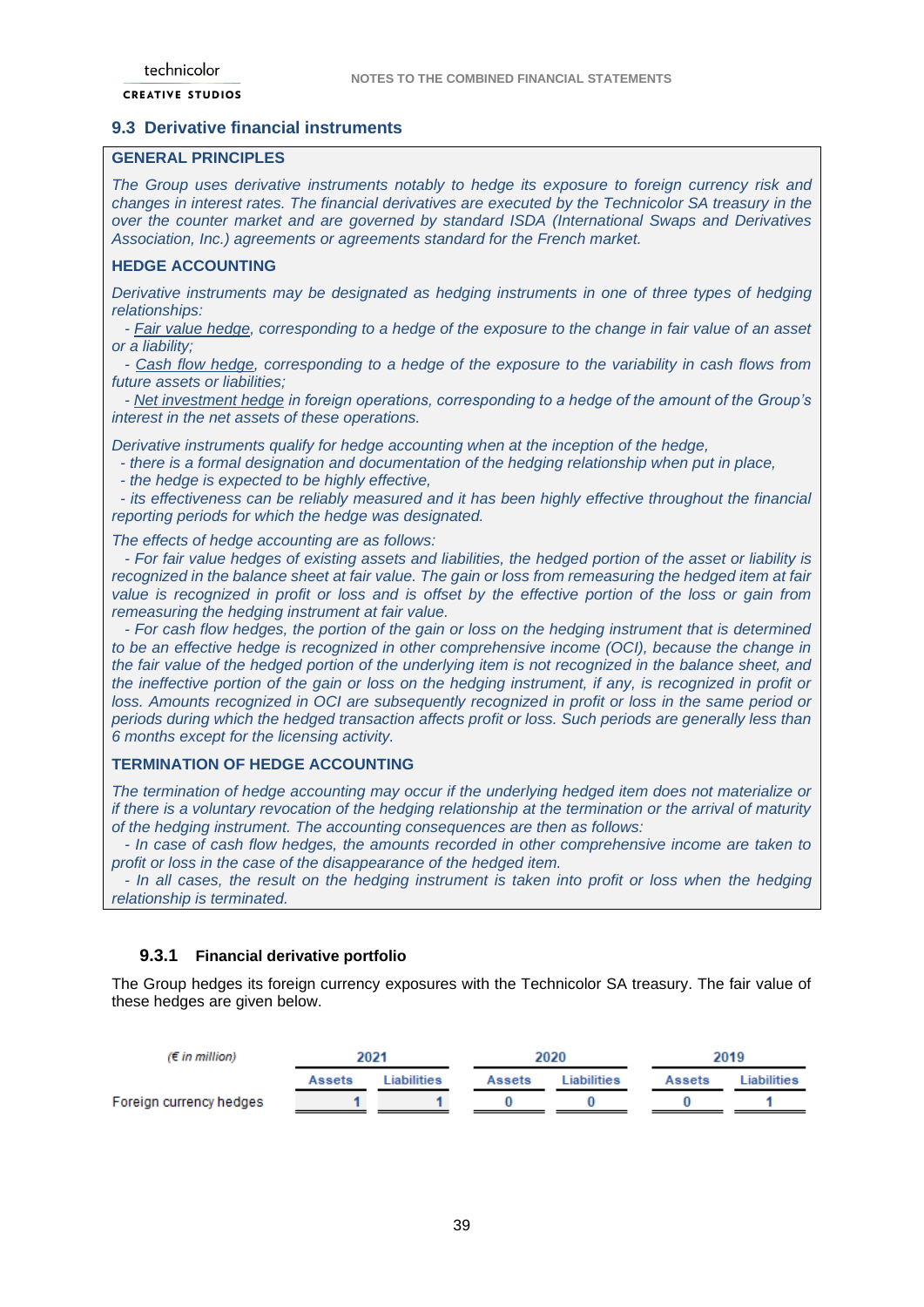#### *Foreign currency hedge characteristics*

### The foreign currency hedges outstanding are shown in the tables below:

| 2021                     |                   |                         |                 |                           |
|--------------------------|-------------------|-------------------------|-----------------|---------------------------|
| (€ in million)           | <b>Currencies</b> | Notional <sup>(1)</sup> | <b>Maturity</b> | Fair Value <sup>(2)</sup> |
| Forward purchases/sales  | USD / GBP         | 28                      | 2022            | 0                         |
| Forward purchases/sales  | USD / CAD         | 10                      | 2022            | 0                         |
| <b>Fair value</b>        |                   |                         |                 | $\bf{0}$                  |
| 2020                     |                   |                         |                 |                           |
| $(E \text{ in million})$ | <b>Currencies</b> | Notional <sup>(1)</sup> | <b>Maturity</b> | Fair Value <sup>(2)</sup> |
| Forward purchases/sales  | USD / GBP         | 21                      | 2021            | 0                         |
| Forward purchases/sales  | USD / CAD         | 4                       | 2021            | 0                         |
| <b>Fair value</b>        |                   |                         |                 | $\bf{0}$                  |
| 2019                     |                   |                         |                 |                           |
| $(E \text{ in million})$ | <b>Currencies</b> | Notional <sup>(1)</sup> | <b>Maturity</b> | Fair Value <sup>(2)</sup> |
| Forward purchases/sales  | USD / GBP         | 14                      | 2020            | 0                         |
| Forward purchases/sales  | USD / CAD         | (21)                    | 2020            | 0                         |
| <b>Fair value</b>        |                   |                         |                 | $\bf{0}$                  |

(1) Net forward purchases/(sales), in millions of the first currency of the pair

(2) Market value in millions of euros at December 31

#### *Interest rate hedge characteristics*

The Group did not have any interest rate hedging instruments outstanding during the three years 2019- 2021.

### *Characteristics of instruments not documented as hedges*

During the period 2019-2021 the Group did not have any outstanding instruments that were not documented as hedges.

### **9.3.2 Impact of derivative financial instruments on Group performance**

The Group's policy is to hedge forecast commercial transactions (cash flow hedge) and at each yearend the fair value of the portion of these deriviatives that hedge forecast cash flows is calculated and the amount recorded in net equity. At the end of the years 2021, 2020 and 2019 this impact and the amount recorded in net equity was 0 and at the end of 2018 the amount was €(3) million. Given that most of the Group's outstanding hedges at any given year-end are fully used in the following year, these amounts are an approximation of the impacts of the effective portion of hedge instruments in the following year's results. Therefore the impacts of the effective portion of foreign exchange hedges can be estimated as 0 in 2021 and 2020 and €(3) million in 2019.

The impact of the ineffective portions of foreign exchange hedges due to forward points on forward exchange operations and losses on the reduction of overhedges was 0 in each of the years 2021, 2020 and 2019.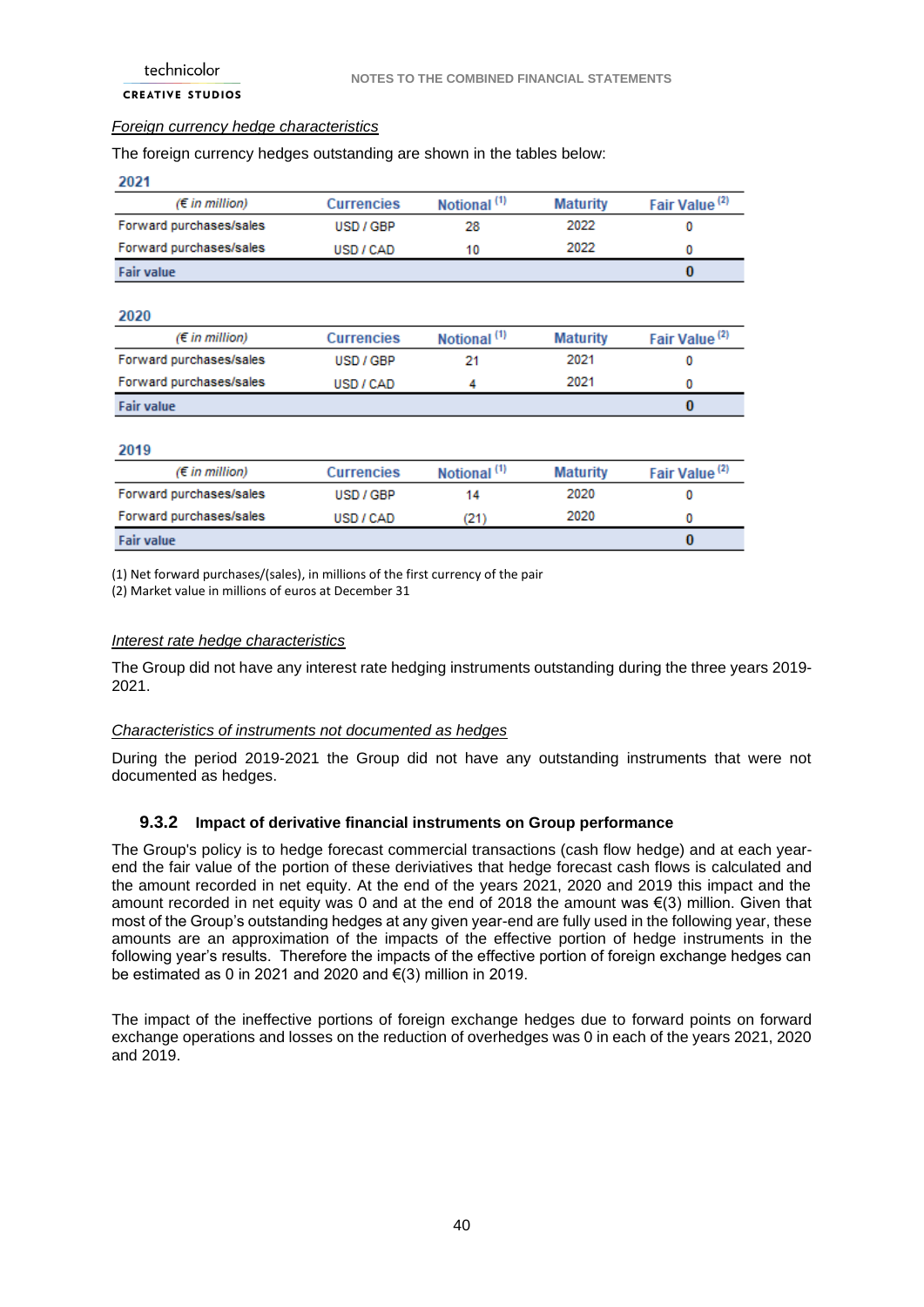## <span id="page-40-0"></span>**9.4 Fair values**

### **9.4.1 Classification and measurement**

### *FINANCIAL ASSETS (EXCLUDING DERIVATIVES)*

*Management determines the classification of its financial assets at initial recognition in the light of the Group's business model for the management of financial assets, as well as the characteristics of the asset's contractual cash flows.* 

*Further to IFRS 9 implementation, the Group chose to classify its financial assets between financial assets at amortized costs and financial assets at fair value through profit and loss.* 

*Financial assets at amortized cost*

*This category is used for a financial asset when the objective is to receive its contractual cash flows, corresponding only to repayments of principal and, where applicable, interest on principal.* 

*These assets are initially recognized at fair value less any transaction costs. They are then recognized at amortized cost using the effective interest rate method.* 

*Where applicable, an impairment loss is recognized for the amount of expected credit losses at 12 months, unless the credit risk has increased significantly since initial recognition, in which case the impairment is calculated for the amount of expected credit losses over the life of the asset. For trade receivables and assets on trade contracts, the Group applies a simplified impairment method (see Note 5.1).*

*Financial assets at fair value through profit or loss*

*This category is used when the financial asset is not recognized at amortized cost. For these financial assets carried at fair value, changes in value are recognized in the income statement under "Other net financial income (expense)".* 

*A financial asset is derecognized when the contractual rights to the cash flows associated with it expire or have been transferred together with substantially all the risks and rewards of ownership of the asset.*

#### *FINANCIAL LIABILITIES (EXCLUDING DERIVATIVES)*

*Borrowings are initially recognized at fair value and subsequently measured at amortized cost using the effective interest rate method. Any difference between (i) net proceeds of transaction costs and (ii) redemption value is recognized in financial income over the life of the borrowings using the effective interest rate method.* 

*Borrowings are presented as current liabilities, unless the Group has an unconditional right to defer repayment of the liability beyond a period of 12 months after the balance sheet date, in which case they are presented as non-current liabilities.*

#### *DERIVATIVES*

*Derivatives are recorded at fair value. Changes in value are recognized in the income statement and/or in equity within other comprehensive income, in accordance with the principles set out in Note 9.3.*

In accordance with IFRS 13 – Fair Value measurement, 3 levels of fair value measurement have been identified for financial assets & liabilities:

- Level 1: quoted prices in active markets for identical assets or liabilities that the entity can access at the measurement date;
- Level 2: internal models with observable parameters including the use of recent arm's length transactions (when available), reference to other instruments that are substantially the same, discounted cash flow analysis, and option pricing models, making maximum use of market inputs and relying as little as possible on entity-specific inputs;
- Level 3: internal models with non-observable parameters.

The table below shows the breakdown of the financial assets and liabilities by accounting category: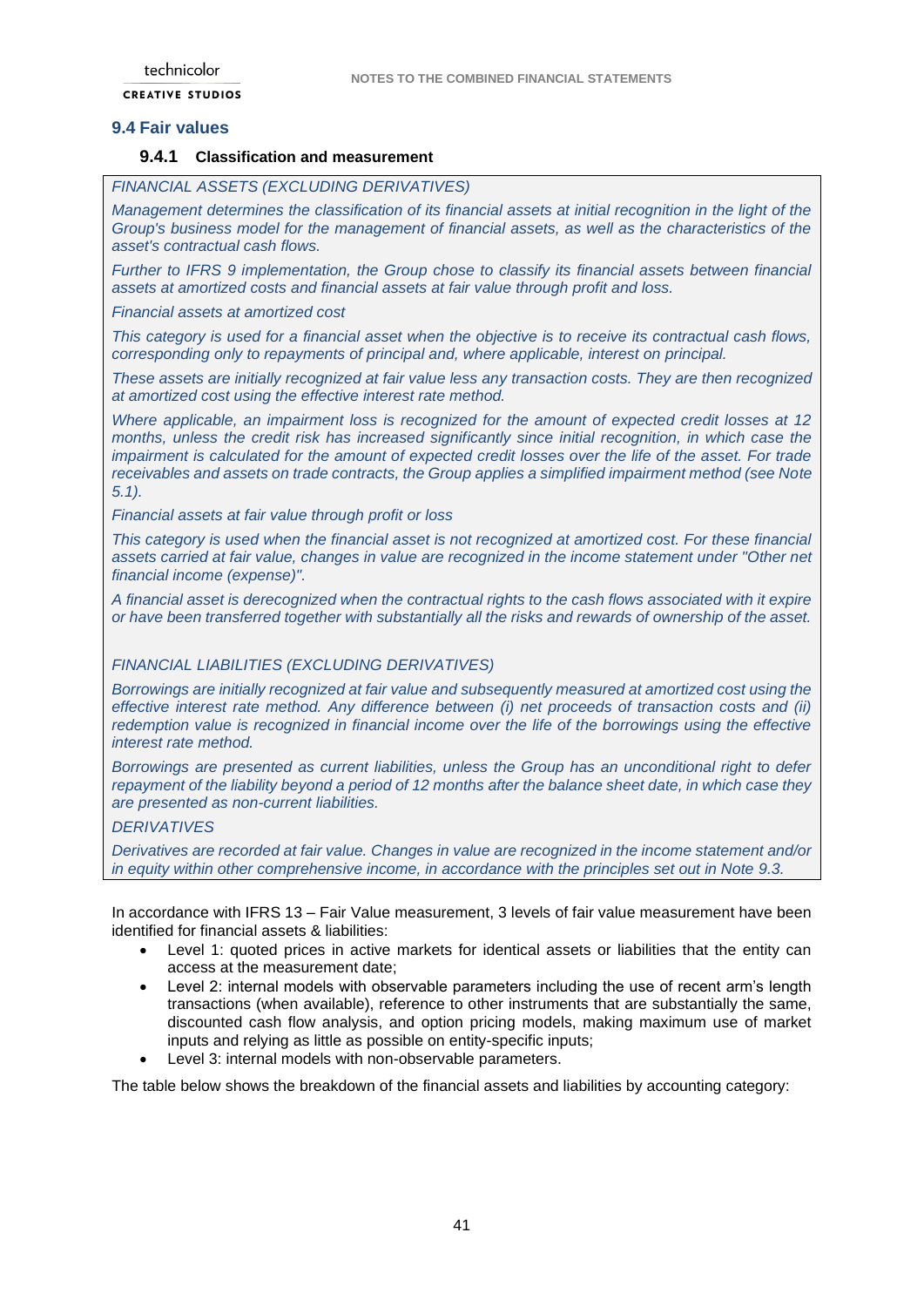#### **NOTES TO THE COMBINED FINANCIAL STATEMENTS**

|  | <b>CREATIVE STUDIOS</b> |  |
|--|-------------------------|--|

|                                                | At                               |                    |                                        |                                                                                                 |                            |                                  |
|------------------------------------------------|----------------------------------|--------------------|----------------------------------------|-------------------------------------------------------------------------------------------------|----------------------------|----------------------------------|
| (F in million)                                 | <b>December</b><br>31, 2021, net | Amortized<br>costs | Fair value<br>through profit &<br>loss | Fair value<br>through equity                                                                    | Derivatives<br>Instruments | <b>Fair Value</b><br>measurement |
| Non-consolidated Investments                   | $\mathbf{1}$                     |                    | 1                                      | Fair value measurement by accounting categories as of December 31, 2021<br>0<br>(0)<br>(0)<br>0 |                            | Level 3                          |
| Cash collateral & security deposits            | 10                               | 10                 | 0                                      |                                                                                                 |                            | Level 1                          |
| Loans & others                                 | $\overline{4}$                   | 4                  |                                        |                                                                                                 |                            |                                  |
| Subleases receivables                          | $\Omega$                         | $\Omega$           |                                        |                                                                                                 |                            |                                  |
| Derivative financial instruments               |                                  |                    |                                        |                                                                                                 |                            | Level 2                          |
| Other non-current financial assets             | 14                               |                    |                                        |                                                                                                 |                            |                                  |
| <b>Total non-current financial assets</b>      | 14                               |                    |                                        |                                                                                                 |                            |                                  |
|                                                |                                  |                    |                                        |                                                                                                 |                            |                                  |
| Cash collateral and security deposits          | $\overline{2}$                   | $\overline{2}$     | 0                                      |                                                                                                 |                            | Level 1                          |
| Other current financial assets                 | 178                              | 178                |                                        |                                                                                                 |                            |                                  |
| Derivative financial instruments               | $\mathbf{0}$                     |                    |                                        |                                                                                                 |                            | Level 2                          |
| Other financial current assets                 | 181                              |                    |                                        |                                                                                                 |                            |                                  |
| Cash                                           | 11                               |                    | 11                                     |                                                                                                 |                            | Level 1                          |
| Cash equivalents                               | $\mathbf{1}$                     |                    | 1                                      |                                                                                                 |                            | Level 1                          |
| Cash and cash equivalents                      | 12                               |                    |                                        |                                                                                                 |                            |                                  |
| <b>Total current financial assets</b>          | 193                              |                    |                                        |                                                                                                 |                            |                                  |
|                                                |                                  |                    |                                        |                                                                                                 |                            |                                  |
| Non current borrowings                         | (1)                              | (1)                |                                        |                                                                                                 |                            |                                  |
| <b>Borrowings</b>                              | (1)                              |                    |                                        |                                                                                                 |                            |                                  |
|                                                |                                  |                    |                                        |                                                                                                 |                            |                                  |
| Derivative financial instruments               | (0)                              |                    |                                        |                                                                                                 |                            | Level <sub>2</sub>               |
| <b>Other non-current liabilities</b>           | (0)                              |                    |                                        |                                                                                                 |                            |                                  |
| <b>Lease liabilities</b>                       | (107)                            | (107)              |                                        |                                                                                                 |                            |                                  |
| <b>Total non-current financial liabilities</b> | (108)                            |                    |                                        |                                                                                                 |                            |                                  |
| <b>Borrowings</b>                              | (216)                            | (216)              |                                        |                                                                                                 |                            |                                  |
| <b>Lease liabilities</b>                       | (27)                             | (27)               |                                        |                                                                                                 |                            |                                  |
| Derivative financial instruments               | (0)                              |                    |                                        |                                                                                                 |                            |                                  |
| Other current financial liabilities            | 0                                |                    |                                        |                                                                                                 |                            | Level <sub>2</sub>               |
| <b>Total current financial liabilities</b>     | (243)                            |                    |                                        |                                                                                                 |                            |                                  |
| <b>TOTAL FINANCIAL LIABILITIES</b>             | (351)                            |                    |                                        |                                                                                                 |                            |                                  |
|                                                |                                  |                    |                                        |                                                                                                 |                            |                                  |
| Trade accounts and notes receivable            | 63                               | 63                 |                                        |                                                                                                 |                            |                                  |
| <b>TRADE RECEIVABLES</b>                       | 63                               |                    |                                        |                                                                                                 |                            |                                  |
| Trade accounts and notes payable               | 40                               | 40                 |                                        |                                                                                                 |                            |                                  |
| <b>TRADE PAYABLES</b>                          | 40                               |                    |                                        |                                                                                                 |                            |                                  |
|                                                |                                  |                    |                                        |                                                                                                 |                            |                                  |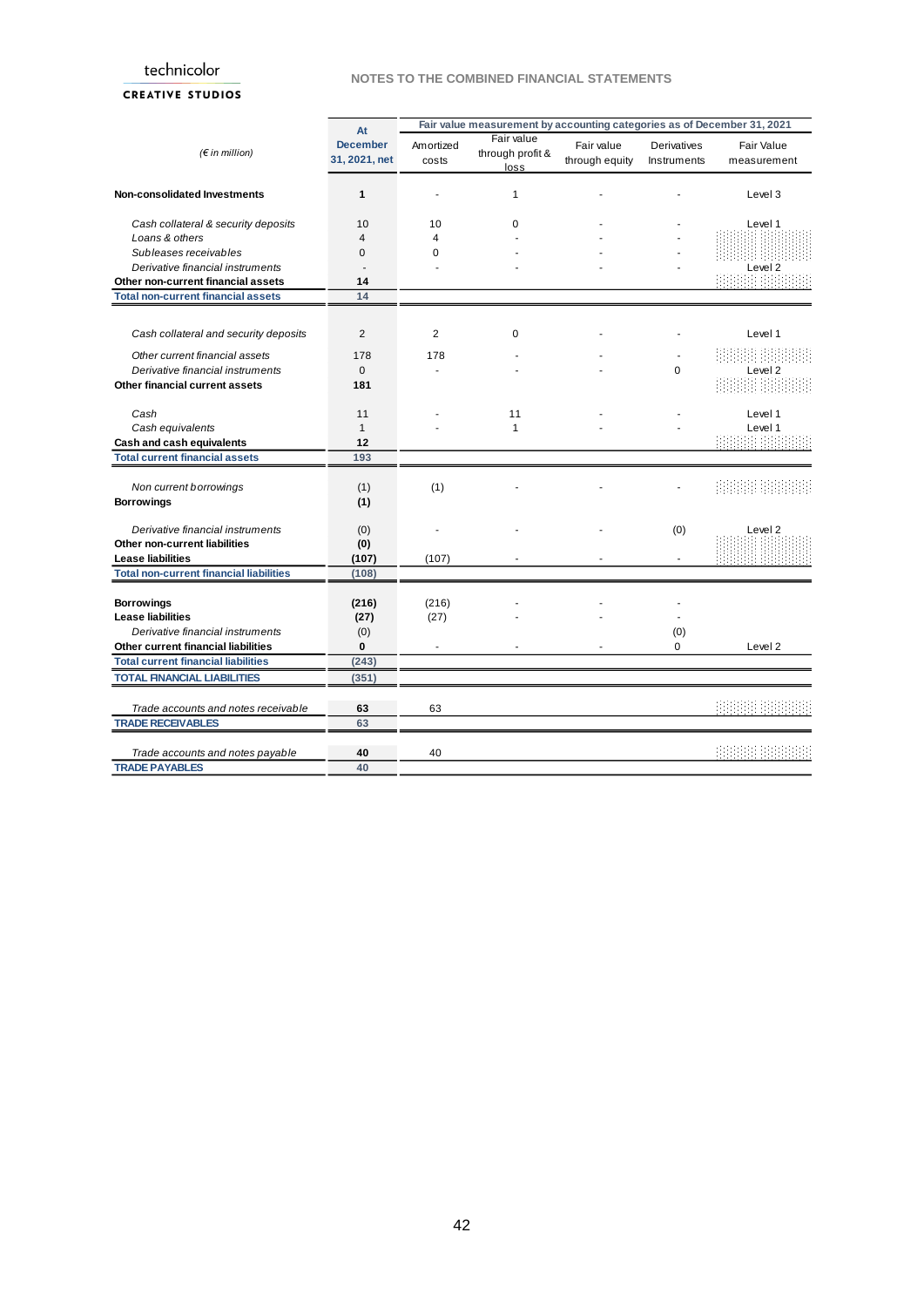#### **NOTES TO THE COMBINED FINANCIAL STATEMENTS**

### **CREATIVE STUDIOS**

| <b>December</b><br>Amortized<br>(F in million)<br>31, 2020, net<br>costs | Fair value measurement by accounting categories as of December 31, 2020<br>At<br>Fair value<br>Fair value<br>Derivatives<br>through profit &<br>through equity<br>Instruments<br>loss<br>$\mathbf 0$<br>0<br>14<br>14<br>0<br>$\overline{2}$<br>$\overline{2}$<br>$\Omega$<br>$\Omega$<br>16<br>16<br>$\mathbf{0}$<br>$\mathbf 0$<br>0<br>65<br>65<br>$\mathbf{0}$<br>0<br>65<br>28<br>28<br>$\mathbf{1}$<br>$\mathbf{1}$<br>28<br>93<br>(1)<br>(1)<br>(1)<br>(86)<br>(86)<br>(87)<br>(235)<br>(235)<br>(28)<br>(28)<br>0<br>$\bf{0}$<br>0<br>÷<br>(263)<br>(350) | <b>Fair Value</b> |                    |
|--------------------------------------------------------------------------|-------------------------------------------------------------------------------------------------------------------------------------------------------------------------------------------------------------------------------------------------------------------------------------------------------------------------------------------------------------------------------------------------------------------------------------------------------------------------------------------------------------------------------------------------------------------|-------------------|--------------------|
|                                                                          |                                                                                                                                                                                                                                                                                                                                                                                                                                                                                                                                                                   | measurement       |                    |
| Non-consolidated Investments                                             |                                                                                                                                                                                                                                                                                                                                                                                                                                                                                                                                                                   |                   | Level 3            |
| Cash collateral & security deposits                                      |                                                                                                                                                                                                                                                                                                                                                                                                                                                                                                                                                                   |                   | Level 1            |
| Loans & others                                                           |                                                                                                                                                                                                                                                                                                                                                                                                                                                                                                                                                                   |                   |                    |
| Subleases receivables                                                    |                                                                                                                                                                                                                                                                                                                                                                                                                                                                                                                                                                   |                   |                    |
| Derivative financial instruments                                         |                                                                                                                                                                                                                                                                                                                                                                                                                                                                                                                                                                   |                   | Level <sub>2</sub> |
| Other non-current financial assets                                       |                                                                                                                                                                                                                                                                                                                                                                                                                                                                                                                                                                   |                   |                    |
| <b>Total non-current financial assets</b>                                |                                                                                                                                                                                                                                                                                                                                                                                                                                                                                                                                                                   |                   |                    |
| Cash collateral and security deposits                                    |                                                                                                                                                                                                                                                                                                                                                                                                                                                                                                                                                                   |                   | Level 1            |
| Other current financial assets                                           |                                                                                                                                                                                                                                                                                                                                                                                                                                                                                                                                                                   |                   |                    |
| Derivative financial instruments                                         |                                                                                                                                                                                                                                                                                                                                                                                                                                                                                                                                                                   |                   | Level <sub>2</sub> |
| Other financial current assets                                           |                                                                                                                                                                                                                                                                                                                                                                                                                                                                                                                                                                   |                   |                    |
|                                                                          |                                                                                                                                                                                                                                                                                                                                                                                                                                                                                                                                                                   |                   |                    |
| Cash                                                                     |                                                                                                                                                                                                                                                                                                                                                                                                                                                                                                                                                                   |                   | Level 1            |
| Cash equivalents                                                         |                                                                                                                                                                                                                                                                                                                                                                                                                                                                                                                                                                   |                   | Level 1            |
| Cash and cash equivalents                                                |                                                                                                                                                                                                                                                                                                                                                                                                                                                                                                                                                                   |                   |                    |
| <b>Total current financial assets</b>                                    |                                                                                                                                                                                                                                                                                                                                                                                                                                                                                                                                                                   |                   |                    |
| Non current borrowings                                                   |                                                                                                                                                                                                                                                                                                                                                                                                                                                                                                                                                                   |                   |                    |
| <b>Borrowings</b>                                                        |                                                                                                                                                                                                                                                                                                                                                                                                                                                                                                                                                                   |                   |                    |
| Derivative financial instruments                                         |                                                                                                                                                                                                                                                                                                                                                                                                                                                                                                                                                                   |                   | Level <sub>2</sub> |
| <b>Other non-current liabilities</b>                                     |                                                                                                                                                                                                                                                                                                                                                                                                                                                                                                                                                                   |                   |                    |
| <b>Lease liabilities</b>                                                 |                                                                                                                                                                                                                                                                                                                                                                                                                                                                                                                                                                   |                   |                    |
| <b>Total non-current financial liabilities</b>                           |                                                                                                                                                                                                                                                                                                                                                                                                                                                                                                                                                                   |                   |                    |
| <b>Borrowings</b>                                                        |                                                                                                                                                                                                                                                                                                                                                                                                                                                                                                                                                                   |                   |                    |
| <b>Lease liabilities</b>                                                 |                                                                                                                                                                                                                                                                                                                                                                                                                                                                                                                                                                   |                   |                    |
| Derivative financial instruments                                         |                                                                                                                                                                                                                                                                                                                                                                                                                                                                                                                                                                   |                   |                    |
| Other current financial liabilities                                      |                                                                                                                                                                                                                                                                                                                                                                                                                                                                                                                                                                   |                   | Level <sub>2</sub> |
| <b>Total current financial liabilities</b>                               |                                                                                                                                                                                                                                                                                                                                                                                                                                                                                                                                                                   |                   |                    |
| <b>TOTAL FINANCIAL LIABILITIES</b>                                       |                                                                                                                                                                                                                                                                                                                                                                                                                                                                                                                                                                   |                   |                    |
|                                                                          |                                                                                                                                                                                                                                                                                                                                                                                                                                                                                                                                                                   |                   |                    |
| 57<br>57<br>Trade accounts and notes receivable                          |                                                                                                                                                                                                                                                                                                                                                                                                                                                                                                                                                                   |                   |                    |
| <b>TRADE RECEIVABLES</b><br>57                                           |                                                                                                                                                                                                                                                                                                                                                                                                                                                                                                                                                                   |                   |                    |
|                                                                          |                                                                                                                                                                                                                                                                                                                                                                                                                                                                                                                                                                   |                   |                    |
| 28<br>28<br>Trade accounts and notes payable                             |                                                                                                                                                                                                                                                                                                                                                                                                                                                                                                                                                                   |                   |                    |
| <b>TRADE PAYABLES</b><br>28                                              |                                                                                                                                                                                                                                                                                                                                                                                                                                                                                                                                                                   |                   |                    |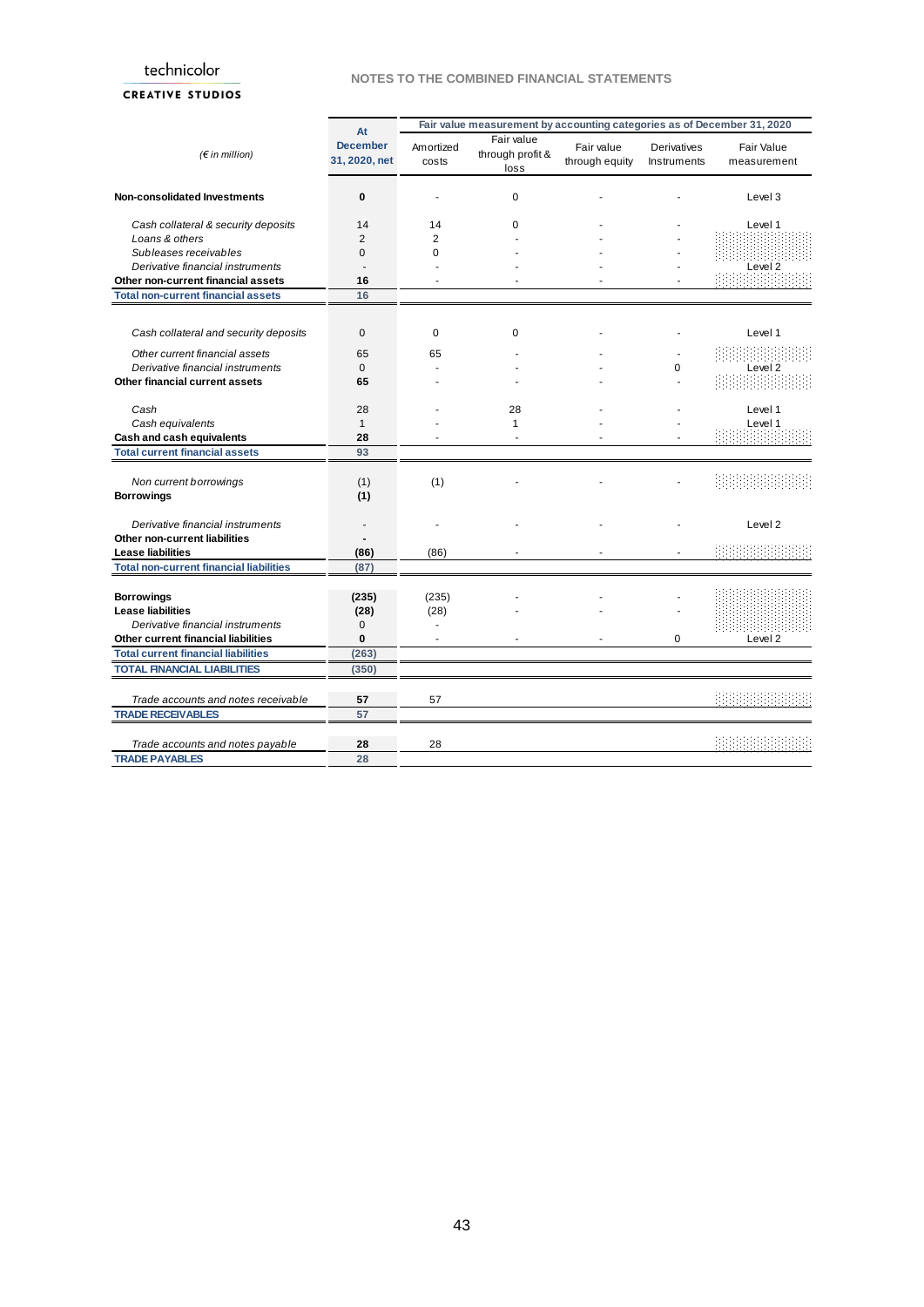#### **NOTES TO THE COMBINED FINANCIAL STATEMENTS**

#### **CREATIVE STUDIOS**

|                                                | At                               |                    | Fair value measurement by accounting categories as of December 31, 2019 |                              |                                   |                           |
|------------------------------------------------|----------------------------------|--------------------|-------------------------------------------------------------------------|------------------------------|-----------------------------------|---------------------------|
| (F in million)                                 | <b>December</b><br>31, 2019, net | Amortized<br>costs | Fair value<br>through profit &<br>loss                                  | Fair value<br>through equity | <b>Derivatives</b><br>Instruments | Fair Value<br>measurement |
| <b>Non-consolidated Investments</b>            | 0                                |                    | 0                                                                       |                              |                                   | Level 3                   |
| Cash collateral & security deposits            | 5                                | 4                  | 1                                                                       |                              |                                   | Level 1                   |
| Loans & others                                 | 1                                |                    |                                                                         |                              |                                   |                           |
| Subleases receivables                          | $\Omega$                         | $\Omega$           |                                                                         |                              |                                   |                           |
| Derivative financial instruments               |                                  |                    |                                                                         |                              |                                   | Level <sub>2</sub>        |
| Other non-current financial assets             | 5                                |                    | 0                                                                       |                              |                                   |                           |
| <b>Total non-current financial assets</b>      | 5                                |                    |                                                                         |                              |                                   |                           |
|                                                |                                  |                    |                                                                         |                              |                                   |                           |
| Cash collateral and security deposits          | $\mathbf{0}$                     |                    |                                                                         |                              |                                   | Level 1                   |
| Other current financial assets                 | 139                              | 139                |                                                                         |                              |                                   |                           |
| Derivative financial instruments               | $\mathbf{0}$                     |                    |                                                                         |                              |                                   | Level <sub>2</sub>        |
| Other financial current assets                 | 139                              |                    |                                                                         |                              |                                   |                           |
|                                                |                                  |                    |                                                                         |                              |                                   |                           |
| Cash                                           | 9                                |                    | 9                                                                       |                              |                                   | Level 1                   |
| Cash equivalents                               | $\Omega$                         | $\Omega$           | $\Omega$                                                                |                              |                                   | Level 1                   |
| Cash and cash equivalents                      | 9                                |                    | ä,                                                                      |                              |                                   |                           |
| <b>Total current financial assets</b>          | 148                              |                    |                                                                         |                              |                                   |                           |
|                                                |                                  |                    |                                                                         |                              |                                   |                           |
| Non current borrowings                         | (1)                              | (1)                |                                                                         |                              |                                   |                           |
| <b>Borrowings</b>                              | (1)                              |                    |                                                                         |                              |                                   |                           |
| Derivative financial instruments               | $\overline{\phantom{a}}$         |                    |                                                                         |                              |                                   | Level 2                   |
| Other non-current liabilities                  |                                  |                    |                                                                         |                              |                                   |                           |
| <b>Lease liabilities</b>                       | (174)                            | (174)              |                                                                         |                              |                                   |                           |
| <b>Total non-current financial liabilities</b> | (175)                            |                    |                                                                         |                              |                                   |                           |
|                                                | ÷.                               |                    |                                                                         |                              |                                   |                           |
| <b>Borrowings</b>                              | (174)                            | (174)              |                                                                         |                              |                                   |                           |
| <b>Lease liabilities</b>                       | (48)                             | (48)               |                                                                         |                              |                                   |                           |
| Derivative financial instruments               | (0)                              |                    |                                                                         |                              |                                   |                           |
| Other current financial liabilities            | (0)                              |                    |                                                                         |                              | (0)                               | Level <sub>2</sub>        |
| <b>Total current financial liabilities</b>     | (223)                            |                    |                                                                         |                              |                                   |                           |
| <b>TOTAL FINANCIAL LIABILITIES</b>             | (397)                            |                    |                                                                         |                              |                                   |                           |
|                                                |                                  |                    |                                                                         |                              |                                   |                           |
| Trade accounts and notes receivable            | 71                               | 71                 |                                                                         |                              |                                   |                           |
| <b>TRADE RECEIVABLES</b>                       | 71                               |                    |                                                                         |                              |                                   |                           |
|                                                |                                  |                    |                                                                         |                              |                                   |                           |
| Trade accounts and notes payable               | 53                               | 53                 |                                                                         |                              |                                   |                           |
| <b>TRADE PAYABLES</b>                          | 53                               |                    |                                                                         |                              |                                   |                           |
|                                                |                                  |                    |                                                                         |                              |                                   |                           |

Some cash collaterals for U.S. entities are classified as current because of their short maturity but are renewed automatically for periods of 12 months.

### <span id="page-43-0"></span>**9.5 Financial instruments and risk management objectives and policies**

### **9.5.1 Market risk**

The Group faces a wide variety of financial risks including market risk (due to fluctuations in exchange rates and interest rates), liquidity risk and credit risk.

The Group's financial risks are managed centrally by the Technicolor SA treasury department in France and its regional treasury department in Ontario (California – U.S.) in accordance with the policies and procedures of the Technicolor SA group.

All financial market risks are monitored continually and reported regularly to the Chief Financial Officer, the Investment Committee and the Audit Committee of Technicolor SA via various reports showing the company's exposures to these risks with details of the transactions undertaken to reduce them.

These risks are managed in a strict framework with specific limits and authorizations approved by the Investment Committee for each type of transaction and monitoring by the Internal Control Department.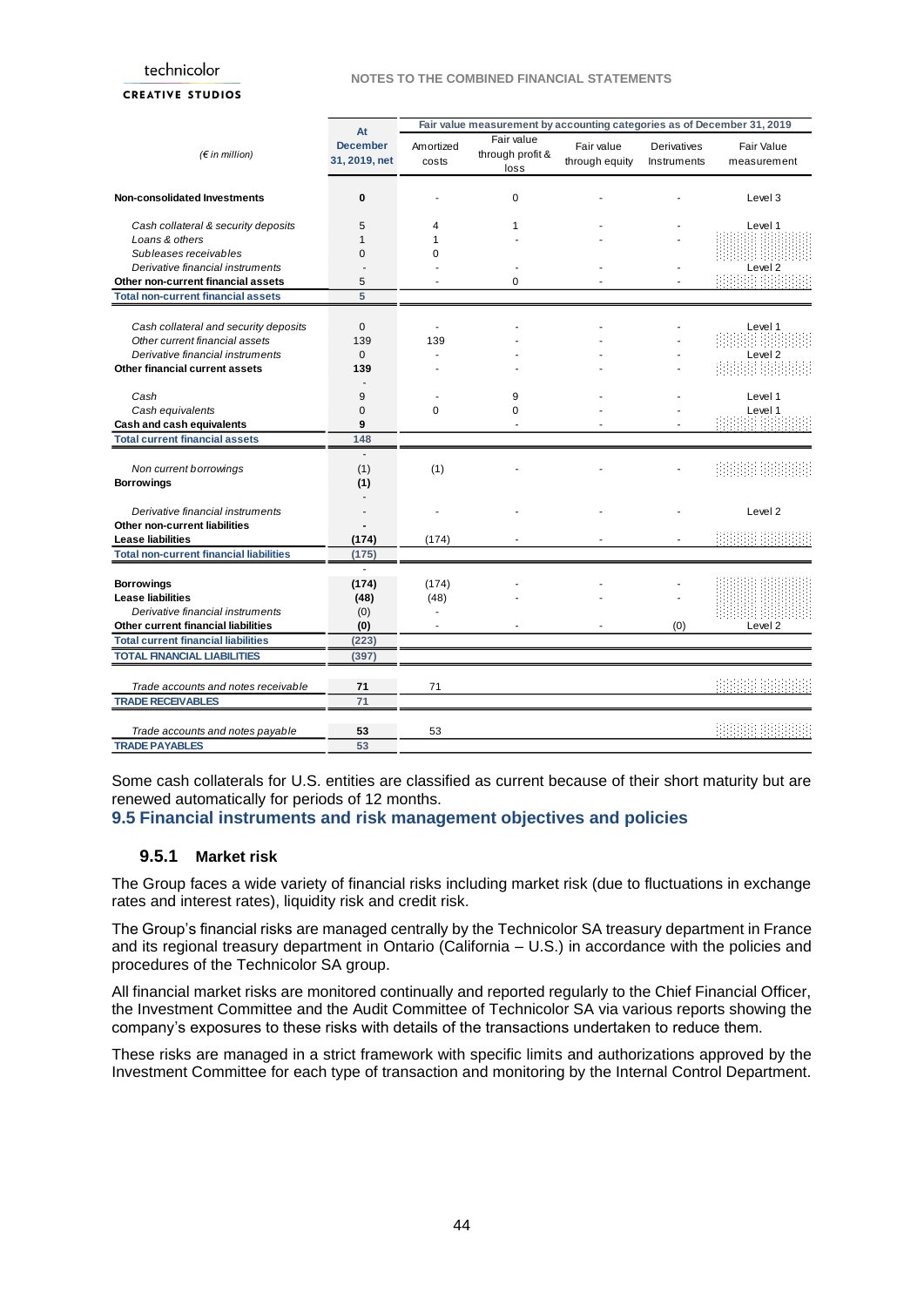### **9.5.2 Interest rate risk**

### **9.5.2.1 Exposure to interest rate risk**

The Group is mainly exposed to interest rate risk on its deposits and indebtedness. All of the Group's short term borrowings with Technicolor SA are at floating rate while all of its lease liabilities are at fixed rate.

The portion of the Group's financial debt exposed to floating interest rates in each of the three years is shown below. The Group does not have have any interest rate hedging operations outstanding.

| $(\epsilon$ in million)     | 2021 | 2020 | 2019 |
|-----------------------------|------|------|------|
| Debt                        | 351  | 350  | 397  |
| Percentage at floating rate | 61%  | 67%  | 44%  |

In all three years the Group's deposits were entirely at floating rate.

### **9.5.2.2 Interest rate risk management**

The Group did not have any interest rate hedging instruments outstanding during the three years 2019- 2021.

### **9.5.2.3 Sensitivity to interest rate movements**

The Group believes a 100 basis point fluctuation in interest rates is reasonably possible in a given year and the table below shows the maximum annual impact of such a change. This impact is applied to the net of the Group's borrowings at floating rate with its external deposits and its deposits with Technicolor SA.

| Maximum impact over one year on the net exposure on  |  |     |  |  |  |  |  |  |  |
|------------------------------------------------------|--|-----|--|--|--|--|--|--|--|
| net cash interest and on equity before taxes         |  |     |  |  |  |  |  |  |  |
| 2019<br>2021<br>2020                                 |  |     |  |  |  |  |  |  |  |
| Impact of interest rate variation of +1%             |  | (1) |  |  |  |  |  |  |  |
| Impact of interest rate variation of -1%<br>$\Omega$ |  |     |  |  |  |  |  |  |  |

### **9.5.3 Foreign exchange risk**

#### **9.5.3.1 Translation Risk**

The Group's consolidated financial statements are presented in euro. Thus, assets, liabilities, revenues and expenses denominated in currencies other than euro must be translated into euro at the applicable exchange rate to be included in the consolidated financial statements. The fluctuation of exchange rates can have an impact on the value of the assets, liabilities, revenues and expenses in the consolidated financial statements, even if the value of these items has not changed in their original currency.

The Group's policy is not to hedge translation risk.

Translation risk is measured by doing sensitivity analyses on the main exposures in the subsidiaries where the functional currency is different from the euro (see below).

### **9.5.3.2 Transaction Risk - Operational**

Foreign currency transaction risk occurs when purchases and sales are made by Group entities in currencies other than their functional currencies.

The Group's main transaction risk is its sales in U.S. dollar versus Canadian dollar, versus British pound and and versus Indian rupee. In 2021, 2020 and 2019 these sales versus Canadian dollars were U.S. dollar 17 million; 20 million and 167 million respectively. In 2021, 2020 and 2019 these sales versus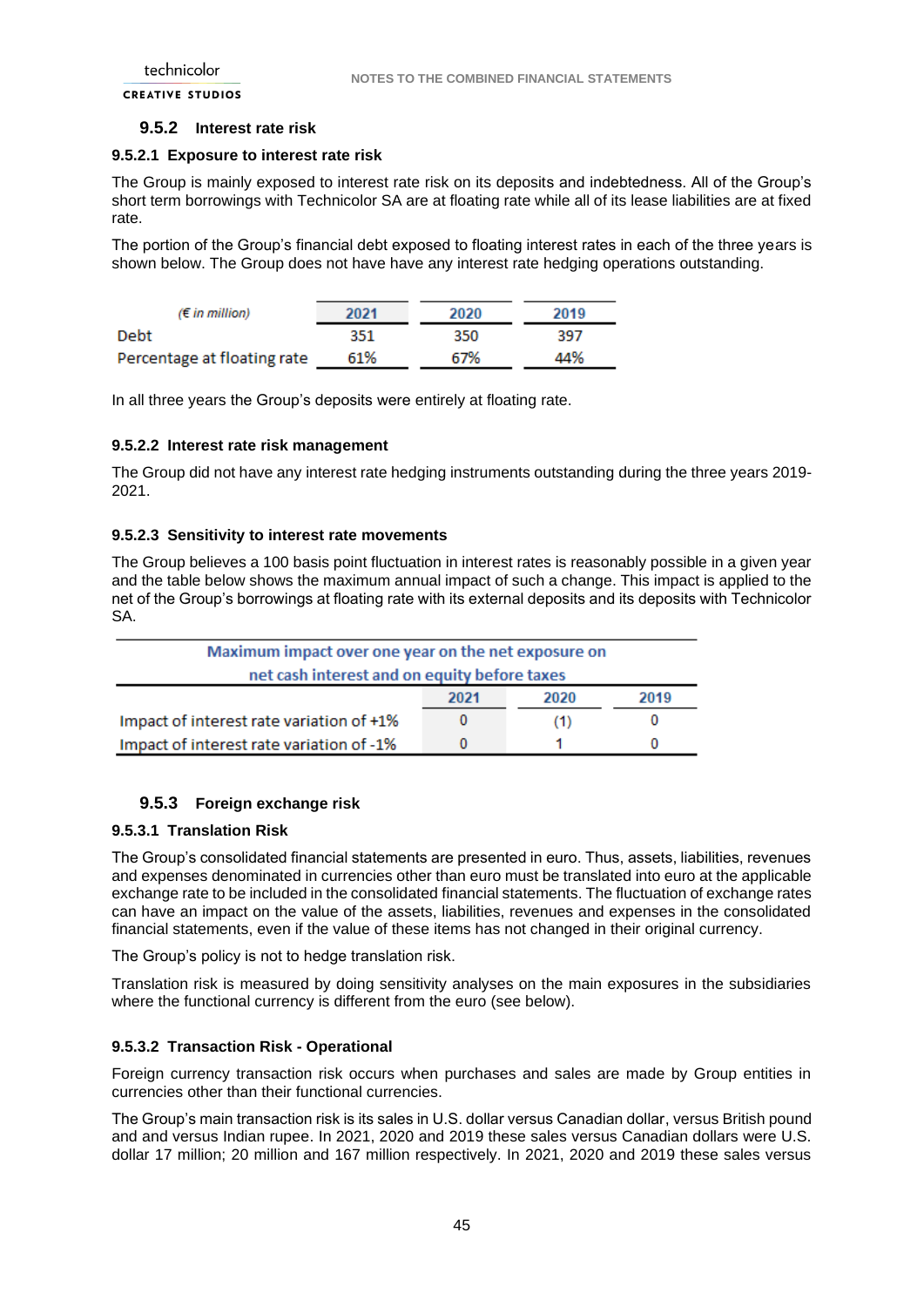#### **CREATIVE STUDIOS**

British pounds were U.S. dollar 13 million; 5 million and 19 million respectively. In 2021, 2020 and 2019 these sales versus Indian rupee were U.S. dollar 91 million; 72 million and 90 million respectively.

The policy of the Group is to have its subsidiaries:

- to the extent possible denominate their costs in the same currencies as their sales;
- regularly report their projected foreign currency needs and receipts to the Technicolor SA treasury department which puts in place intercompany hedges with the subsiciaries of the Group and in turn hedges the net exposures with banks using foreign currency forward contracts.

For products with a short business cycle, the Group's policy is to hedge on a short-term basis up to six months. For products and services which are sold on a longer-term basis, hedges may be put in place for periods greater than six months.

The derivative instruments that the Group has with Technicolor SA treasury used are described in note 9.3.

Transaction risk on commercial exposures is measured by consolidating the Group's exposures and doing sensitivity analyses on the main exposures (see below).

#### **9.5.3.3 Transaction Risk - Financial**

The Group's policy is to borrow cash needs from, and lend surplus cash to, the Technicolor SA treasury, which in turn satisfies net liquidity needs by borrowing externally. Subsidiaries that cannot enter into transactions with Technicolor SA treasury because of local laws or restrictions may borrow or invest with local banks in accordance with the rules established by the Technicolor SA treasury.

All of Group's subsidiaries borrow or invest excess cash in their functional currency thus preventing any foreign exchange risk on financial assets and liabilities.

### **9.5.3.4 Risk on investments in Foreign Subsidiaries**

The Group's general policy is to examine and hedge on a case by case basis the currency risk on its investments in foreign subsidiaries. The variations in the euro value of investments in foreign subsidiaries are booked under "Cumulative translation adjustment" in the Group's consolidated statement of financial position. At December 31, 2021, 2020 and 2019, no hedges of this type were outstanding.

#### **9.5.3.5 Foreign Currency**

The Group's main exposure is the fluctuation of the U.S. dollar against the Canadian dollar, the British pound and the Indian rupee.

The Group believes a 10% fluctuation in the U.S. dollar versus these currencies is reasonably possible in a given year and thus the table below shows the impact of a 10% increase in the U.S. dollar versus these currencies on the Group's Profit from continuing operations before tax and net finance costs. A 10% decrease in the U.S. dollar versus the euro would have a symmetrical impact in the opposite amount. These calculations assume no hedging is in place.

| Profit from continuing operations before tax and net finance costs (1) | 2021 | 2020 | 2019 |
|------------------------------------------------------------------------|------|------|------|
| <b>Transaction impact</b>                                              |      |      | 25   |
| <b>Translation impact</b>                                              | ت    | -4   |      |
| Total                                                                  |      |      | 26   |

 $(1)$  Profit impact is calculated as follows:

<sup>-</sup> Transaction impact calculated before hedging by applying a 10% increase in the U.S. dollar/local currency rate to the U.S. dollar exposure

<sup>-</sup> Translation impact calculated before hedging by applying a 10% increase in the U.S. dollar/functional currency exchange rate to the profits of the affiliates with the U.S. dollar as functional currency.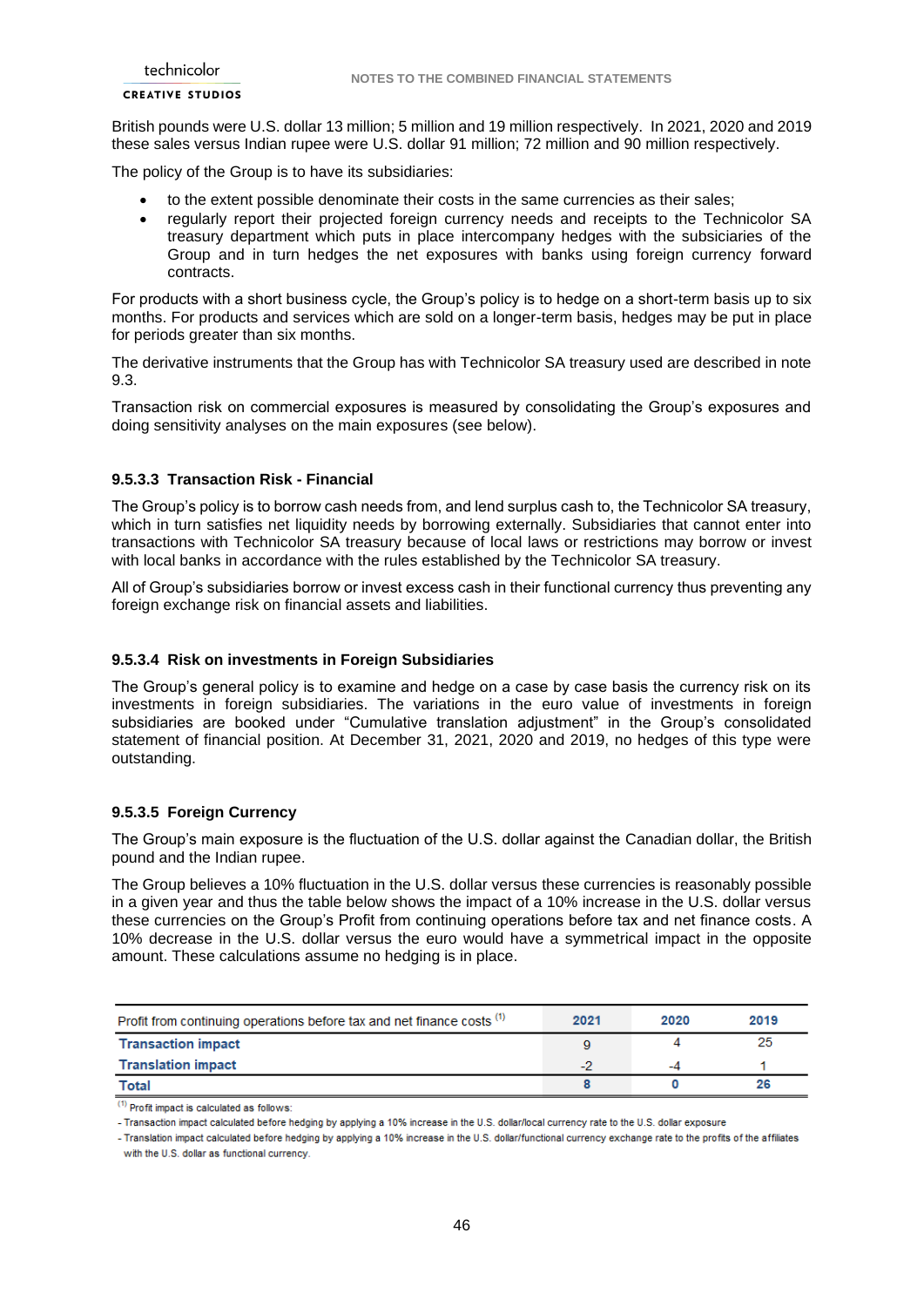### **9.5.4 Credit and counterparty risk management**

Credit risk arises from the possibility that counterparties may not be able to perform their financial obligations to the Group.

- credit risk on trade receivables is managed based on policies that take into account the credit quality and history of customers. The credit risk exposure on the Group's trade receivables corresponds to the net book value of these assets;
- the maximum credit risk exposure on the Group's cash and cash equivalents was €12 million at December 31, 2021, €28m at December 31, 2020 and €9m at December 31, 2019. The Group minimizes this risk by limiting the deposits made with any single bank and by making deposits primarily with banks that have strong credit ratings.
- the financial instruments used by the Group to manage its currency exposure are all undertaken with Technicolor SA which in turn executes transactions with counterparts having a rating of at least A-2 according to Standard & Poor's. Credit risk on such transactions is minimized by the foreign exchange policy of trading short-term operations. The marked-to-market carrying values are therefore a good proxy of the maximum credit risk.

The Group's clients are mainly large well financed studios, video streaming companies and advertising agencies and as such it does not believe that credit risk on its clients has been impacted significantly by the Covid-19 pandemic. The Group has not seen any significant increase in overdues and continues to monitor its credit risk carefully. Likewise the Group, via Technicolor SA treasury, works only with highly rated financial counterparts whose financial creditworthiness has not changed significantly due to the pandemic.

#### **9.5.5 Liquidity risk and management of financing and of capital structure**

Liquidity risk is the risk of not being able to meet upcoming financial obligations. In order to reduce this risk, Technicolor SA, which finances the Group, pursues policies with the objectives of having continued uninterrupted access to financial markets at reasonable conditions.

These policies are developed based on regular reviews and analysis of its capital structure, including the relative proportion of debt and equity in the context of market conditions and Technicolor SA's financial objectives and projections.

Among other things these reviews take into account Technicolor SA's debt maturity schedule, covenants, forecast cash flows, access to financial markets and projected financing needs.

The tables below show the future contractual cash flow obligations due on the Technicolor Group's external financial liabilities for TCS Group. Level of borrowing of TCS Group with Technicolor SA fluctuates based on Technicolor Creative Studios Group liquidity.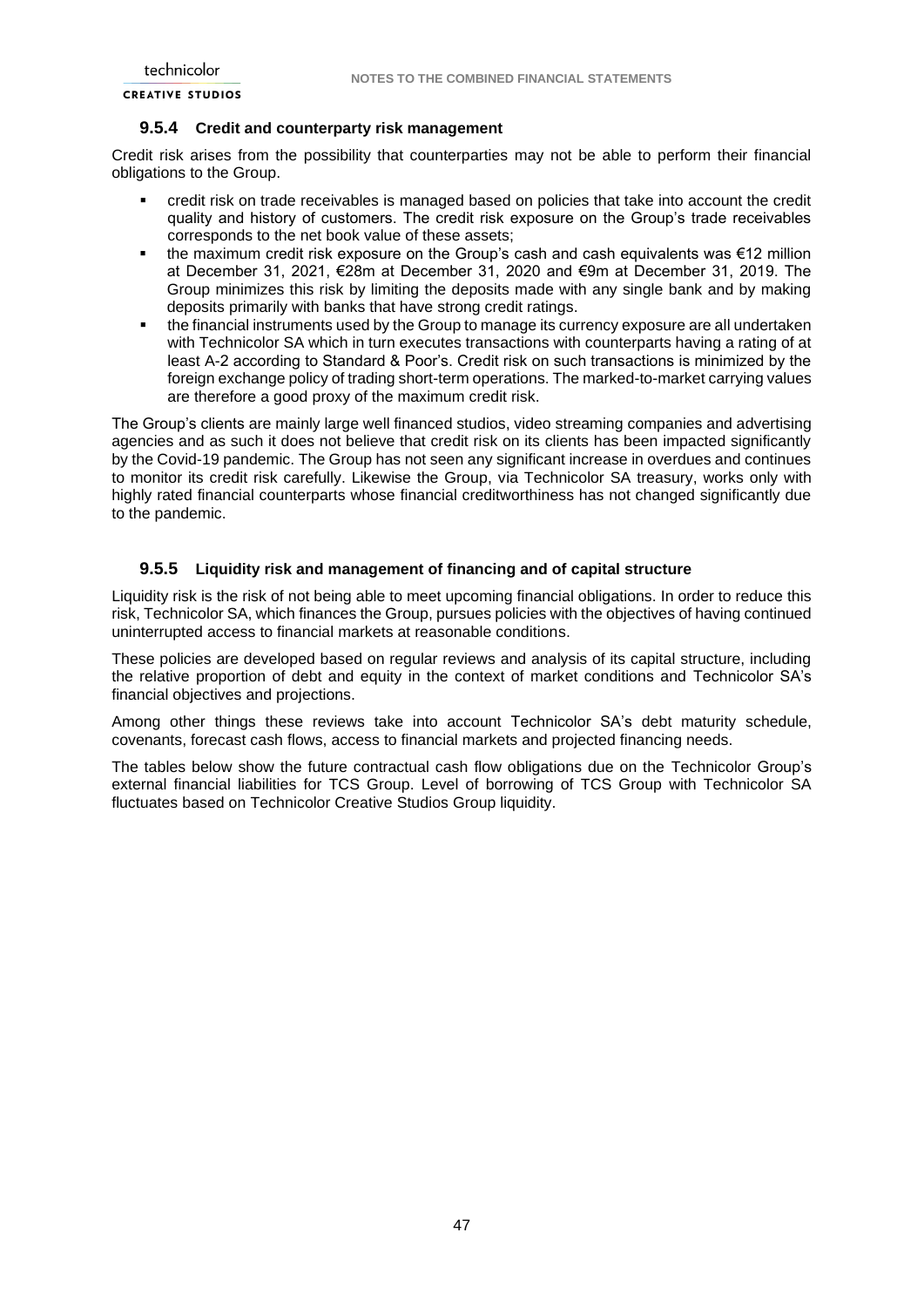technicolor **CREATIVE STUDIOS** 

#### **NOTES TO THE COMBINED FINANCIAL STATEMENTS**

|                                      |         | At December 31, 2021 |      |      |      |      |                       |              |
|--------------------------------------|---------|----------------------|------|------|------|------|-----------------------|--------------|
| $(\epsilon$ in million)              | 2022-H1 | 2022-H <sub>2</sub>  | 2023 | 2024 | 2025 | 2026 | <b>There</b><br>after | <b>Total</b> |
| Lease liabilities                    | 12      | 15                   | 18   | 22   | 13   | 12   | 42                    | 134          |
| Other debt                           |         |                      |      |      |      |      |                       |              |
| <b>Total debt principal payments</b> | 12      | 16                   | 18   | 22   | 13   | 12   | 42                    | 135          |
| Lease liabilities - interest         | 5       | 4                    | 5    | 4    | 4    |      |                       | 26           |
| Other debt - interest                |         |                      |      |      |      |      |                       | 0            |
| <b>Total interest payments</b>       | 5       | 4                    | 5    | 4    |      |      |                       | 26           |

|                                      | At December 31, 2020 |                     |      |      |      |      |                       |       |
|--------------------------------------|----------------------|---------------------|------|------|------|------|-----------------------|-------|
| $(\epsilon$ in million)              | 2021-H1              | 2021-H <sub>2</sub> | 2022 | 2023 | 2024 | 2025 | <b>There</b><br>after | Total |
| Lease liabilities                    | 16                   | 12                  | 19   | 13   | 11   | 11   | 33                    | 114   |
| Other debt                           |                      |                     |      |      |      |      |                       |       |
| <b>Total debt principal payments</b> | 16                   | 12                  | 20   | 13   | 11   | 11   | 33                    | 115   |
| Lease liabilities - interest         | 3                    | 2                   | 3    | 2    | っ    |      |                       | 15    |
| Other debt - interest                |                      |                     |      |      |      |      |                       | 0     |
| <b>Total interest payments</b>       |                      |                     |      |      |      |      |                       | 15    |

|                                      | At December 31, 2019 |                     |      |      |      |      |                       |              |
|--------------------------------------|----------------------|---------------------|------|------|------|------|-----------------------|--------------|
| $(\epsilon$ in million)              | 2020-H1              | 2020-H <sub>2</sub> | 2021 | 2022 | 2023 | 2024 | <b>There</b><br>after | <b>Total</b> |
| Lease liabilities                    | 26                   | 22                  | 45   | 29   | 21   | 16   | 63                    | 222          |
| Other debt                           |                      |                     |      |      |      |      |                       | 1            |
| <b>Total debt principal payments</b> | 26                   | 22                  | 45   | 30   | 21   | 16   | 63                    | 223          |
| Lease liabilities - interest         | 10                   | 9                   | 9    |      | 8    |      |                       | 50           |
| Other debt - interest                |                      |                     |      |      |      |      |                       | 0            |
| <b>Total interest payments</b>       | 10                   | 9                   | 9    |      | 8    |      |                       | 50           |

In addition, maturity of trade payables is less than 6 months and current financing from Technicolor under the cash-pooling agreement has no contractual due date.

#### **Credit Lines**

The Group's does not have any committed credit lines. It finances its activity by borrowing from Technicolor SA.

## <span id="page-47-0"></span>**10 Cash flow reconciliation**

## <span id="page-47-1"></span>**10.1 Financing**

The tables below show the Group's borrowings variation in the statement of financial position excluding borrowings from Technicolor SA :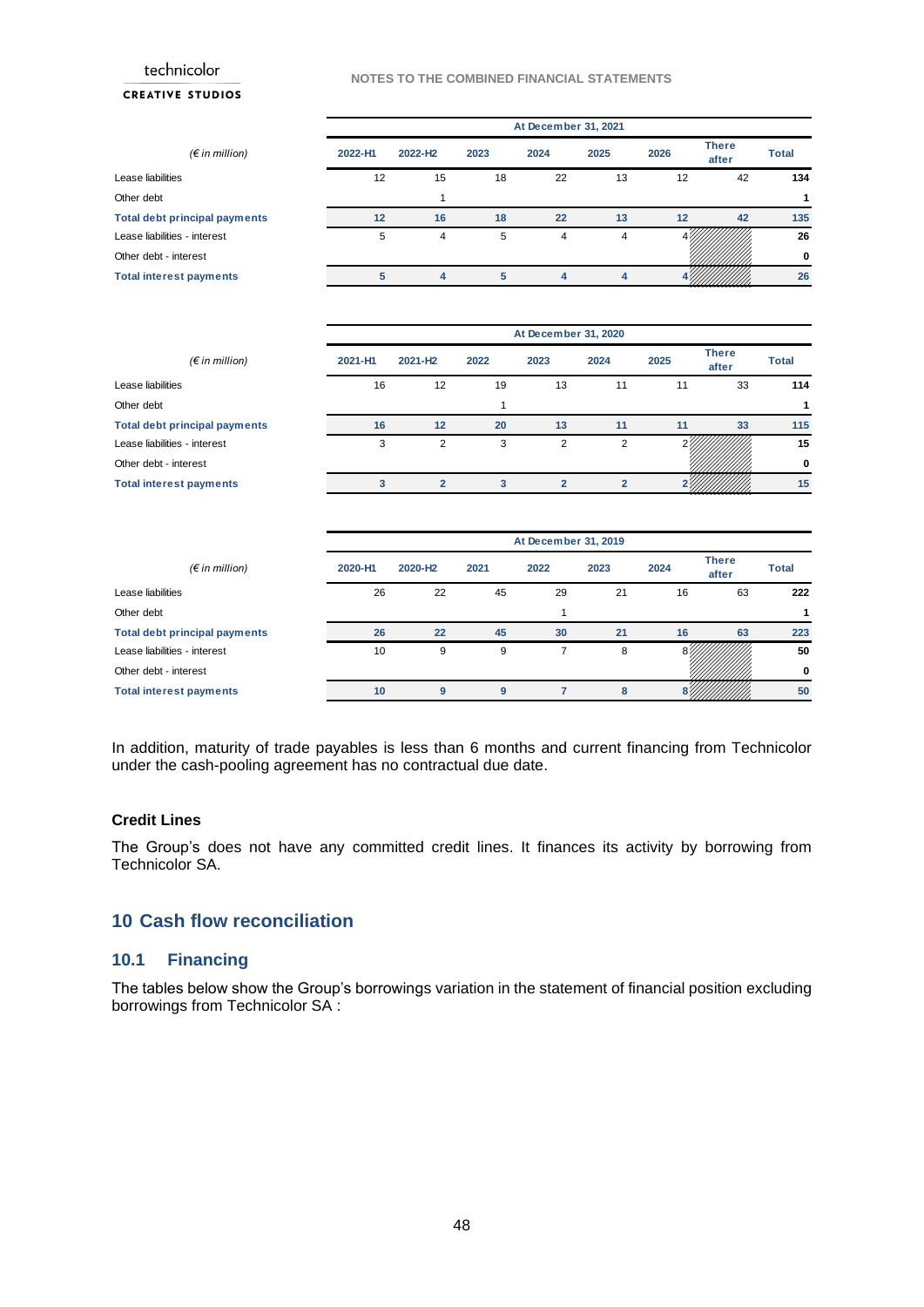#### **NOTES TO THE COMBINED FINANCIAL STATEMENTS**

### **CREATIVE STUDIOS**

|                                |                             |                                                          |                                                 |                           |                      | Non cash variation                         |                     |                                                                             |                      |
|--------------------------------|-----------------------------|----------------------------------------------------------|-------------------------------------------------|---------------------------|----------------------|--------------------------------------------|---------------------|-----------------------------------------------------------------------------|----------------------|
| (F in million)                 | <b>December</b><br>31, 2020 | Cash impact of<br>borrowings<br>variation <sup>(1)</sup> | Non cash<br>mouvements<br>on lease<br>contracts | <b>IFRS</b><br>adjustment | Interest<br>expenses | Currency<br>Translation<br>ts and<br>Forex | Transfer<br>current | Reclassification<br>Adjustmen Current - Non in Liabilities held<br>for sale | December 31,<br>2021 |
| Non current borrowing          |                             |                                                          |                                                 |                           |                      | $\mathbf 0$                                | (1)                 |                                                                             |                      |
| Current borrowing              |                             |                                                          |                                                 |                           |                      | $\Omega$                                   |                     |                                                                             |                      |
| <b>TOTAL BORROWING</b>         |                             |                                                          |                                                 |                           |                      |                                            |                     |                                                                             |                      |
| Non current lease liabilities  | 86                          | (22)                                                     | 40                                              |                           |                      | 8                                          | (6)                 |                                                                             | 107                  |
| Current lease liabilities      | 28                          | (12)                                                     | 6                                               |                           |                      |                                            | 6                   |                                                                             | 28                   |
| <b>TOTAL LEASE LIABILITIES</b> | 114                         | (34)                                                     | 45                                              |                           | ۰                    | 8                                          | ٠                   |                                                                             | 134                  |

 $(1)$  In 2021, €(2)million are related to cash flows from discountinued activities

|                                |                             |                                                          |                                                 |                           |                      | Non cash variation                         |                     |                                                                             |                      |
|--------------------------------|-----------------------------|----------------------------------------------------------|-------------------------------------------------|---------------------------|----------------------|--------------------------------------------|---------------------|-----------------------------------------------------------------------------|----------------------|
| $(f \in \text{in million})$    | <b>December</b><br>31, 2019 | Cash impact of<br>borrowings<br>variation <sup>(2)</sup> | Non cash<br>mouvements<br>on lease<br>contracts | <b>IFRS</b><br>adjustment | Interest<br>expenses | Currency<br>Translation<br>ts and<br>Forex | Transfer<br>current | Reclassification<br>Adjustmen Current - Non in Liabilities held<br>for sale | December 31,<br>2020 |
| Non current borrowing          |                             |                                                          | $\overline{\phantom{a}}$                        |                           | (0)                  | (0)                                        |                     |                                                                             |                      |
| Current borrowing              |                             | (0)                                                      |                                                 |                           |                      | (0)                                        |                     |                                                                             | $\Omega$             |
| <b>TOTAL BORROWING</b>         |                             | (0)                                                      |                                                 |                           | (0)                  | (0)                                        |                     | ٠                                                                           |                      |
| Non current lease liabilities  | 174                         | (24)                                                     | $\Omega$                                        |                           | ٠                    | (17)                                       | (5)                 | (42)                                                                        | 86                   |
| Current lease liabilities      | 48                          | (25)                                                     |                                                 |                           |                      | 5                                          | 5                   | (6)                                                                         | 28                   |
| <b>TOTAL LEASE LIABILITIES</b> | 222                         | (49)                                                     |                                                 |                           |                      | (12)                                       |                     | (48)                                                                        | 114                  |

 $(2)$  In 2020, €(7)million are related to cash flows from discountinued activities

|                                  |                             |                                                          |                                                 |                                      |                      | Non cash variation                         |                                                |                      |
|----------------------------------|-----------------------------|----------------------------------------------------------|-------------------------------------------------|--------------------------------------|----------------------|--------------------------------------------|------------------------------------------------|----------------------|
| (E in million)                   | <b>December</b><br>31, 2018 | Cash impact of<br>borrowings<br>variation <sup>(3)</sup> | Non cash<br>mouvements<br>on lease<br>contracts | IFRS 16 first<br>time<br>application | Interest<br>expenses | Currency<br>Translation<br>ts and<br>Forex | Transfer<br>Adjustmen Current - Non<br>current | December 31,<br>2019 |
| Non current borrowing            |                             | (1)                                                      |                                                 |                                      |                      | 0                                          | (1)                                            |                      |
| Current borrowing                | (0)                         |                                                          |                                                 |                                      |                      | $\Omega$                                   |                                                |                      |
| <b>TOTAL BORROWING</b>           |                             | (1)                                                      |                                                 | ۰                                    | ۰                    | $\Omega$                                   |                                                | $\mathfrak{p}$       |
| Non current lease liabilities    | 27                          | (22)                                                     | 27                                              | 145                                  |                      | 2                                          | (5)                                            | 174                  |
| <b>Current lease liabilities</b> | 13                          | (25)                                                     | 8                                               | 46                                   | $\overline{a}$       | 0                                          | 5                                              | 48                   |
| <b>TOTAL LEASE LIABILITIES</b>   | 40                          | (48)                                                     | 36                                              | 191                                  |                      |                                            |                                                | 222                  |

 $\overline{^{(3)}}$  In 2019, €(8) million are related to cash flows from discountinued activities

### The tables below show the variance of Group's borrowings and deposits with Technicolor SA (see Note 9.2.1.1) in the statement of financial position:

| $(\epsilon$ in million)                                                | December 31.<br>2020 | Cash variance | Forex | Non cash variance | December 31.<br>2021 |
|------------------------------------------------------------------------|----------------------|---------------|-------|-------------------|----------------------|
| Deposits with Technicolor                                              | 64                   | 118           |       | (12)              | 178                  |
| Borrowings with Technicolor                                            | (235)                | (65)          | (15)  | 100               | (215)                |
| <b>Net Deposits (borrowings) with Technicolor</b>                      | (171)                | 53            |       | 88                | (37)                 |
| Net cash pooling variance (from discontinued activities - Note 13.1.2) |                      |               |       |                   |                      |
| Net cash pooling variance (combined statement of cash flows)           |                      | (81)          |       |                   |                      |

| $(\epsilon$ in million)                                      | December 31,<br>2019 | Cash variance | Forex | Non cash variance | December 31.<br>2020 |
|--------------------------------------------------------------|----------------------|---------------|-------|-------------------|----------------------|
| Deposits with Technicolor                                    | 138                  | (8)           | (8)   | (57)              | 64                   |
| Borrowings with Technicolor                                  | (173)                | (97)          | 13    | 22                | (235)                |
| <b>Net Deposits (borrowings) with Technicolor</b>            | (35)                 | (105)         |       | (36)              | (171)                |
| Net cash pooling variance (combined statement of cash flows) |                      | 105           |       |                   |                      |

| $(\epsilon$ in million)                                      | December 31,<br>2018 | Cash variance | Forex | Non cash variance | December 31,<br>2019 |
|--------------------------------------------------------------|----------------------|---------------|-------|-------------------|----------------------|
| Deposits with Technicolor                                    | 233                  | (58)          |       | (47)              | 138                  |
| Borrowings with Technicolor                                  | (458)                | 44            | (11)  | 252               | (173)                |
| <b>Net Deposits (borrowings) with Technicolor</b>            | (225)                | (14)          |       | 205               | (35)                 |
| Net cash pooling variance (combined statement of cash flows) |                      | 14            |       |                   |                      |

For Borrowings and deposits with Technicolor SA, the non-cash variance is mainly attributable to capital increase through debt to equity swaps (2019), an internal carve-out operation (2020) and to the exit of an entity from the combination scope following Post-Production disposal (2021).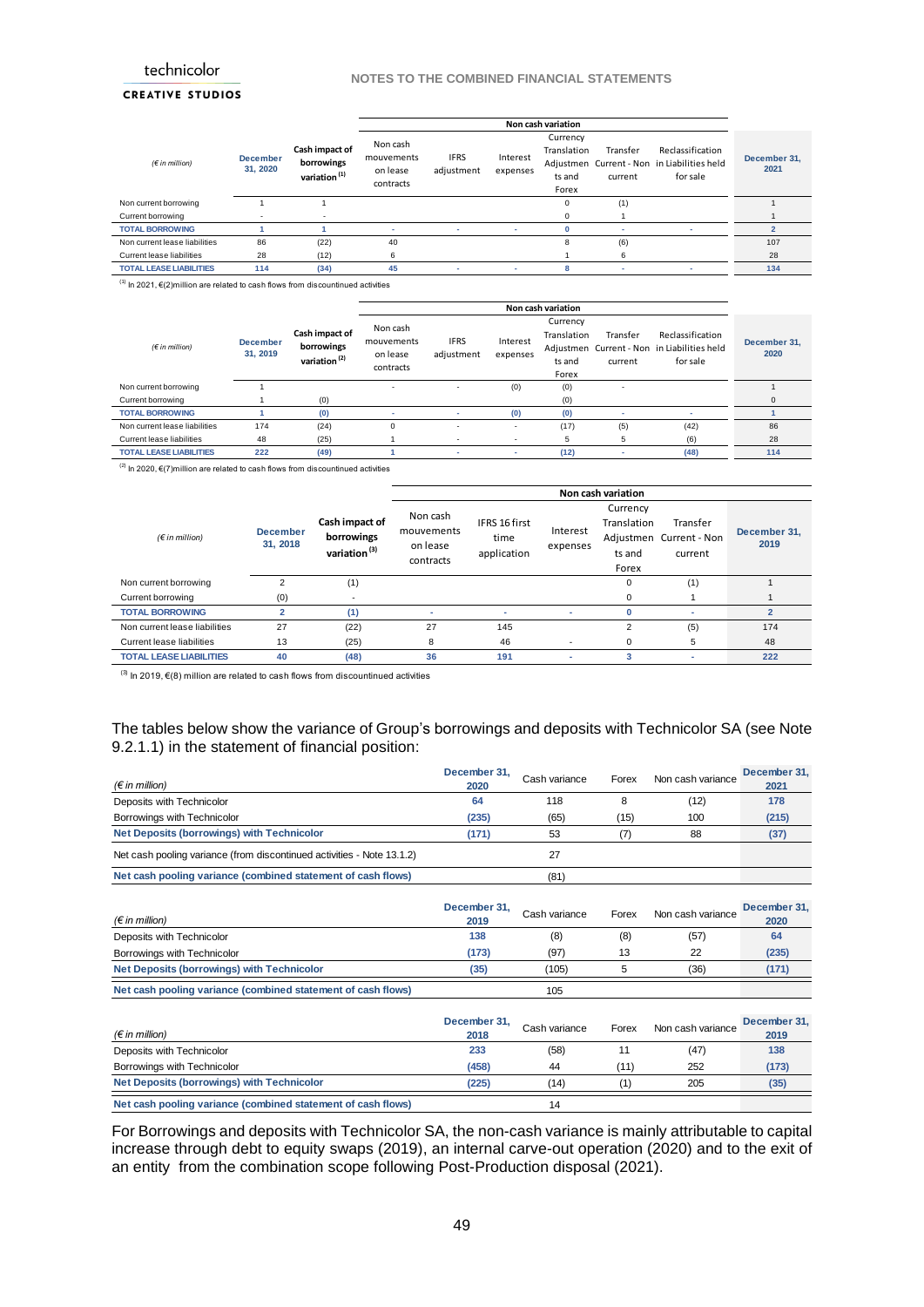## <span id="page-49-0"></span>**10.2 Changes in working capital**

The tables below show the Group's operating assets and liabilities variation in the statement of financial position reconciling with the Group statement of cash flows:

|                                                                                                           | December 31, 2020 | WC as presented<br>in cash flow<br>statement | <b>WC Discontinued</b><br>Note (13.1) | Other cash flow<br><b>items</b> | Forex and non<br>cash movements | December 31, 2021 |
|-----------------------------------------------------------------------------------------------------------|-------------------|----------------------------------------------|---------------------------------------|---------------------------------|---------------------------------|-------------------|
| Trade receivables                                                                                         | 57                |                                              | (0)                                   |                                 | 5                               | 63                |
| Other operating assets                                                                                    | 89                | 19                                           | 0                                     |                                 | 9                               | 117               |
| <b>TOTAL OPERATING ASSETS</b>                                                                             | 146               | 21                                           | 0                                     |                                 | 14                              | 180               |
| Trade payables                                                                                            | (28)              | (7)                                          | 2                                     |                                 | (7)                             | (40)              |
| Other operating liabilities                                                                               | (134)             | (44)                                         |                                       | 10                              | (8)                             | (190)             |
| <b>TOTAL OPERATING LIABILITIES</b>                                                                        | (162)             | (51)                                         | $\mathbf{Q}$                          | 10                              | (16)                            | (230)             |
| Changes in working capital and other<br>assets and liabilities as presented in the<br>cash flow statement |                   | (30)                                         | g                                     |                                 |                                 |                   |

|                                                                                                           | December 31, 2019 | WC as presented<br>in cash flow<br>statement | <b>WC Discontinued</b><br>Note (13.1) | Other cash flow<br>items | Forex and non<br>cash movements | December 31, 2020 |
|-----------------------------------------------------------------------------------------------------------|-------------------|----------------------------------------------|---------------------------------------|--------------------------|---------------------------------|-------------------|
| Trade receivables                                                                                         | 71                | (1)                                          | (1)                                   |                          | (11)                            | 57                |
| Other operating assets                                                                                    | 108               |                                              | (7)                                   |                          | (18)                            | -89               |
| <b>TOTAL OPERATING ASSETS</b>                                                                             | 178               | 6                                            | (7)                                   |                          | (30)                            | 146               |
| Trade payables                                                                                            | (53)              | 17                                           |                                       |                          |                                 | (28)              |
| Other operating liabilities                                                                               | (131)             | (20)                                         | 3                                     |                          | 75                              | (134)             |
| <b>TOTAL OPERATING LIABILITIES</b>                                                                        | (184)             | (3)                                          | 4                                     |                          | 81                              | (162)             |
| Changes in working capital and other<br>assets and liabilities as presented in the<br>cash flow statement |                   |                                              | (4)                                   |                          |                                 |                   |

|                                                                                                           | December 31, 2018 | WC as presented<br>in cash flow<br>statement | <b>WC Discontinued</b><br>Note (13.1) | Other cash flow<br>items | Forex and non<br>cash movements | December 31, 2019 |
|-----------------------------------------------------------------------------------------------------------|-------------------|----------------------------------------------|---------------------------------------|--------------------------|---------------------------------|-------------------|
| Trade receivables                                                                                         | 107               | (37)                                         | (2)                                   | $\Omega$                 |                                 | 71                |
| Other operating assets                                                                                    | 112               | (8)                                          | 0                                     | 0                        |                                 | 108               |
| <b>TOTAL OPERATING ASSETS</b>                                                                             | 220               | (44)                                         | (2)                                   |                          | 5                               | 178               |
| Trade payables                                                                                            | (78)              | (12)                                         | 4                                     |                          | 33                              | (53)              |
| Other operating liabilities                                                                               | (152)             | 49                                           | っ                                     | (4)                      | (34)                            | (131)             |
| <b>TOTAL OPERATING LIABILITIES</b>                                                                        | (230)             | 37                                           | 6                                     | (4)                      | (1)                             | (184)             |
| Changes in working capital and other<br>assets and liabilities as presented in the<br>cash flow statement |                   | (7)                                          |                                       |                          |                                 |                   |

## <span id="page-49-1"></span>**11 Employee benefits**

### <span id="page-49-2"></span>**11.1 Information on employees**

The total headcount of the Group combined entities as of December 31, 2021, 2020 & 2019 is 10,695, 7,348 and 10,329 employees respectively.

The employee benefits expenses (including only employees in the combined entities) are detailed below: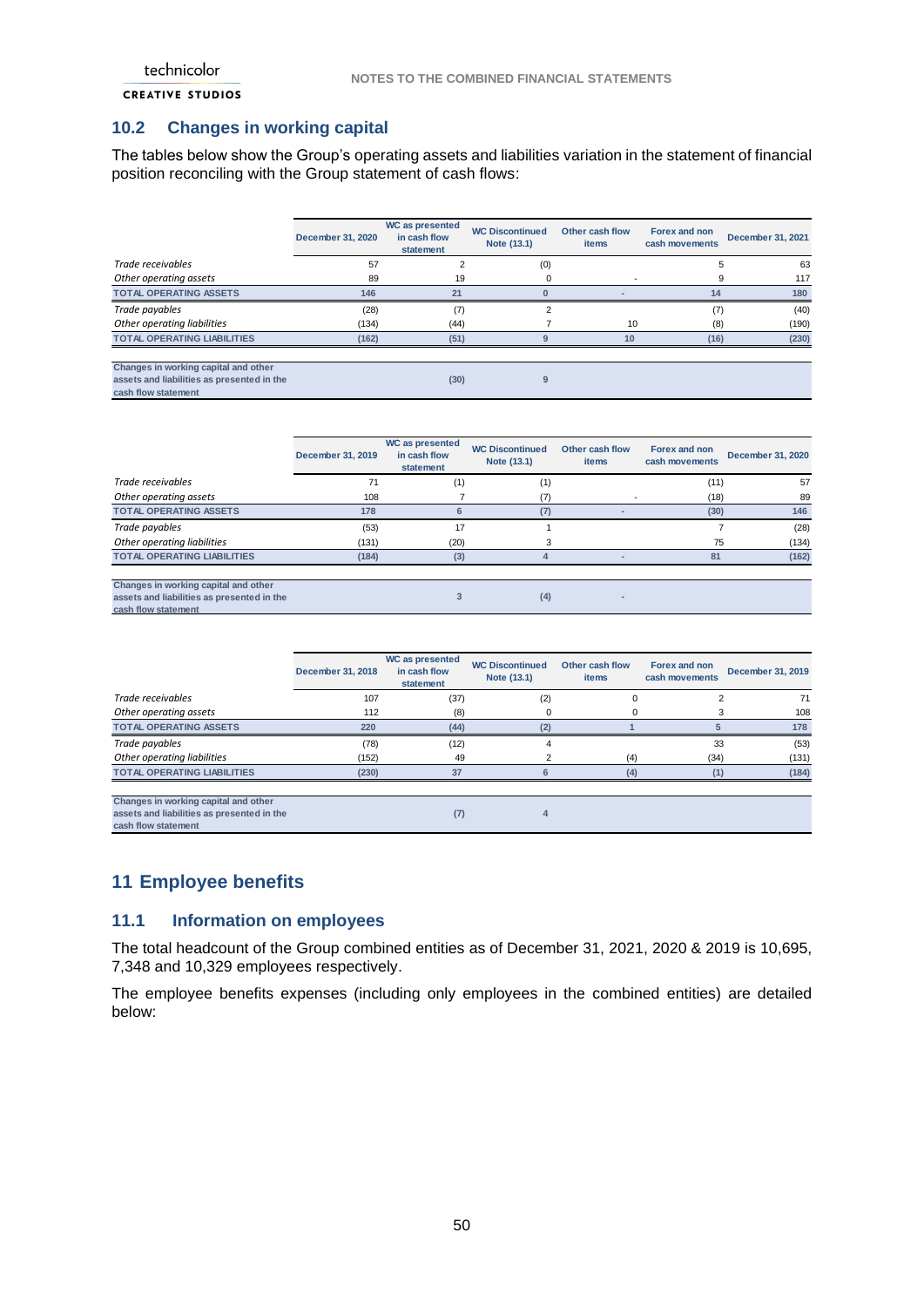#### **CREATIVE STUDIOS**

| $(\epsilon$ in million)                                                                                  | 2021 | 2020 | 2019 |
|----------------------------------------------------------------------------------------------------------|------|------|------|
| Wages and salaries                                                                                       | 325  | 317  | 479  |
| Social security costs                                                                                    | 49   | 48   | 62   |
| Compensation expenses linked to share-based payments granted to directors<br>and employees (Note 10.3.3) |      |      |      |
| <b>Termination benefits</b>                                                                              | 5    | 14   | 9    |
| Total employee benefits expenses (excluding defined contribution<br>plans)                               | 381  | 379  | 551  |
| Pensions costs - Defined contribution plans                                                              | 10   | 10   | 12   |

The termination benefits are presented in restructuring expenses within continuing operations in the combined statement of operations.

### <span id="page-50-0"></span>**11.2 Post-employment & long-term benefits**

In France, TCS Group has a defined benefit plan which corresponds to "*Indemnités de fin de carrière*". The pension liability related to that commitment amount to respective  $\epsilon$ 3 million,  $\epsilon$ 4 million and  $\epsilon$ 4 million at 2021, 2020 and 2019 closing periods.

In Canada, Technicolor Creative Studios provided to certain employees a post-retirement medical plan. This medical plan includes life insurance, health and dental care benefit coverage and was closed to new entrants. The pension liability related to these plans amount to respective €2 million, €3 million and €3 million at 2021, 2020 and 2019 closing periods.

### <span id="page-50-1"></span>**11.3 Share-based compensation plans**

*The Group issues equity-settled and cash-settled share-based payments to certain employees. According to IFRS 2, the advantage given to the employees regarding the grant of stock options or free shares consists of an additional compensation to these employees estimated at the grant date.* 

*Equity-settled share-based payments are measured at fair value at the grant date. They are accounted for as an employee expense on a straight-line basis over the vesting period of the plans, based on the Group's estimate of instruments that will eventually vest.* 

*For cash-settled share-based payments, a liability equal to the portion of the goods or services received is recognized at the current fair value determined at each balance sheet date with any changes in fair value recognized in profit or loss for the period within "Other financial income (expense)". In addition, for plans based on non-market performance conditions, the probability of achieving the performance is assessed each year and the expense is adjusted accordingly.*

*The fair value of instruments, and especially of options granted, is determined based either on a binomial option pricing model or on the Black-Scholes valuation model that takes into account an annual reassessment of the expected number of exercisable options. The Monte Carlo model may also be used for taking into account some market conditions.*

### **11.3.1 Stock-options plans granted by Technicolor SA**

In fiscal years 2021, 2020 and 2019, the Technicolor Creative Studios Group employees participated in the Technicolor SA share-based payment programs.

The expense recognized in 2021, 2020 and 2019 reflected the annual cost related to Combined Group employees in regards with several Management Incentive Plans prior to 2017, Long Term Incentive Plans from 2017 to 2020 and 2020 Additional Performance Shares Plan.

The main features of the compensation plans are described in Section 9.3 of the Technicolor's Consolidated Financial Statements of 2021, 2020 and 2019.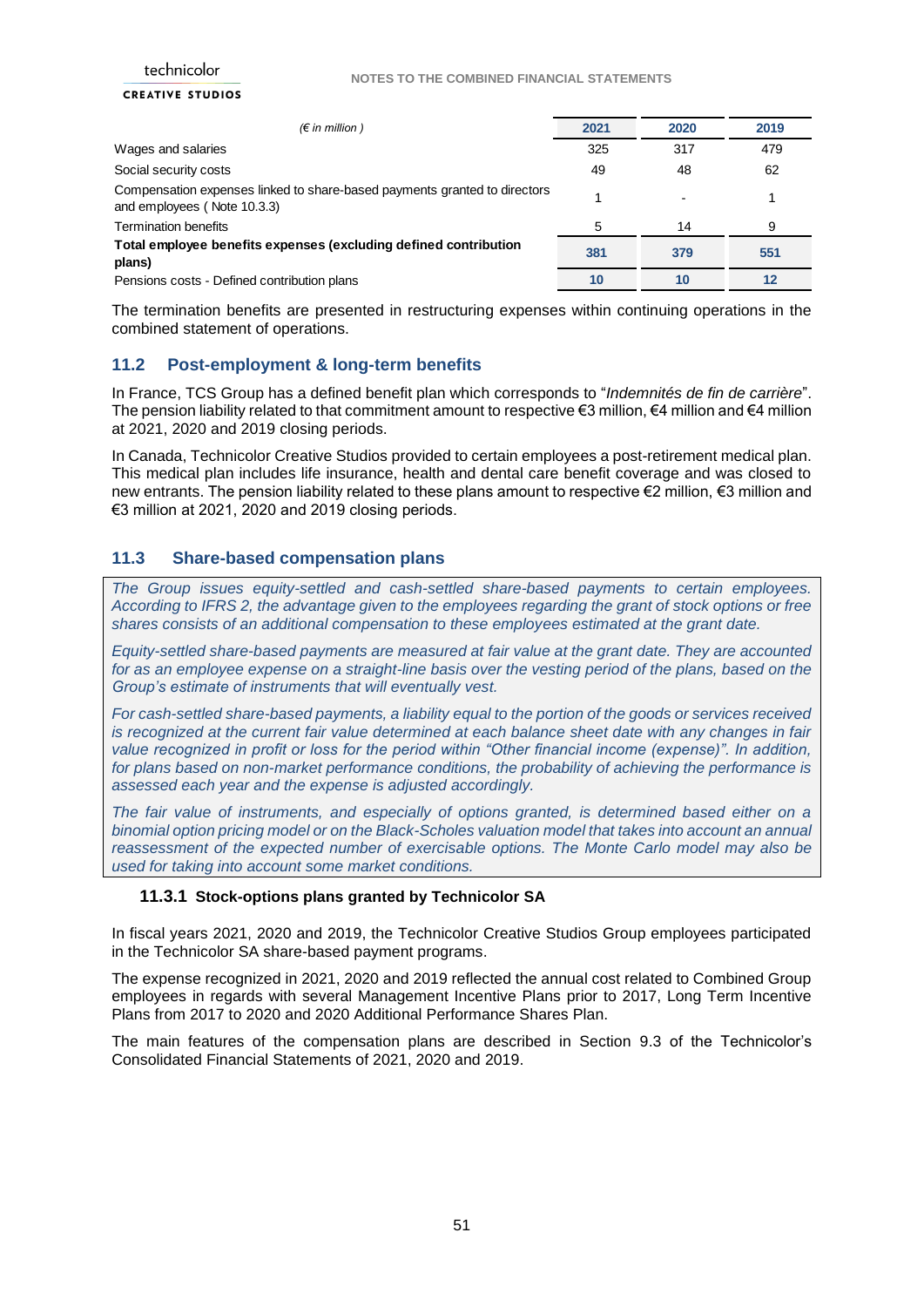### **11.3.2 Compensation expenses charged to income**

The compensation charged to income for the services received during the period amount to  $\epsilon(1)$  million ,€0 million and €(1) million for the years ended December 31, 2021, 2020 and 2019. The counterpart of this expense has been credited to equity.

As of December 31, 2021, 2020 and 2019 balances of lapsed plans amounting respectively to  $\epsilon$ 2 million, €2 million and €1 million have been reclassed in another caption of equity according to IFRS 2 requirements.

### <span id="page-51-0"></span>**11.4 Key management compensation**

Key management personnel for the periods presented was not defined and therefore is not presented in these combined financial statements.

### <span id="page-51-1"></span>**12 Provisions & contingencies**

*Provisions are recorded at the statement of financial position date when the Group has an obligation as a result of a past event and when it is probable that an outflow of resources embodying economic benefits will be required and a reliable estimate can be made of the amount of the obligation.* 

*The obligation may be contractual, legal, regulatory or it may represent a constructive obligation deriving from the Group's actions where, by an established pattern of past practice, published policies or a sufficiently specific current statement, the Group has indicated to other parties that it will accept certain responsibilities, and as a result, has created a valid expectation on the part of those other parties that it will discharge those responsibilities.*

*The recorded provision represents the best estimate of the expenditure required to settle the obligation at the balance sheet date. If a reliable estimate cannot be made of the amount of the obligation, no provision is recorded but details of the obligation are disclosed in the notes to the combined financial statements.*

*Where the discounting effect is material, the recorded amount is the present value of the expenditures expected to be required to settle the related obligation. The present value is determined using pre-tax discount rates that reflect the assessment of the time value of money. Unwinding of discounts is recognized in the line item "Net financial income (expense)" in the combined statement of operations.*

#### *Accounting estimates and judgments*

*Technicolor Creative Studios's management is required to make judgments about provisions and contingencies, including the probability of pending and potential future litigation outcomes that, by their nature, are dependent on future events that are inherently uncertain. In making its determinations of*  likely outcomes of litigation and tax matters, management considers the opinion of outside counsel *knowledgeable about each matter, as well as developments in case law.*

#### *Provisions for restructuring*

*Provisions for restructuring costs are recognized when the Group has a constructive obligation towards third parties, which results from a decision made by the Group before the statement of financial position date and supported by the following items:*

 *- The existence of a detailed and finalized plan identifying the sites concerned, the location, the role and the approximate number of headcounts concerned, the nature of the expenses that are to be incurred and the effective date of the plan; and*

 *- The announcement of this plan to those affected by it.*

*The restructuring provision only includes the costs directly linked to the plan.*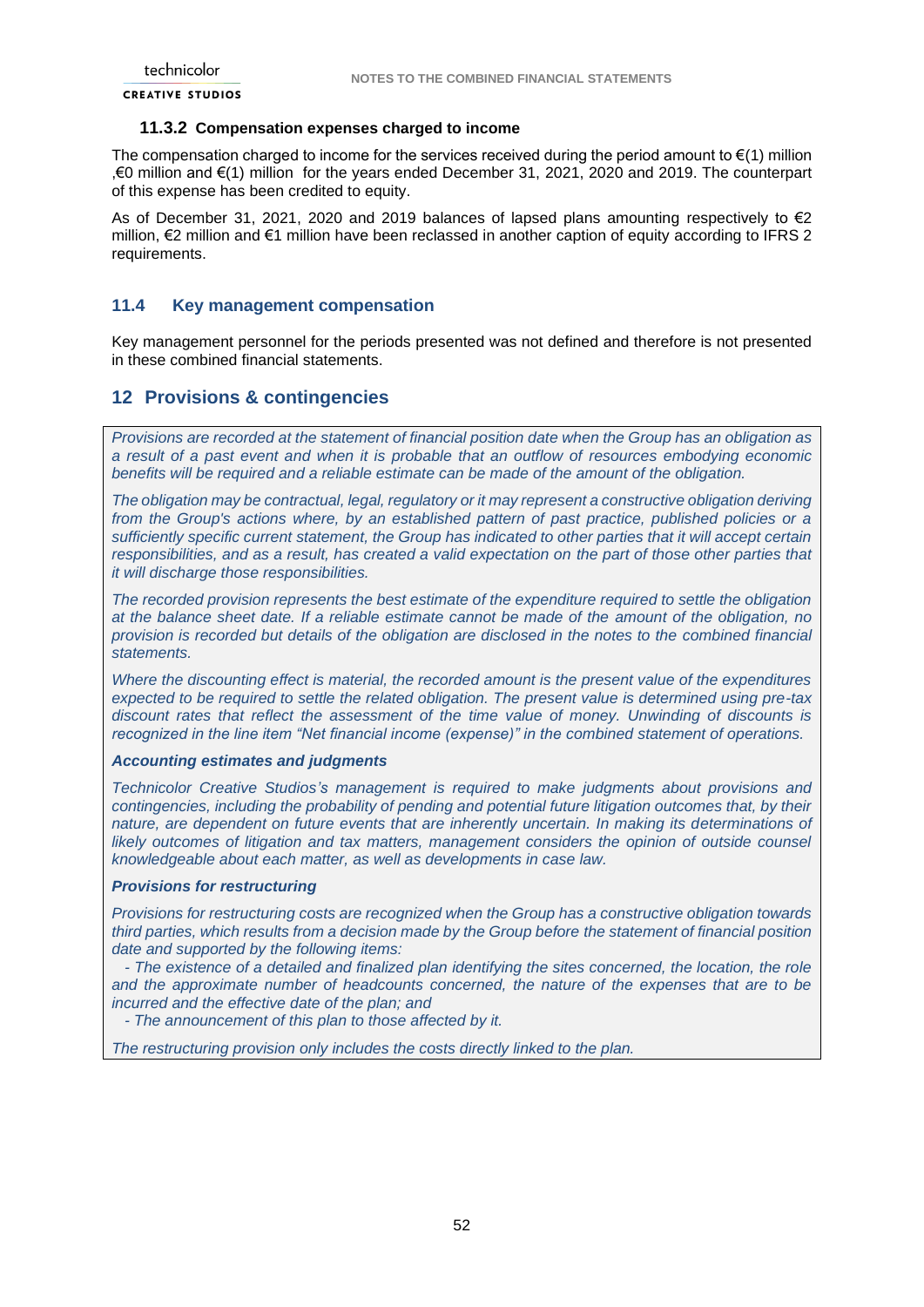### **CREATIVE STUDIOS**

## <span id="page-52-0"></span>**12.1 Detail of provisions**

| $(\epsilon$ in million)                                 | <b>Provisions for</b><br>risks &<br><b>litigations</b> | <b>Provisions for</b><br>restructuring | <b>Total</b>   |
|---------------------------------------------------------|--------------------------------------------------------|----------------------------------------|----------------|
| As of December 31, 2019                                 | 1                                                      | 6                                      | $\overline{7}$ |
| Of which current                                        |                                                        | 6                                      | 7              |
| Of which non-current                                    |                                                        |                                        |                |
| Current period additional provision                     | 0                                                      | 20                                     | 20             |
| Release                                                 | (0)                                                    | (1)                                    | (1)            |
| Usage during the period                                 | (0)                                                    | (13)                                   | (13)           |
| Other movements and currency<br>translation adjustments | (1)                                                    | (3)                                    | (3)            |
| As of December 31, 2020                                 | $\bf{0}$                                               | 9                                      | 9              |
| Of which current                                        | 0                                                      | 9                                      | 9              |
| Of which non-current                                    | 0                                                      |                                        | 0              |
| Current period additional provision                     | 5                                                      | $\overline{7}$                         | 12             |
| Release                                                 | (0)                                                    | (2)                                    | (2)            |
| Usage during the period                                 | (0)                                                    | (9)                                    | (9)            |
| Other movements and currency<br>translation adjustments |                                                        |                                        | (0)            |
| As of December 31, 2021                                 | 5                                                      | 4                                      | 9              |
| Of which current                                        | 3                                                      | 4                                      | 6              |
| Of which non-current                                    | 3                                                      |                                        | 3              |

The provisions for restructuring are mainly composed of termination costs related to continuing operations (for both employees and facilities).

## <span id="page-52-1"></span>**12.2 Contingencies**

In the ordinary course of the business, the Group is involved in various legal proceedings and is subject to tax, customs and administrative regulation. The Group's general policy is to accrue a reserve when a risk represents a contingent liability towards a third-party and when the probability of a loss is probable and it can be reasonably estimated.

## <span id="page-52-2"></span>**12.3 Contractual obligations and commercial commitments**

The following table provides information regarding the aggregate maturities of contractual obligations and commercial commitments as of December 31, 2021, 2020 and 2019, for which the Group is either obliged or conditionally obliged to make future cash payments but cannot be recognized in the balance sheet. This table includes firm commitments that would result in unconditional or conditional future payments but excludes all options since the latter are not considered as firm commitments or obligations. When an obligation leading to future payments can be cancelled through a penalty payment, the future payments included in the tables are those that management has determined most likely to occur.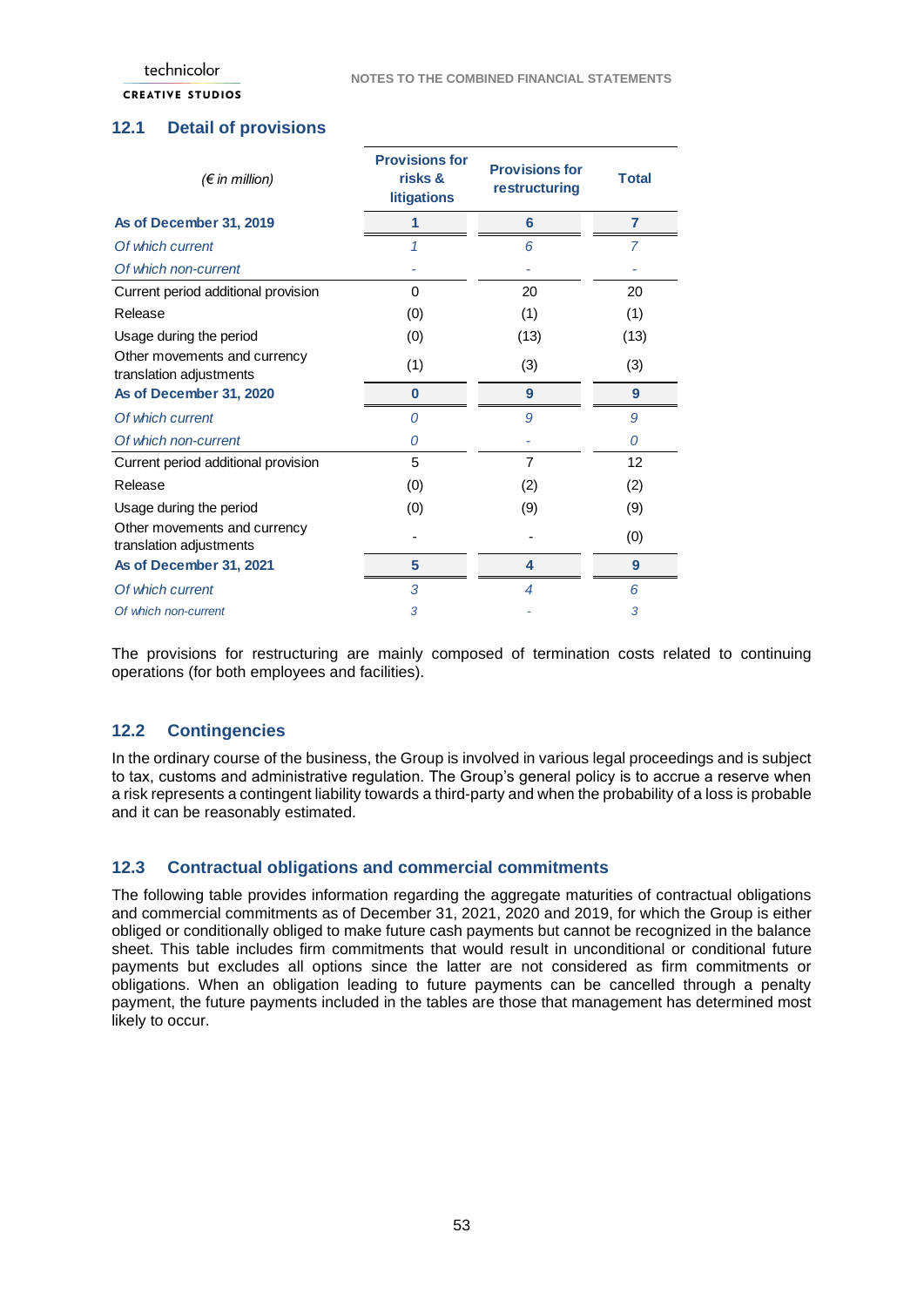#### **CREATIVE STUDIOS**

|                                                           |          | Amount of commitments by maturity |              |              |                     |  |  |
|-----------------------------------------------------------|----------|-----------------------------------|--------------|--------------|---------------------|--|--|
| $(\epsilon$ in million)                                   | 2021     | Less than                         | $1 - 3$      | $3 - 5$      | <b>More</b><br>than |  |  |
|                                                           |          | 1 year                            | <b>vears</b> | <b>vears</b> | 5 years             |  |  |
| Off-balance sheet obligations                             |          |                                   |              |              |                     |  |  |
| <b>Unconditional future payments</b>                      |          |                                   |              |              |                     |  |  |
| Operating leases                                          | $\Omega$ | $\Omega$                          | $\Omega$     | $\Omega$     |                     |  |  |
| Other unconditional future payments <sup>(1)</sup>        | 8        | 2                                 | 3            | 2            |                     |  |  |
| <b>Total Unconditional future payments</b>                | 8        | $\overline{2}$                    | 3            | $\mathbf{2}$ |                     |  |  |
| <b>Conditional future payments</b>                        |          |                                   |              |              |                     |  |  |
| Guarantees given and other conditional future<br>payments |          | $\Omega$                          | $\Omega$     | $\Omega$     |                     |  |  |
| <b>Total Conditional future payments</b>                  |          | O                                 | O            | $\bf{0}$     |                     |  |  |

|                                                           |                   | Amount of commitments by maturity |              |              |                     |
|-----------------------------------------------------------|-------------------|-----------------------------------|--------------|--------------|---------------------|
| $(\epsilon$ in million)                                   | 2020              | Less than                         | $1 - 3$      | $3 - 5$      | <b>More</b><br>than |
|                                                           |                   | 1 year                            | <b>vears</b> | <b>vears</b> | 5 years             |
| Off-balance sheet obligations                             |                   |                                   |              |              |                     |
| <b>Unconditional future payments</b>                      |                   |                                   |              |              |                     |
| Operating leases                                          | $\Omega$          | $\Omega$                          | $\Omega$     | $\Omega$     | 0                   |
| Other unconditional future payments (1)                   | $12 \overline{ }$ | 4                                 | 6            | 2            | O                   |
| <b>Total Unconditional future payments</b>                | 12                | 4                                 | 6            | $\mathbf{2}$ |                     |
| <b>Conditional future payments</b>                        |                   |                                   |              |              |                     |
| Guarantees given and other conditional future<br>payments |                   | $\Omega$                          | $\Omega$     | $\Omega$     |                     |
| <b>Total Conditional future payments</b>                  |                   |                                   |              |              |                     |

|                                                           |      | Amount of commitments by maturity |                |                |                     |
|-----------------------------------------------------------|------|-----------------------------------|----------------|----------------|---------------------|
| $(\epsilon$ in million)                                   | 2019 | Less than                         | $1 - 3$        | $3 - 5$        | <b>More</b><br>than |
|                                                           |      | 1 year                            | <b>vears</b>   | <b>vears</b>   | 5 years             |
| Off-balance sheet obligations                             |      |                                   |                |                |                     |
| <b>Unconditional future payments</b>                      |      |                                   |                |                |                     |
| Operating leases                                          |      |                                   | $\Omega$       | $\Omega$       | 0                   |
| Other unconditional future payments <sup>(1)</sup>        | 10   | 3                                 | 4              | 2              |                     |
| <b>Total Unconditional future payments</b>                | 11   | 4                                 | 4              | $\overline{2}$ |                     |
| <b>Conditional future payments</b>                        |      |                                   |                |                |                     |
| Guarantees given and other conditional future<br>payments | 3    | $\Omega$                          | $\overline{2}$ | $\Omega$       |                     |
| <b>Total Conditional future payments</b>                  | 3    |                                   | 2              | 0              |                     |

*(1) Other unconditional future payments relate mainly to the maintenance costs associated with the lease.*

The Group provides certain guarantees to third parties (financial institutions, customers, partners and government agencies) to ensure the fulfilment of contractual obligations by Technicolor Creative Studios and its combined subsidiaries in the ordinary course of their business. The guarantees are not shown in the table above as they do not increase the Group's commitments in relation to the initial commitments undertaken by the entities concerned. These commitments (letters of credit) represent 1m€ at the end of December 2021, 2020 and 2019.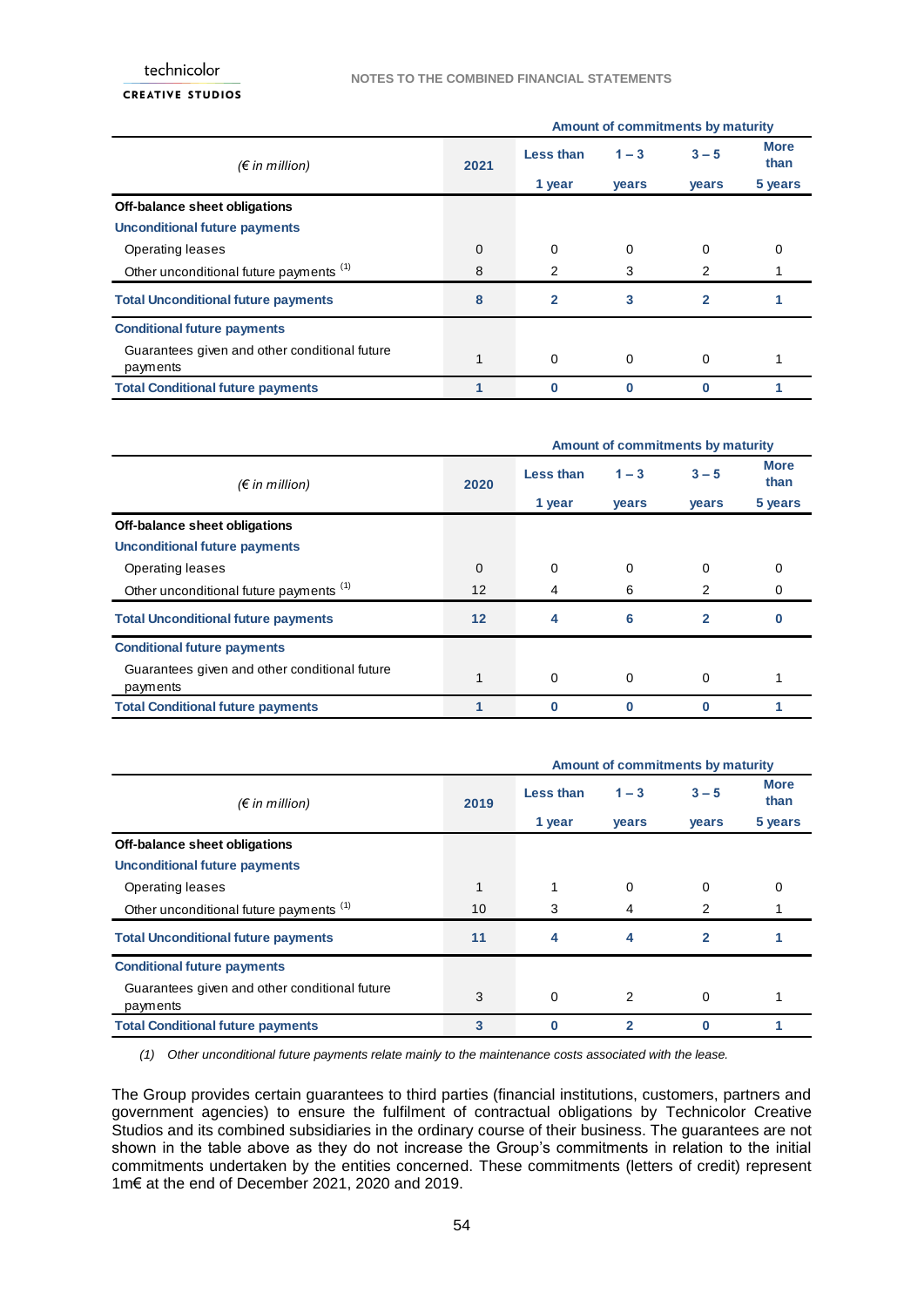## <span id="page-54-0"></span>**13 Discontinued operations and held for sale operations**

## <span id="page-54-1"></span>**13.1 Discontinued operations**

*A discontinued operation is a component of the Group that either has been disposed of (by sale or otherwise) or is held for sale. In accordance with IFRS 5, to be disclosed as discontinued:* 

*- the operation must have been stopped or be classified as "asset held for sale";* 

*- the component discontinued must clearly be distinguishable operationally and for reporting purposes;*

*- it must represent a separate major line of business (or geographical area of business);*

*- it must be part of a single major plan of disposal or is a subsidiary acquired exclusively for resale.*

*The profit (loss) from discontinued operations is presented as a separate line item on the face of the statement of operations with a detailed analysis provided below. The statement of operations data for all prior periods presented are reclassified to present the results of operations meeting the criteria of IFRS 5 as discontinued operations. In the statement of cash flows, the amounts related to discontinued operations are disclosed separately.*

*When a non-current asset or disposal group no longer meet the held for sale criteria, the asset or disposal group ceases to be classified as held for sale.* 

*It is then measured at the lower of:*

 *- its carrying value before the asset (or disposal group) was classified as held for sale, adjusted for any depreciation, amortization that would have been recognized had the asset (or disposal group) not been classified as held for sale; and*

 *- its recoverable amount at the date of the subsequent decision not to sell. Recoverable value is the higher of fair value less costs to sell and value in use.*

*Any adjustment to the carrying amount is included in profit and loss from continuing operations in which the assets ceased to be classified as held for sale.*

Discontinued activities relate to Post-Production activities, a major line of business of TCS, announced in December 2020, and sold to Streamland in April 30, 2021 for 29 M€.

### **13.1.1 Results of discontinued operations**

|                                                             | Year ended December 31, |      |       |
|-------------------------------------------------------------|-------------------------|------|-------|
| $(\epsilon$ in million)                                     | 2021                    | 2020 | 2019  |
| <b>DISCONTINUED OPERATIONS</b>                              |                         |      |       |
| Revenues                                                    | 29                      | 76   | 123   |
| Cost of sales                                               | (23)                    | (83) | (118) |
| Gross margin                                                | 6                       | (6)  | 4     |
| Selling and administrative expenses                         | (1)                     | (8)  | (9)   |
| Research and development expenses                           | 0                       | 0    |       |
| <b>Restructuring Costs</b>                                  | (1)                     | (3)  | (1)   |
| Net impairment losses on non-current operating assets       |                         |      |       |
| Other expenses                                              | 3                       | (2)  | 0     |
| Earnings before Interest & Tax from discontinued operations | 7                       | (19) | (5)   |
| Financial net expenses                                      | (1)                     | (5)  | (6)   |
| Income tax                                                  |                         | 0    | (0)   |
| Net income (loss)                                           | 5                       | (24) | (11)  |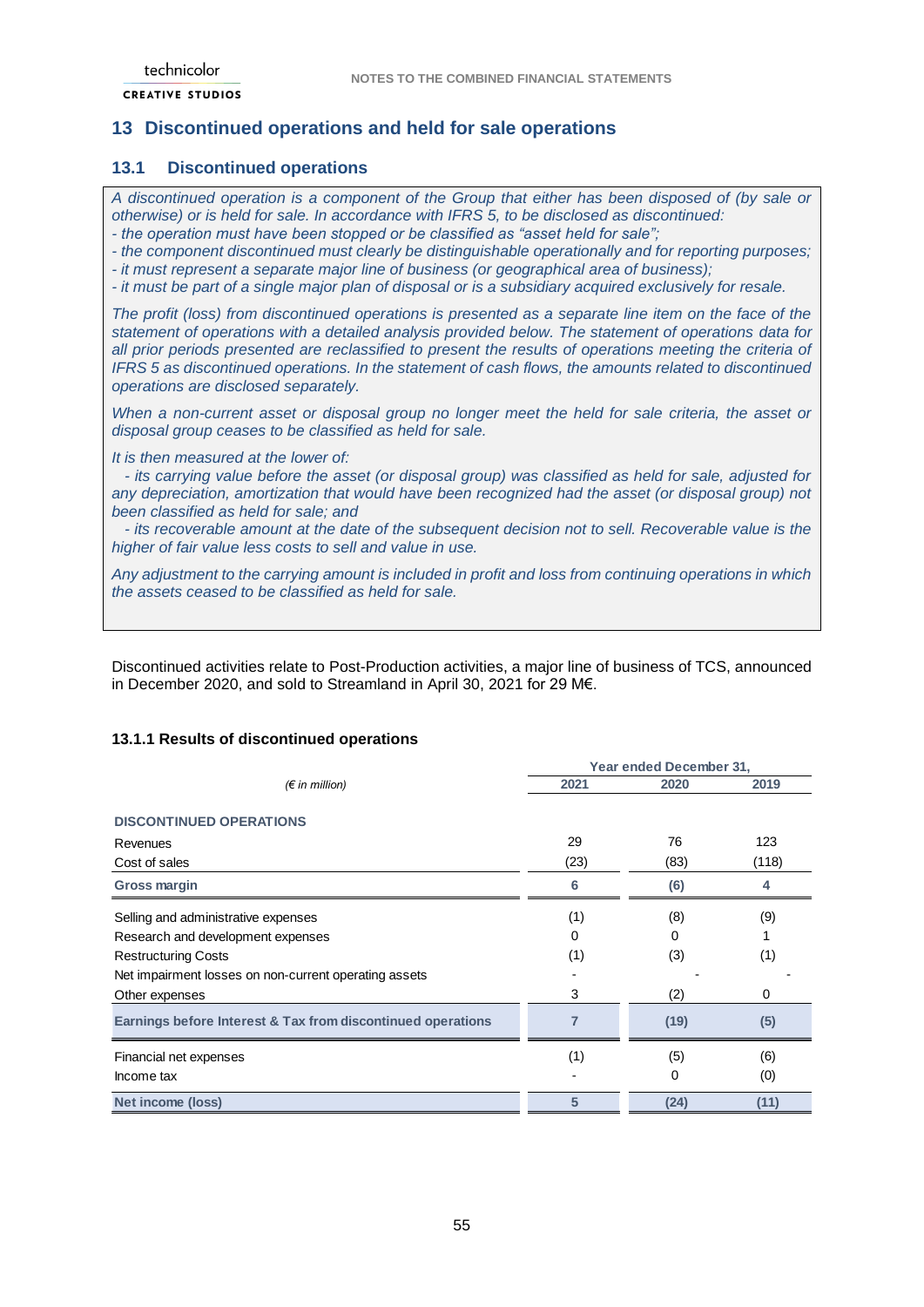#### **13.1.2 Net cash from discontinued operations**

|                                                                                                               | Year ended December 31. |                |                |  |
|---------------------------------------------------------------------------------------------------------------|-------------------------|----------------|----------------|--|
| $(\epsilon$ in million)                                                                                       | 2021                    | 2020           | 2019           |  |
| Gain (loss) from discontinued activities                                                                      | 5                       | (24)           | (11)           |  |
| Summary adjustments to reconcile loss from discontinued activities to cash used in<br>discontinued operations |                         |                |                |  |
| Depreciation and amortization                                                                                 | 1                       | 17             | 20             |  |
| Net change in provisions                                                                                      | 3                       | 1              | 0              |  |
| Profit (loss) on asset disposals                                                                              | (5)                     | 0              | (0)            |  |
| Interest (income) and expense                                                                                 | 1                       | 5              | 5              |  |
| Other items (including tax)                                                                                   | (1)                     | 0              |                |  |
| Changes in working capital and other assets and liabilities                                                   | (9)                     | 4              | (4)            |  |
| Interest paid on lease debt                                                                                   | (1)                     | (5)            | (5)            |  |
| Interest paid                                                                                                 | (0)                     | (0)            | 1              |  |
| Income tax paid                                                                                               | (0)                     | 4              | (0)            |  |
| <b>NET OPERATING CASH GENERATED (USED) IN DISCONTINUED ACTIVITIES (I)</b>                                     | (6)                     | $\overline{2}$ | $\overline{7}$ |  |
| Acquisition of subsidiaries, associates and investments, net of cash acquired                                 |                         |                |                |  |
| Proceeds from sale of investments, net of cash                                                                | 27                      | (0)            |                |  |
| Purchases of property, plant and equipment (PPE)                                                              | (1)                     | (2)            | (3)            |  |
| Proceeds from sale of PPE and intangible assets                                                               | (0)                     |                | 0              |  |
| Purchases of intangible assets including capitalization of development costs                                  | (0)                     | (1)            | (2)            |  |
| Cash collateral and security deposits granted to third parties                                                |                         |                |                |  |
| Cash collateral and security deposits reimbursed by third parties                                             | 0                       | 0              | (0)            |  |
| <b>NET INVESTING CASH GENERATED (USED) IN DISCONTINUED ACTIVITIES (II)</b>                                    | 25                      | (3)            | (5)            |  |
| Repayments of lease debt                                                                                      | (2)                     | (7)            | (8)            |  |
| <b>NET FINANCING CASH USED IN DISCONTINUED ACTIVITIES (III)</b>                                               | (2)                     | (7)            | (8)            |  |
| <b>NET CASH GENERATED (USED) IN DISCONTINUED ACTIVITIES (I+II+III)</b>                                        | 17                      | (8)            | (6)            |  |

The net investing cash generated (used) in discontinued activities mainly consist in:

- Net cash received from disposal of Post-Production activity for €27 million in 2021;
- Acquisition of PPE and intangible assets for respectively,  $\epsilon(1)$  million,  $\epsilon(3)$  million and  $\epsilon(5)$ million in 2021, 2020 and 2019.

## <span id="page-55-0"></span>**13.2 Assets & liabilities held for sale**

*In accordance with IFRS 5, if the Group decides to dispose of an asset (or disposal group) it should be classified as held for sale if:*

*- the asset or group of assets is available for immediate sale in its present condition subject only to terms that are usual and customary for sales of such assets;*

*- it is highly likely to be sold within one year.*

*Consequently, this asset (or disposal group) is shown separately as "Assets held for sale" on the statement of financial position. The liabilities related to this assets (or disposal group) are also shown separately on the liabilities side of the statement of financial position.*

*For the Group, only assets meeting the above criteria and subject to a formal disposal decision at the appropriate management level are classified as assets held for sales. The accounting consequences are as follows:*

*- the asset (or disposal group) held for sale is measured at the lower of carrying amount and fair value less cost to sell;*

*- the asset stops being depreciated with effect from the date of transfer.*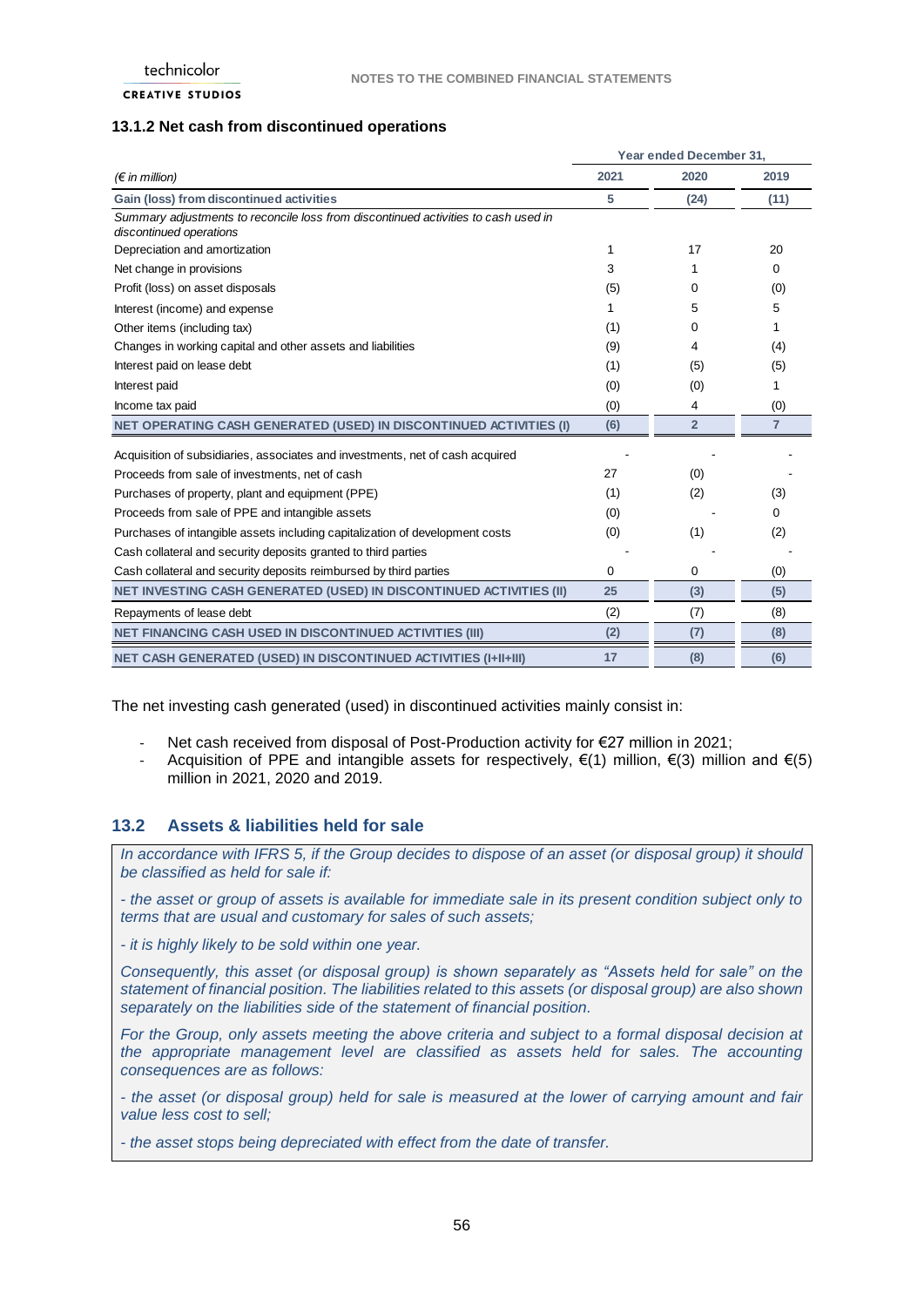| technicolor                             | <b>NOTES TO THE COMBINED FINANCIAL STATEMENTS</b> |                            |                            |
|-----------------------------------------|---------------------------------------------------|----------------------------|----------------------------|
| <b>CREATIVE STUDIOS</b>                 |                                                   |                            |                            |
| $(\epsilon$ in million)                 | <b>December</b><br>31,2021                        | <b>December</b><br>31,2020 | <b>December</b><br>31,2019 |
| Assets classified as held for sale      | $\mathbf{2}$                                      | 73                         | ۰                          |
| Liabilities classified as held for sale |                                                   | 56                         |                            |

As of December 31, 2021, assets held for sale include real estate right-of-use assets available for longterm sublease or in renegociation with the lessor for €2 million.

As of December 31, 2020, assets and liabilities held for sale mainly included the assets and related liabilities from the Group Post Production business, which met at that date the IFRS 5 criteria for classification as a disposal group held for sale. Included in that disposal group are:

- €3 million of goodwill allocated to Post Production;
- €52 million of non-current assets notably including the right-of-use relating to real estate operating leases for €41 million;
- the corresponding lease debt for  $€48$  million;
- current assets and liabilities for €16 million and €8 million respectively.

Assets held for sale also included real estate right-of-use assets available for long-term sublease or in renegociation with the lessor for €2 million.

## <span id="page-56-0"></span>**14 Subsequent events**

### **Spin-off and Refinancing Plans**

On February 24<sup>th</sup>, 2022, Technicolor announced its intention to create two independent market leaders in their respective sectors and to refinance Technicolor's existing debt.

Technicolor intends to list TCS on Euronext Paris, and to make a concurrent distribution of a 65% stake in TCS to Technicolor Creative Studios shareholders (the "Distribution").

The spin-off structure allows Technicolor shareholders to receive Technicolor Creative Studios shares, while remaining shareholders of Technicolor Ex-TCS. This distribution-in-kind should be made out of Technicolor 's share premium account and should be, from a French tax perspective and in view of the analysis to date of the composition of Technicolor SA's net equity, considered as a tax-free return of share premium under article 112 of the French tax code (*remboursement de prime d'émission*). This distribution should therefore not be subject to tax in France whether by way of a French levy, a French withholding tax or otherwise (subject to specific situations).

As far as the remaining 35% TCS stake retained by Technicolor Ex-TCS is concerned, its disposal will be considered ahead of or following the spin-off, depending on market conditions, with a view to further and significantly deleverage both new entities. The spin-off resolutions will be submitted to the Technicolor SA's Annual and Extraordinary Shareholders Meeting that it is anticipated will be convened in late June 2022. It is expected that the spin-off will take place during the later part of Q3, 2022 subject to the conditions outlined below. The Technicolor SA will request the admission of the TCS shares on Euronext Paris by way of a prospectus to be approved by the AMF. The Technicolor SA has retained Finexsi as independent financial appraiser in order to provide shareholders with an independent valuation of the TCS shares prior to the vote at the Technicolor SA annual shareholders' meeting referred to above

Concurrently, Technicolor is announcing its intention to fully refinance the group's debt.

The Group is launching negotiations to refinance its existing debt, with a view to putting in place two distinct and optimized financing packages for TCS and Technicolor Ex-TCS respectively.

The refinancing and the spin-off are expected to be completed by Q3 2022, subject to (i) the shareholders' approval of the issuance of the MCN, (ii) the shareholders' approval of the terms of the spin-off, (iii) the completion of the refinancing discussions with creditors on terms satisfactory to Technicolor Ex-TCS and TCS and (iv) customary conditions, consultations and regulatory approvals.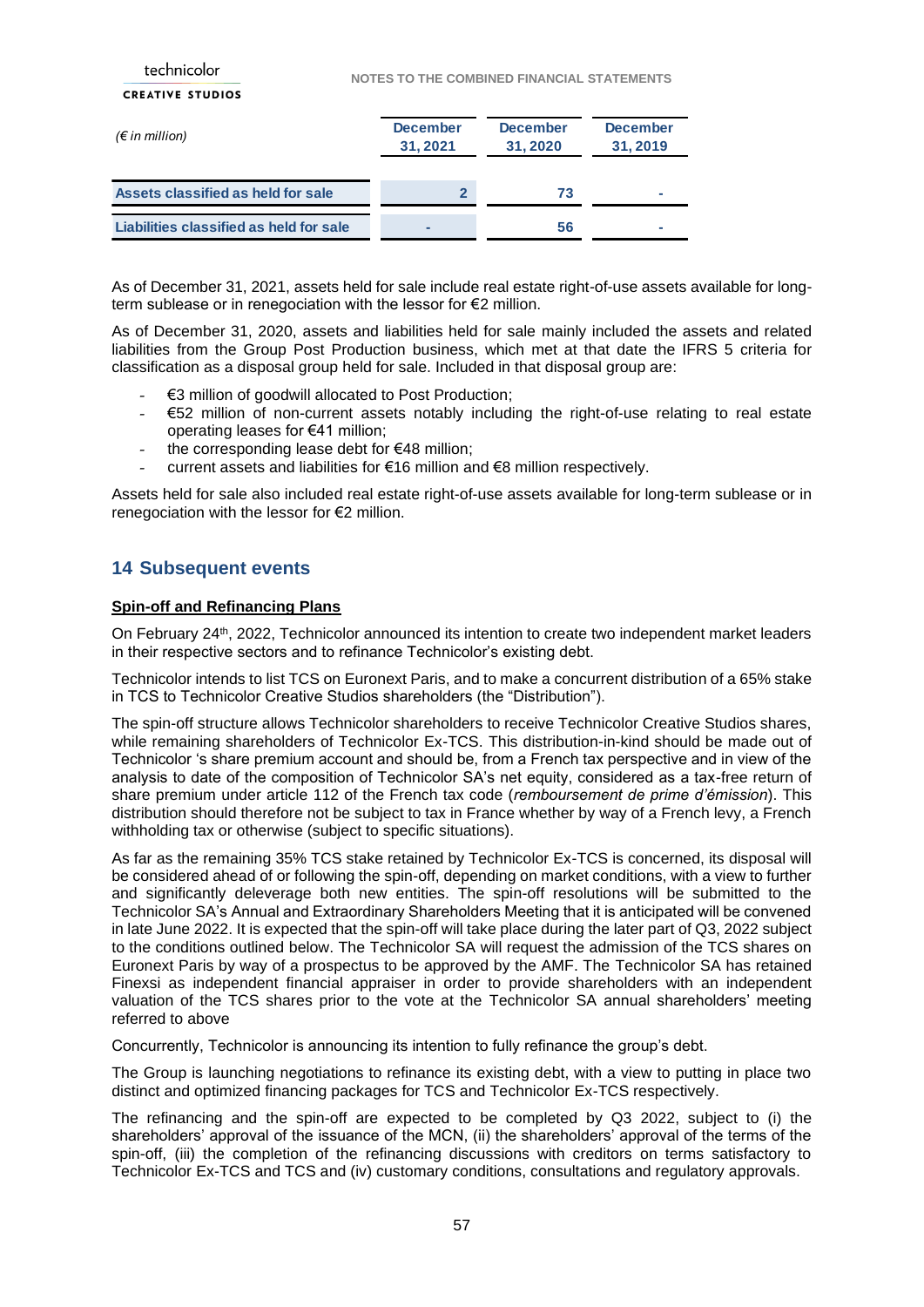### **CREATIVE STUDIOS**

TCS and Technicolor Ex-TCS have distinct characteristics in terms of growth, margins, capital intensity, and cash flow generation. The contemplated transaction will allow each entity to pursue its own strategic path independently, consistent with its underlying business dynamics and financial fundamentals, and thereby achieve its full value potential. Furthermore, the spin-off of TCS should help to reduce the conglomerate discount of Technicolor Ex-TCS and create a strong basis for TCS full valuation.

### **Governance**

On May 5, 2022, the group has announced the leadership team for TCS:

- Anne Bouverot, current Chairperson of Technicolor, will be appointed Chairperson of TCS;
- Christian Roberton, current President of TCS, will be appointed CEO of TCS;
- Laurent Carozzi, current CFO of Technicolor, will be appointed CFO of TCS and will oversee Finance, M&A and Strategy;
- The four Business Divisions will continue to be headed by the current brand leaders Thomas Williams for MPC, Andrea Miloro for Mikros Animation, Joshua Mandel for The Mill and Jeaneane Falkler for Technicolor Games, and Production Operations will remain under Nathan Wappet.

### **Conflict in Ukraine**

The group has not identified any significant direct exposure to the conflict in Ukraine. None of the Group's operations are situated in Ukraine or Russia, and the group has not identified any vendor, customer or partner whose relationships with Technicolor could be disrupted as a direct result from the conflict.